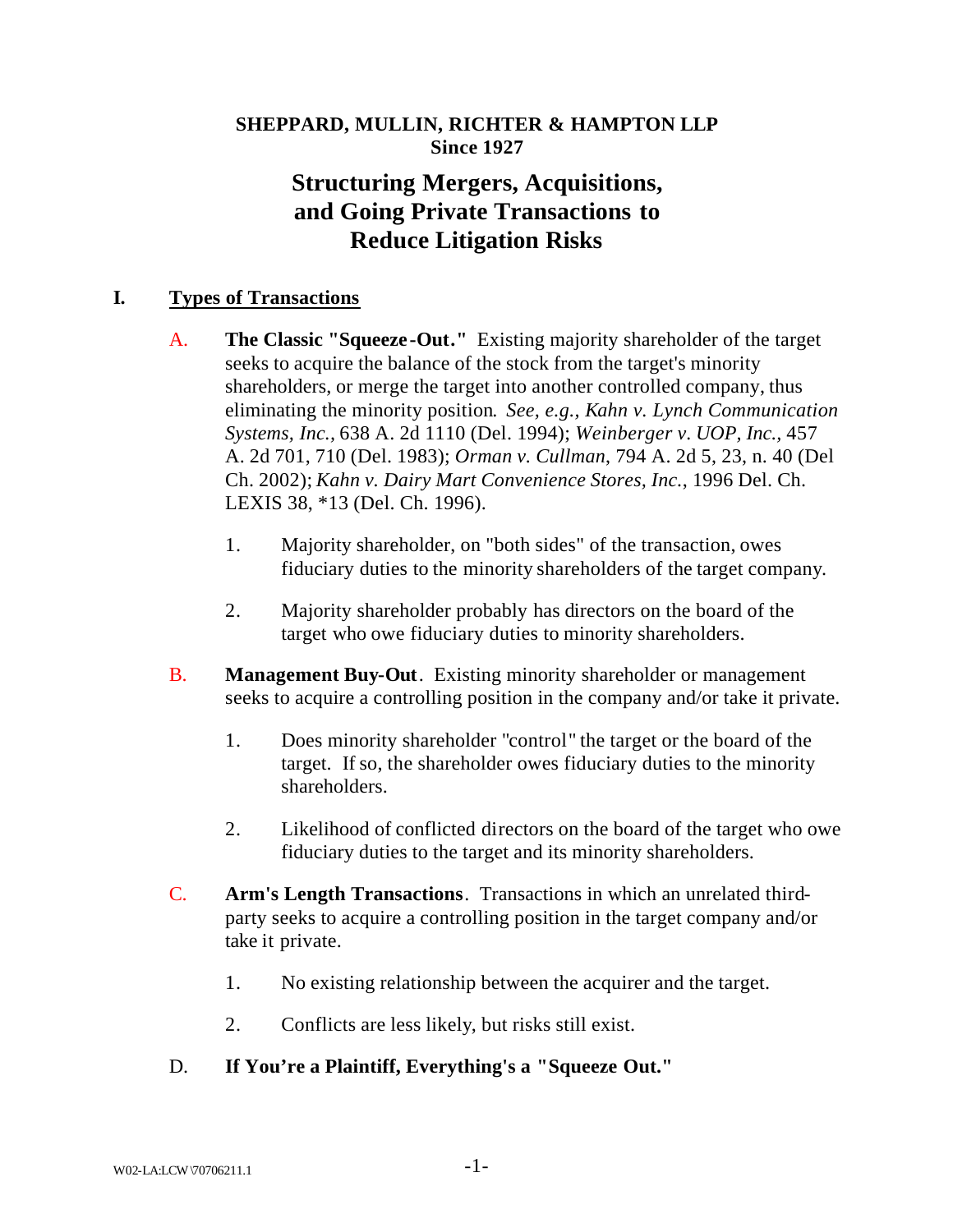### **II. Structuring the Transactions**

### A. **Negotiated Long Form Mergers under Del. Gen. Corp. Law § 251**

- 1. Acquiror creates an acquisition vehicle to merge with the target.
- 2. Required a merger agreement, satisfaction of all conditions in § 251, each board must approve the merger and recommend it to its shareholders, and a majority of shareholders of each company must approve.
- 3. Minority shareholders of target are usually eliminated (converted to cash and/or securities of acquiror).
- 4. Insiders of target may convert their interests into equity of the acquisition vehicle.
- 5. A controlling or dominating shareholder on both sides of a merger has the burden of proving its "entire fairness."
- 6. Appraisal rights under DGCL § 262.
- 7. *See* Cal. Corp. Code §§ 1100, *et seq*.
- B. **Tender Offers and Exchange Offers** not addressed in the Delaware **Statutes** 
	- 1. Public offers to purchase a stated minimum number of shares directly from the shareholders of the target company, usually at a premium over the prevailing market price, and usually in an effort to gain control of the target company. *Wellman v. Dickinson*, 475 F. Supp. 783, 823-24 (S.D.N.Y. 1979), *aff'd*, 682 F. 2d 355 (2d. Cir. 1982).
	- 2. Can avoid "entire fairness" review.

# C. **Short Form Mergers under Del. Gen. Corp. Law § 253**

- 1. Parent must hold 90% or more of each class of its subsidiary's stock that would otherwise be entitled to vote on a merger. Parent board need only adopt a resolution and file a certificate of ownership with Delaware's Secretary of State in order to complete the merger.
- 2. Short form mergers under § 253 were designed by the Delaware General Assembly to be an efficient way to eliminate minority shareholders in a streamlined fashion. The purpose of Section 253 is to provide a parent corporation a means to eliminate unilaterally the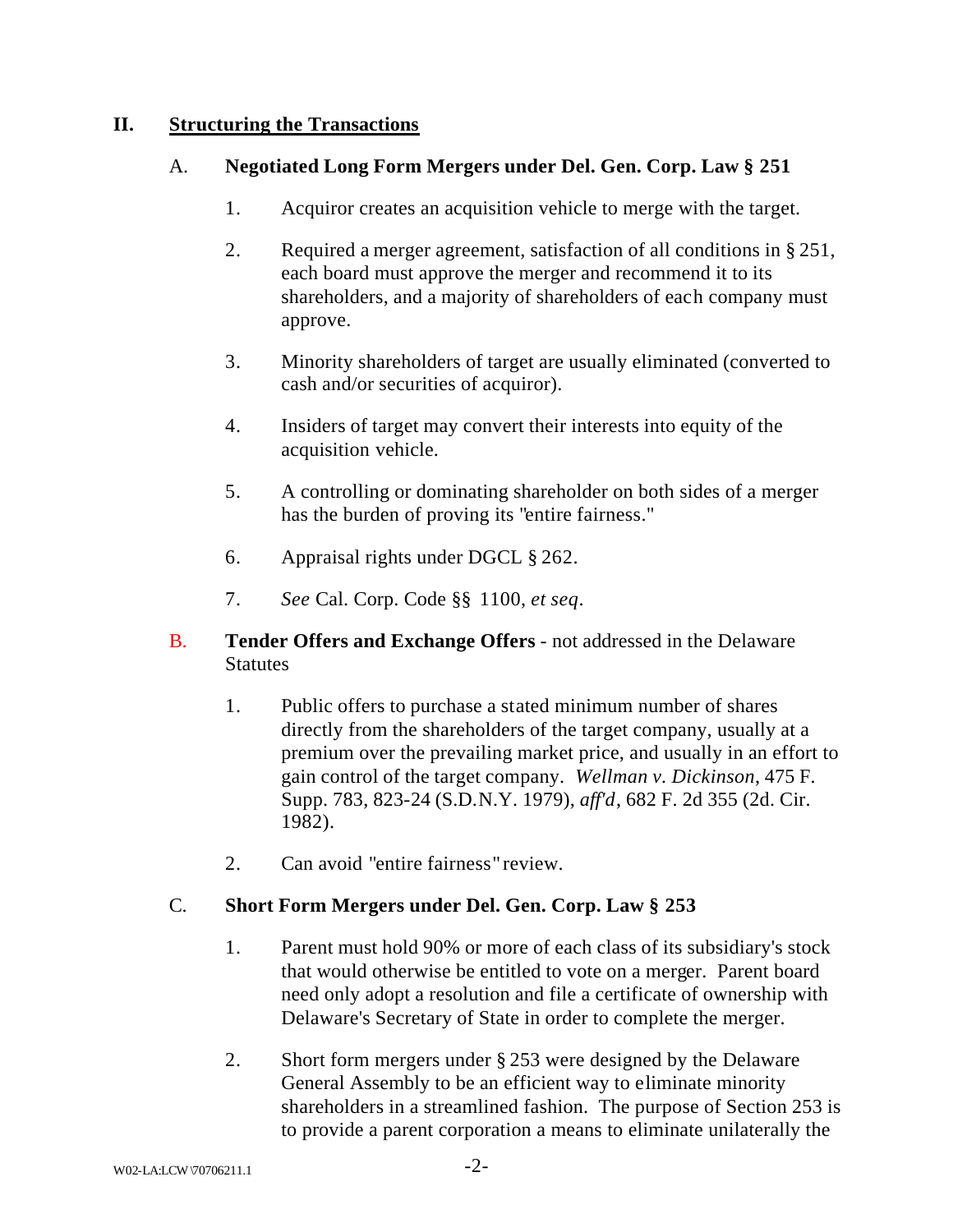minority stockholders' interest in the enterprise. 1 R. Franklin Balotti & Jesse A. Finkelstein, *The Delaware Law of Corporations & Business Organizations* § 9.17, at 9-30 (3d ed. 1998 & Supp. 2002).

- 3. "Entire fairness" review, discussed below, is inapplicable to shortform mergers. *See Glassman v. Unocal Exploration Corp.*, 777 A. 2d 242, 247-48 (Del. 2001).
- 4. Appraisal rights under DGCL § 262.
- 5. *See* Cal. Corp. Code § 1110.

### **III. Fiduciary Duties in Merger Transactions**

- A. **Duties of Care, Loyalty, Good Faith, and Candor/Disclosure**. Directors have broad decision-making control over the corporate enterprise. *See, e.g*., Del. Code Ann. tit. 8, § 141(a); Cal. Corp. Code § 300. As a quid pro quo, they owe fiduciary obligations to the corporation's shareholders. In general, directors owe fiduciary duties of care, loyalty, good faith and candor to the corporation and its shareholders. *Mills Acquisition Co. v. MacMillan, Inc.*, 559 A. 2d 1261, 1280 (Del. 1989).
	- 1. **Duty of Care**. Directors have a duty "to act in an informed and deliberate manner in determining whether to approve [a transaction] before submitting [it] to the stockholders." *Smith v. Van Gorkom*, 488 A.2d 858, 873 (Del. 1985).
	- 2. **Duty of Loyalty**. Directors have a duty to make decisions based on the best interests of the corporation and its shareholders. The duty of loyalty is satisfied when the director is in a "position to base his decision on the merits of the issue rather than being governed by extraneous considerations or influences." *Kaplan v. Wyatt*, 499 A. 2d 1184, 1189 (Del. 1985).
	- 3. **Duty of Good Faith**. Whether an "independent" duty or a "fundamental component of the duty of loyalty," directors have a duty to act in good faith. *Emerald Partners v. Berlin*, C.A. No. 9700, slip op. at 101, n. 133 (Del Ch. April 28, 2003). *But see Cede & Co. v. Technicolor, Inc*., 634 A. 2d 345 , 361 (Del. 1993), *modified*, 636 A. 2d 956 (Del. 1994) ("[t]o rebut the [business judgment] rule, a shareholder plaintiff assumes the burden of providing evidence that directors, in reaching their challenged decision, breached any of the triads of their fiduciary duty – good faith, loyalty or due care."); *In re The Walt Disney Co. Derivative Litig.*, 825 A. 2d 275, 278-290 (Del. Ch. 2003).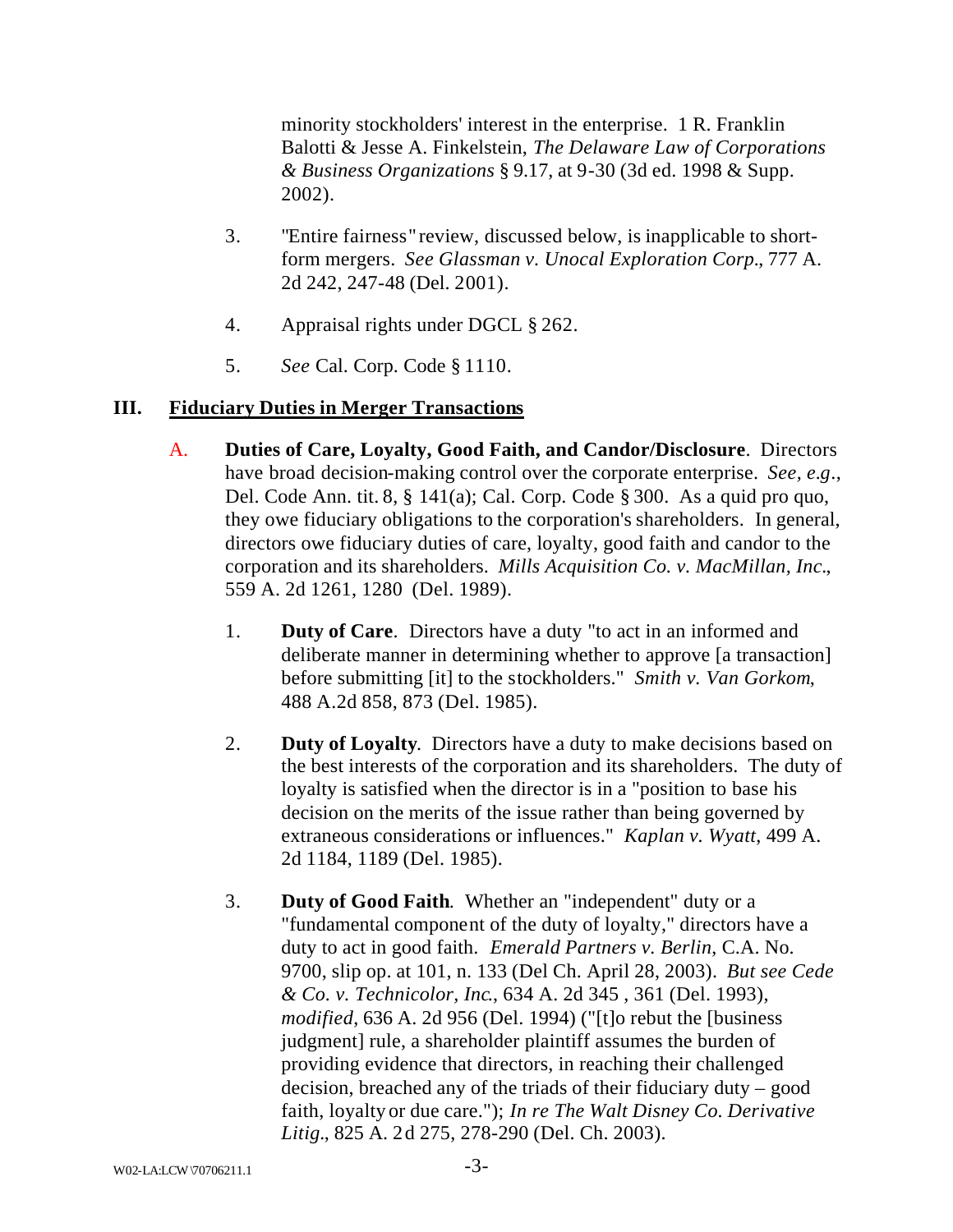- 4. **Duty of Disclosure**. When soliciting shareholder approval or advising shareholders of material information regarding a merger, acquisition, or going private transaction, directors have a duty to disclose all material information in their control that would have a significant effect upon the shareholder's decision to approve or reject the transaction. *Arnold v. Society for Savings Bancorp Inc*., 650 A. 2d 1270, 1276-77 (Del. 1994); *Stroud v. Grace*, 606 A. 2d 75, 85 (Del. 1992).
- B. *Revlon* **Duties**. In a sale of control transaction, the directors are obligated to maximize the value of the company to its shareholders. *Revlon, Inc. v. MacAndrews & Forbes Holdings, Inc.*, 506 A. 2d 173, 182 (Del. 1986); *In re Digex, Inc. S'holders Litig.*, 789 A. 2d 1176, 1195 (Del. Ch. 2000). The directors "have the obligation of acting reasonably to seek the transaction offering the best value reasonably available to the stockholders." *Paramount Communications, Inc. v. QVC Network, Inc.*, 637 A. 2d 34, 43 (Del. 1993).
	- 1. This is the sole opportunity to obtain the control premium.
	- 2. "'*Revlon* duties' refer only to a director's performance of his or her duties of care, good faith and loyalty in the unique factual circumstance of a sale of control over the corporate enterprise." *In re Lukens Inc. S'holders Litig.,* 757 A. 2d 720, 731 (Del. Ch. 1999). "Plaintiffs [still must] plead sufficient facts to support the underlying claims for a breach of fiduciary duties in conducting the sale." *Malpiede v. Townson*. 780 A. 2d 1075, 1083-84 (Del. 2001).
	- 3. "A corporate board's failure to obtain the best value for its stockholders may be the result of illicit motivation (bad faith), personal interest divergent from shareholder (disloyalty) or a lack of due care." *In re Lukens Inc. S'holders Litig.,* 757 A. 2d 720, 731-32 (Del. Ch. 1999).
	- 4. There are unsettled issues about what control is, what a change of control is, and when a target is in "*Revlon*-land." *See, e.g., Paramount Communications, Inc. v. Time, Inc.*, 571 A. 2d 1140, 1151 (Del. 1989). "Under Delaware law there are, generally speaking and without excluding other possibilities, two circumstances which may implicate *Revlon* duties. The first, and clearer one, is when a corporation initiates an active bidding process seeking to sell itself or to effect a business reorganization involving a clear break-up of the company. *See, e.g., Mills Acquisition Co. v. MacMillan, Inc.*, 559 A.2d 1261 (Del. Supr. 1988). However, *Revlon* duties may also be triggered where, in response to a bidder's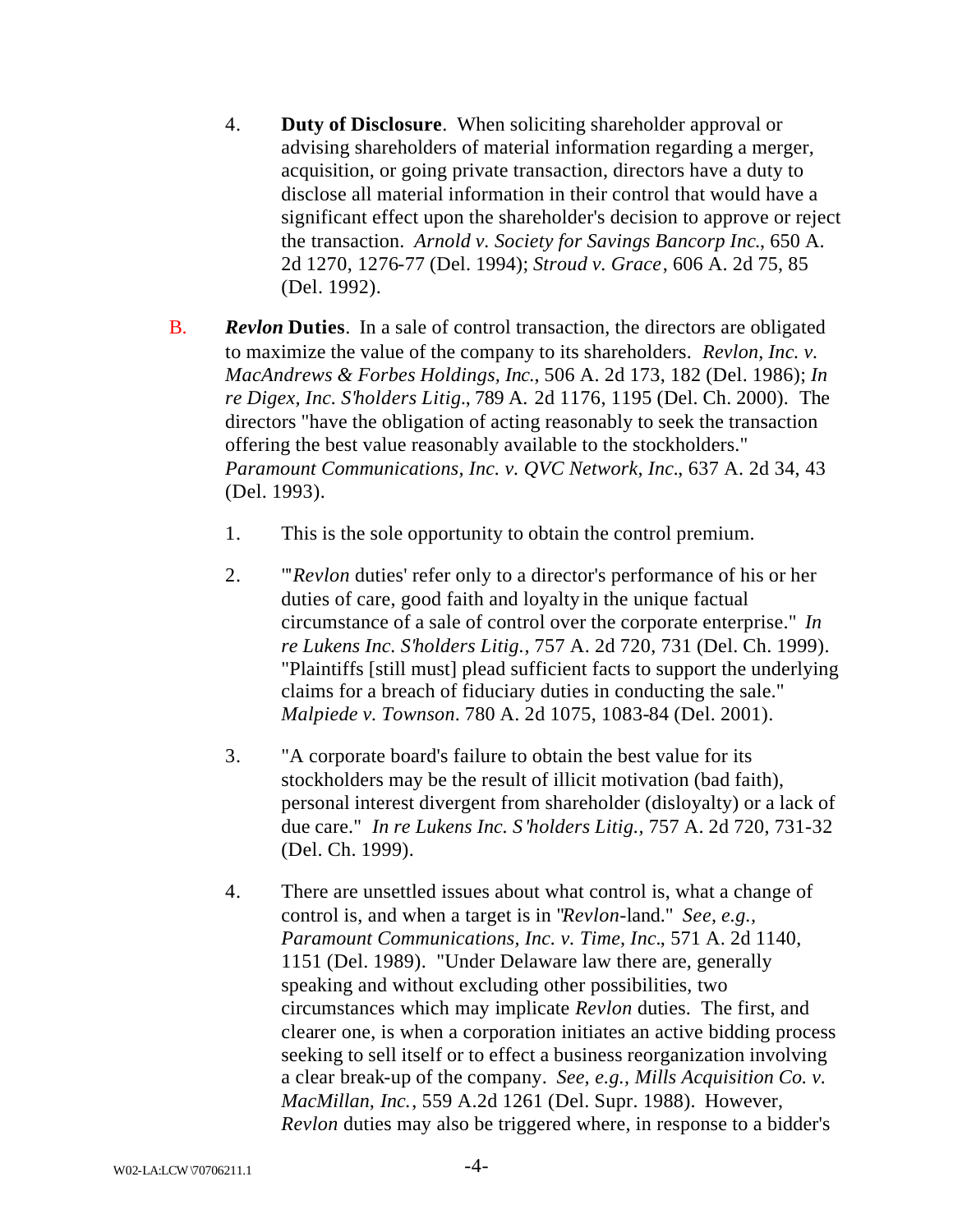offer, a target abandons its long-term strategy and seeks an alternative transaction involving the breakup of the company. Thus, in *Revlon*, when the board responded to Pantry Pride's offer by contemplating a 'bust-up' sale of assets in a leveraged acquisition, we imposed upon the board a duty to maximize immediate shareholder value and an obligation to auction the company fairly. If, however, the board's reaction to a hostile tender offer is found to constitute only a defensive response and not an abandonment of the corporation's continued existence, *Revlon* duties are not triggered, though Unocal duties attach. *See, e.g., Ivanhoe Partners v. Newmont Mining Corp*., 525 A.2d 1334, 1345 (Del. Supr. 1987)." *Paramount Communications, Inc. v. Time, Inc*., 571 A.2d 1140, 1152 (Del. Supr. 1989).

- 5. In litigation, the directors may have to demonstrate that they adequately canvassed the market and shopped the corporation to determine whether a higher price could have been obtained, or that they had a boy of reliable evidence upon which to judge the adequacy of the price offered. *Barkan v. Amsted Indus., Inc*., 567 A. 2d 1279, 1286-87 (Del. 1989).
- 6. An exculpatory provision can immunize the directors from a *Revlon* claim based solely on a lack of due care. *In re Frederick's of Hollywood, Inc.*, No. Civ.A. 15944, 2000 WL 130630, \*5 (Del. Ch. 2000) *aff'd sub nom. Malpiede v. Townson,* 780 A. 2d 1075 (Del. 2001) (discussed below). "The fact that a corporate board has decided to engage in a change of control transaction invoking the socalled *Revlon* duties does not change the showing of culpability a plaintiff must make in order to hold the directors liable for monetary damages. For example, if a board unintentionally fails, as a result of gross negligence and not of bad faith or self-interest, to follow up on a materially higher bid and an exculpatory charter provision is in place, then the plaintiff will be barred from recovery, regardless of whether the board was in *Revlon*-land." *McMillan v. Intercargo Corp.*, 768 A. 2d 492, 502 (Del. Ch. 2000). *See also In re Lukens Inc. S'holders Litig.*, 757 A.2d 720, 733-34 (Del. Ch. 1999).
- 7. In *In re MONY Group Inc. S 'holders Litig*., 2004 WL 303894, at \*4- 8 (Del. Ch. Feb. 18, 2004), the Chancery Court found that the MONY board had not breached its *Revlon* duties in connection with the merger of MONY into AXA. After protracted negotiations and substantive concessions by both MONY and AXA, the companies signed a definitive merger agreement which contained a nonsolicitation provision and a termination fee, but also contained a broad fiduciary out. While MONY did not conduct an auction, it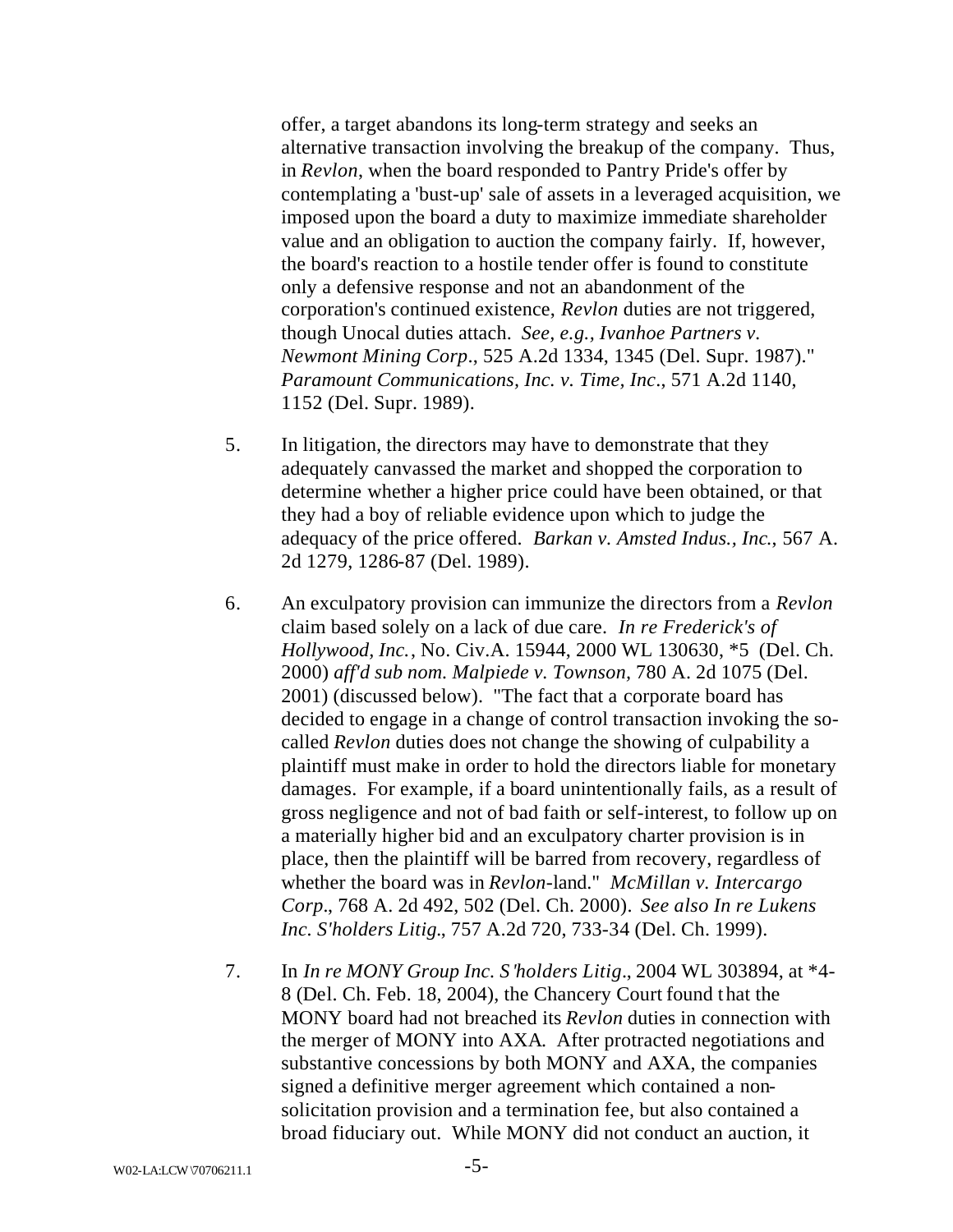had used the merger agreement to establish a "floor" for the transaction, and then conducted a post-agreement market check for 5 months, during which time no third party made a competing bid. The MONY board had rejected the idea of conducting an auction, for fear that dissemination of information about the company would reveal the company's weaknesses and provide competitors with an advantage. The Court found that this concern was reasonable. The Court also found that MONY's CEO, who negotiated the transaction, had acted diligently, had secured concessions from AXA, and had been adequately supervised and controlled by the MONY's independent board of directors, which had made the initial decision to explore strategic alternatives.

- C. *Unocal* **Duties**. Target directors owe their shareholders a fiduciary duty to protect them from threats, and a board that believes a tender offer is harmful to the company or its shareholders can adopt defensive measures proportionate to the perceived threat. *Unocal Corp. v. Mesa Petroleum Co.*, 493 A. 2d 946, 954-55 (Del. 1985). A poison pill or other defensive measures can be employed to deflect a coercive tender offer, such as a front-end loaded offer promising junk bonds at the back end. *Id.* at 956.
	- 1. Where impediments to a competing transaction are included in a business combination proposal, the board may have additional duties to determine whether these terms are reasonably necessary to protect legitimate corporate interests of the acquirer and are reasonably tailored to achieve those corporate interests. *Id*. at 955. A board can determine that enhanced value offered by the business combination due to synergies (long term participation in a continuing equity interest) offers greater value than an alternative transaction (like a cash tender).
	- 2. Before the business judgment rule is applied to a board's adoption of defensive measures, the burden is on the board to prove (a) reasonable grounds for believing that a danger to corporate policy and effectiveness existed, and (b) that the defensive measures adopted were reasonable in retaliation to the threat posed. *Unocal*, 493 A.2d at 954-55. Directors can satisfy the first part of the test by showing good faith and reasonable investigation. When evaluating a threat posed by a takeover bid, the directors may consider the "inadequacy of the price offered, nature and timing of the offer, questions of illegality, the impact on 'constituencies' other than shareholders…the risk of nonconsummation, and the quality of securities being offered in exchange. 493 A. 2d at 955. The second prong "requires an evaluation of the importance of the corporate objective; impacts of the 'defensive' action, and other relevant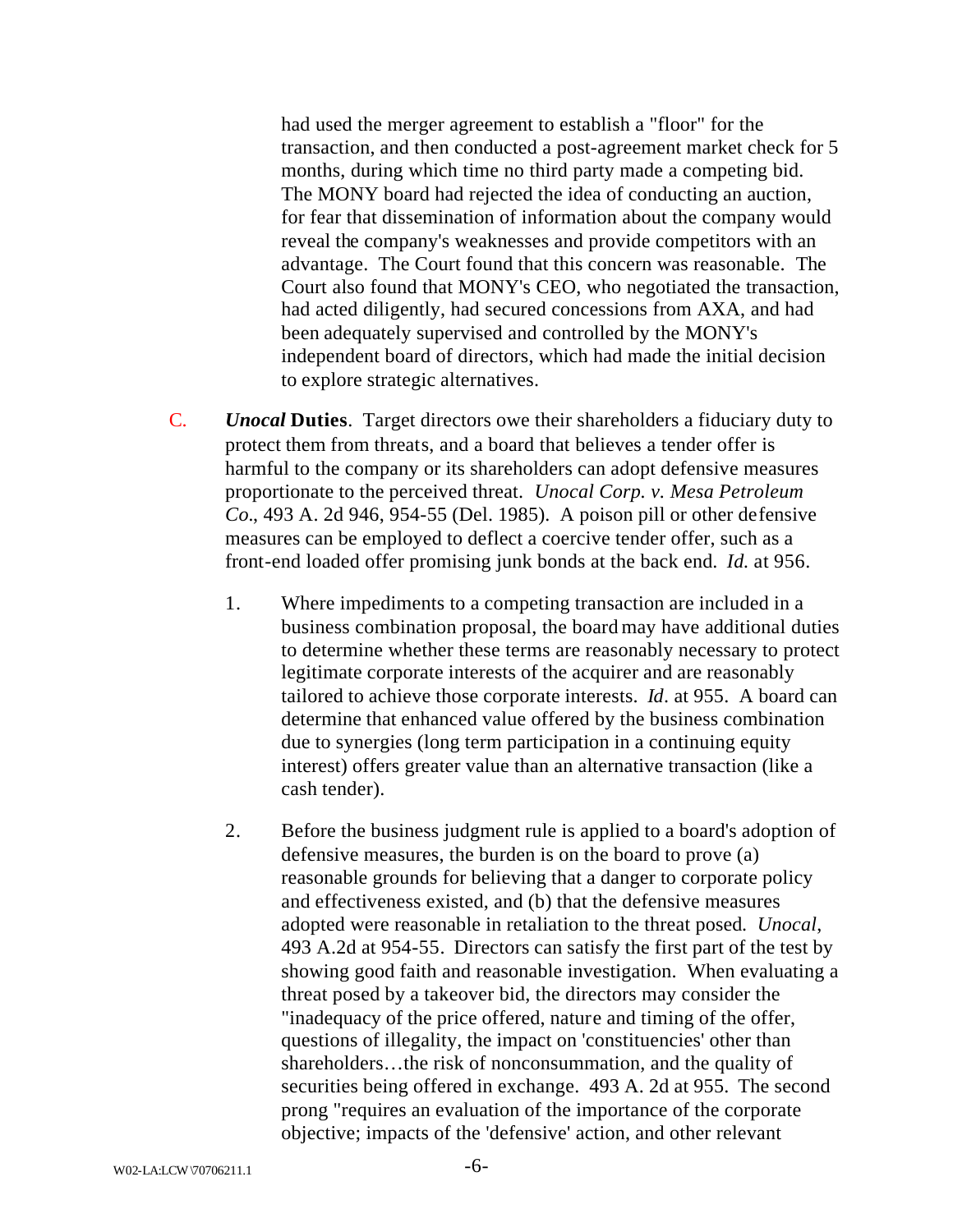factors." *Paramount v. Time*, 571 A. 2d at 1154. When both parts of the *Unoca*l inquiry are satisfied, the business judgment rule will attach to the defensive actions.

- D. **Fiduciary Duties of Target Directors in Long Form Mergers –** *The Springboard for the Use of Investment Advisors.*In determining whether board members exercised due care in approving a merger transaction, courts will analyze whether the board members "(i) informed themselves of available critical information before approving the transaction; (ii) considered expert opinion; (iii) provided all Board members with adequate and timely notice of the [transaction] before the full Board meeting and of its purpose; or (iv) inquired adequately into the reasons for or terms of [the transaction]." *Ash v. McCall*, No. Civ.A. 17132, 2000 Del. Ch. LEXIS 144, at \*34 (Del. Ch. Sept. 15, 2000). *See Smith v. Van Gorkom,* 488 A. 2d 858, 872-3, 891, 893 (Del. 1985); *Paramount Communications, Inc. v. QVC Network, Inc.*, 637 A. 2d 34, 44 (Del. 1993); *Cede & Co. v. Technicolor, Inc.*, 634 A. 2d 345, 367-68 (Del. 1993) (in a merger, directors have a duty to be reasonably informed).
	- 1. "Directors of Delaware Corporations have a fiduciary duty to disclose fully and fairly all material information within the board's control when it seeks shareholder action." *Zirn v. VLI Corp.*, 681 A. 2d 1050, 1056 (Del. 1996). "A combination of the fiduciary duties of care and loyalty gives rise to the requirement that 'a director disclose to shareholders all material facts bearing upon a merger vote....'" *Cinerama, Inc. v. Technicolor, Inc.*, 663 A. 2d 1156, 1163 (Del. 1995) *reh'g denied* (Aug. 16, 1995) *quoting Zirn v. VLI Corp.*, 621 A. 2d 773, 778 (Del. 1993). In the context of a merger, "the directors of a constituent corporation whose stockholders are to vote on a proposed merger have a fiduciary duty to disclose to the stockholders the available material facts that would enable them to make an informed decision, pre-merger, whether to accept the merger consideration or demand appraisal." *Turner v. Bernstein*, 1999 Del. Ch. LEXIS 18, at \*19-\*20 (Del. Ch. Feb. 9, 1999).
- E. **Fiduciary Duties of Target Directors Facing Tender Offers**. Under Delaware law, target directors are not necessarily required to recommend the merits or lack thereof of a tender offer and can take a neutral position. *In re Siliconix Inc. S'holders Litig.*, No. Civ.A. 18700, 2001 Del. Ch. LEXIS 83, at \*37, \*56-\*57 (Del. Ch. June 19, 2001). *See also In re Pure Resources, Inc., S'holders Litig.,* 808 A. 2d 421, 437 (Del Ch. 2002) ("neither the tender offer nor the short-form merger requires any action by the subsidiary's board of directors.") When they do communicate, however, they are under a strict duty to communicate truthfully with their shareholders. *Malone v. Brincat*, 722 A. 2d 5, 11 (Del. 1998).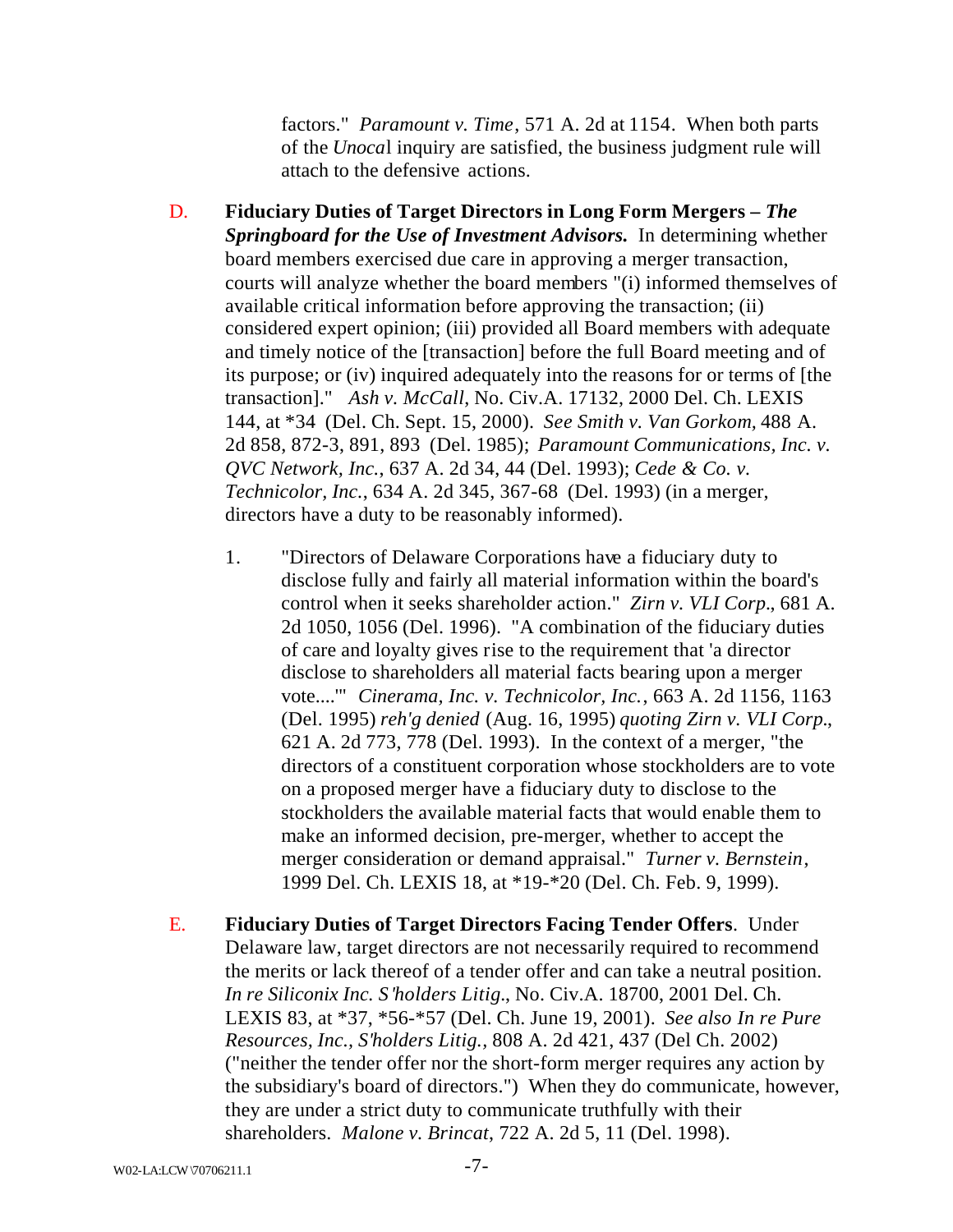- 1. Rule 14d-9 of the '34 Act requires the target board to (1) recommend acceptance or rejection of a tender offer, or (2) express no opinion and remain neutral toward a tender offer, or (3) state its inability to take a position with reference to a tender offer, and (4) give the reasons for the position taken. See also Rule 14e-2.
- F. **Fiduciary Duties of Target Fiduciaries Who Make Tender Offers**. Target fiduciaries who make tender offers are subject to an "exacting" duty of disclosure and must honestly communicate all material information about the offer. *Eisenberg v. Chi. Milwaukee Corp.,* 537 A. 2d 1051, 1057 (Del. Ch. 1987); *Malone v. Brincat,* 722 A. 2d 5, 10 (Del. 1998); *Zirn v. VLI Corp.*, 681 A. 2d 1050, 1056 (Del. 1996); *In re Siliconix Inc. S'holders Litig.*, No. Civ.A. 18700, 2001 Del. Ch. LEXIS 83, at \*36 (Del. Ch. June 19, 2001). **This duty should not, however, require the fiduciary acquirer to make disclosures regarding the fairness of its offer or whether tendering would be in the minority's best interests.** *In re Siliconix Inc. S'holders Litig.,* No. Civ.A. 18700, 2001 Del. Ch. LEXIS 83, at \*22-\*23 (Del. Ch. June 19, 2001).
	- 1. So long as the tender offer is voluntary, *i.e.*, there is no coercion or disclosure violations, **target fiduciaries making a tender offer are not required to offer a fair price**. *Solomon v. Pathe Communications Corp.,* 672 A. 2d 35, 39-40 (Del. 1996); *In re Siliconix Inc. S'holders Litig.,* No. Civ.A. 18700, 2001 Del. Ch. LEXIS 83, at \*22-23 (Del. Ch. June 19, 2001). "Delaware law does not impose a duty of entire fairness on controlling stockholders making a non-coercive tender or exchange offer to acquire shares directly from the minority holders." *In re Aquila, Inc. S'holders Litig.*, 805 A. 2d 184, 190 (Del. Ch. 2002) ("unless coercion or disclosure violations can be shown, no defendant has the duty to demonstrate the entire fairness of this proposed tender transaction."). *In re Ocean Drilling & Exploration Co. S'holders Litig.*, No. Civ.A. 11898, 1991 Del. Ch. LEXIS 82, at \*9-\*10 (Del. Ch. Apr. 30, 1991).
	- 2. Actionable or wrongful coercion exists "where the board or some other party takes actions which have the effect of causing the stockholders to vote in favor of the proposed transaction [or tender their stock] for some reason other than the merits of that transaction." *Williams v. Geiger*, 671 A. 2d 1368, 1382-83 (Del. 1996); *Ivanhoe Partners v. Newmont Mining Corp.*, 553 A. 2d 585, 605 (Del. Ch. 1987) *aff'd* 535 A. 2d 1334 (Del. 1987); *Weiss v. Samsonite Corp.*, 741 A. 2d 2366, 372 (Del. Ch. 1999).
	- 3. Coercion in a tender offer is a "wrongful threat that has the effect of forcing stockholders to tender at the wrong price to avoid an even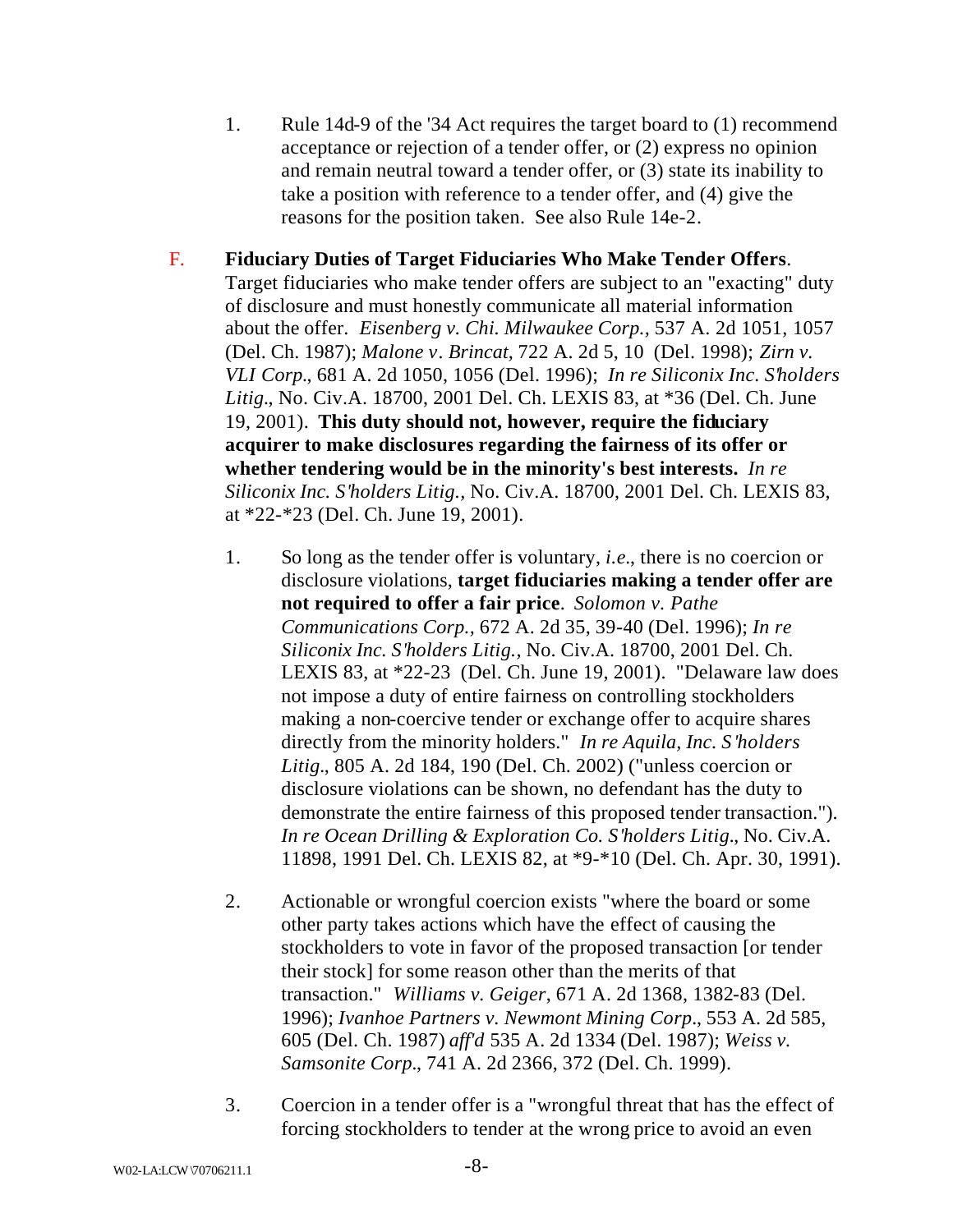worse fate later on...." *In re Pure Resources, Inc., S'holders Litig.*, 808 A. 2d 421, 438 (Del Ch. 2002), citing *In re Marriott Hotel Props. II Ltd. Partnership*, 2000 WL 128875, at \*18 (Del. Ch. Jan. 24, 2000).

- G. **Fiduciary Duties of Controlling Shareholders**. "Under Delaware law a shareholder owes a fiduciary duty only if it owns a majority interest in or exercises control over the business affairs of the corporation." *Ivanhoe Partners v. Newmont Mining Corp.*, 535 A. 2d 1334, 1344 (Del. Ch. 1987) (citations omitted). *Kahn v. Lynch Communication Systems, Inc.*, 638 A. 2d 1110, 1113 (Del. 1994).
	- 1. "'[A] shareholder who owns less than 50% of a corporation's outstanding stocks does not, without more, become a controlling shareholder of that corporation, with a concomitant fiduciary status.' For a dominating relationship to exist in the absence of controlling stock ownership, a plaintiff must allege domination by a minority shareholder through actual control of corporation conduct." *Citron v. Fairchild Camera & Instrument Corp.*, 569 A. 2d 53, 70 (Del. 1989)(citations omitted); *Kahn v. Lynch Communication Systems, Inc.*, 638 A. 2d 1110, 1114 (Del. 1994) (quoting *id*.) Control can be shown by actions and behavior, threats, etc., demonstrating de facto control by the minority shareholder. *See, e.g., Kahn v. Lynch,* 638 A. 2d at 1114-15.
	- 2. The determination of control will "take into account whether the stockholder, as a practical matter, combines voting power and managerial authority enabling it to control the company…." *In re Cysive, Inc. Shareholders Litigation* (Consolidated Civil Action No. 20341, August 15, 2003) (40% shareholder found to be controlling). Compare *In re Western National Corp. Shareholders Litigation*, 2000 WL 710192 (Del. Chan. May 22, 2000) (46% shareholder found not controlling).
		- (a) *See* California Corporations Code § 160(a) for a definition of "control." A cardinal precept of the General Corporation Law of the State of Delaware is that directors, rather than shareholders, manage the business and affairs of the corporation." *Aronson v. Lewis*, 473 A. 2d 805, 811 (Del. 1984) (citing Del. Gen. Corp. Law § 141(a)). At least for purposes of appraisal as an exclusive remedy under California Corporations Code § 1312, control is "factual control." 2 Marsh, California Corp. Law (4th ed. 2003) § 19.9[B]. *See also* Del. Gen. Corp. Law § 203(c)(4) and California Corp. Code § 309.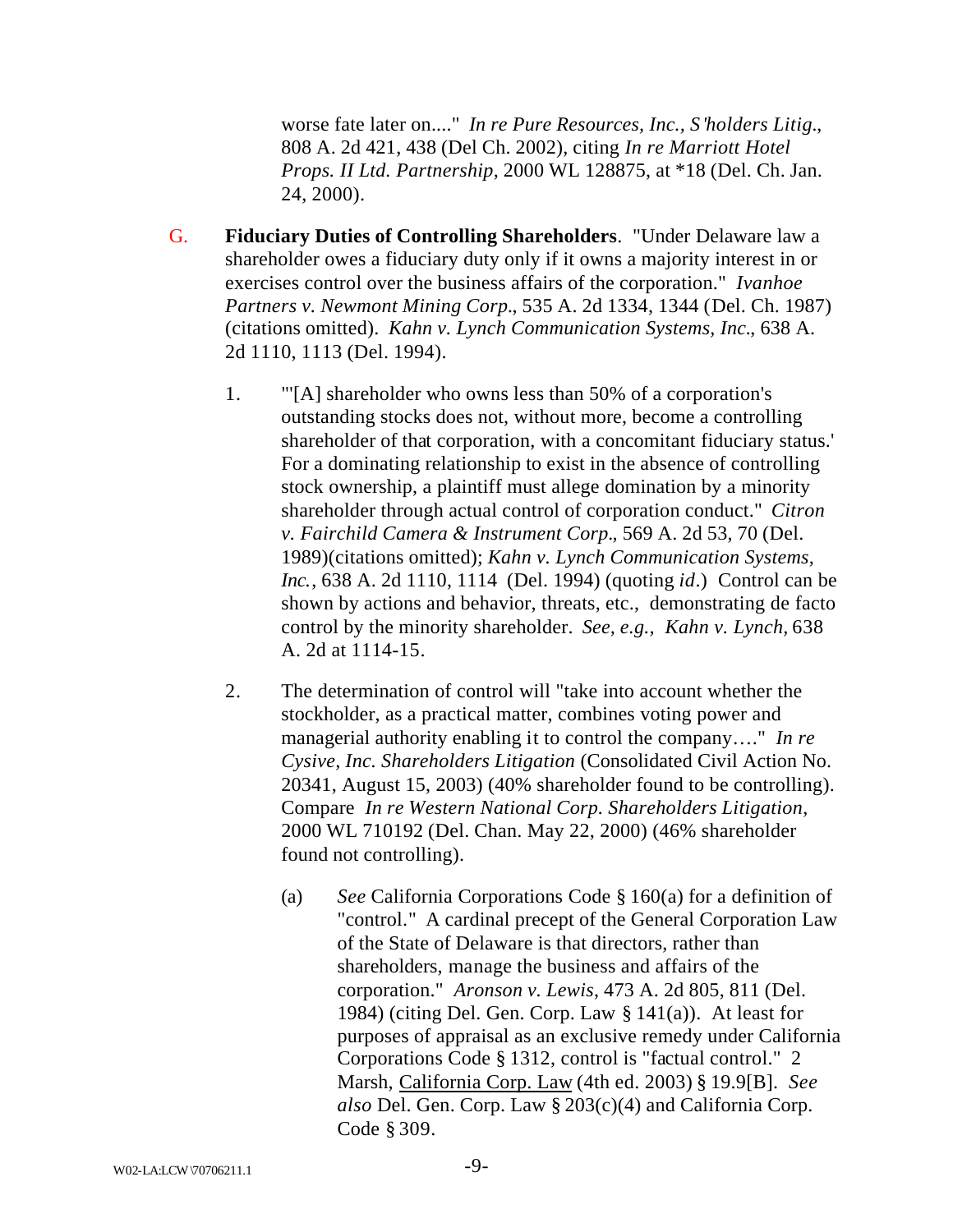### **IV. The Business Judgment Rule**

- A. **The Delaware Rule**. The business judgment rule is a counterbalance to the enormous responsibilities required of directors who comply with their fiduciary duties. "A presumption that in making a business decision the directors of a corporation acted on an informed basis, in good faith and in the honest belief that the action taken was in the best interest of the company…. Absent an abuse of discretion, that judgment will be respected by the courts. The burden is on the party challenging the decision to establish facts rebutting the presumption." *Aronson v. Lewis*, 473 A. 2d 805, 812 (Del. 1984).
	- 1. In Delaware, the "hallmark" of the business judgment rule and presumption is that the court will not substitute its judgment for that of an independent board so long as the board's decision "can be 'attributed to any rational business purpose.'" *Unocal Corp. v. Mesa Petroleum Co.*, 493 A. 2d 946, 954 (Del. 1985) (quoting *Aronson v. Lewis*, 473 A. 2d 805, 812 (Del. 1984)(citations omitted). Decisions made by an independent board of directors are protected by the business judgment rule and will not give rise to liability or equitable remedies if made in good faith and with due care. *In re J.P. Stevens & Co., Inc. Stockholders Litig.,* 542 A. 2d 770, 780 (Del. Ch. 1988) *appeal refused, mem.* 540 A. 2d 1088 (Del. 1988).
	- 2. "A cardinal precept of the General Corporation Law of the State of Delaware is that directors, rather than shareholders, manage the business and affairs of the corporation." *Aronson v. Lewis*, 473 A.2d at 811 (citing Del. Code. Ann. tit. 8, § 141(a)).
	- 3. Under the rule, for example, a director has satisfied the duty of care if he acts without self-interest, in an informed manner, and with a rational belief that the decision is in the best interests of the corporation. In *Smith v. Van Gorkom*, 488 A. 2d 858, 874-878 (Del. 1985), the Delaware Supreme Court specified new standards for determining whether a decision making process was properly informed. Among other things, the Court indicated that the procurement of an independent fairness opinion would have insulated the directors from liability. *Id*. at 876-78.
- B. **An Evidentiary Presumption and a Substantive Rule of Law**. The business judgment rule "operates as both a procedural guide for litigants and a substantive rule of law." As a procedural rule, the business judgment presumption is a rule of evidence that places the initial burden of pleading and proof on the dissenting shareholder. The rule "creates a 'presumption that in making a business decision, the directors of a corporation acted on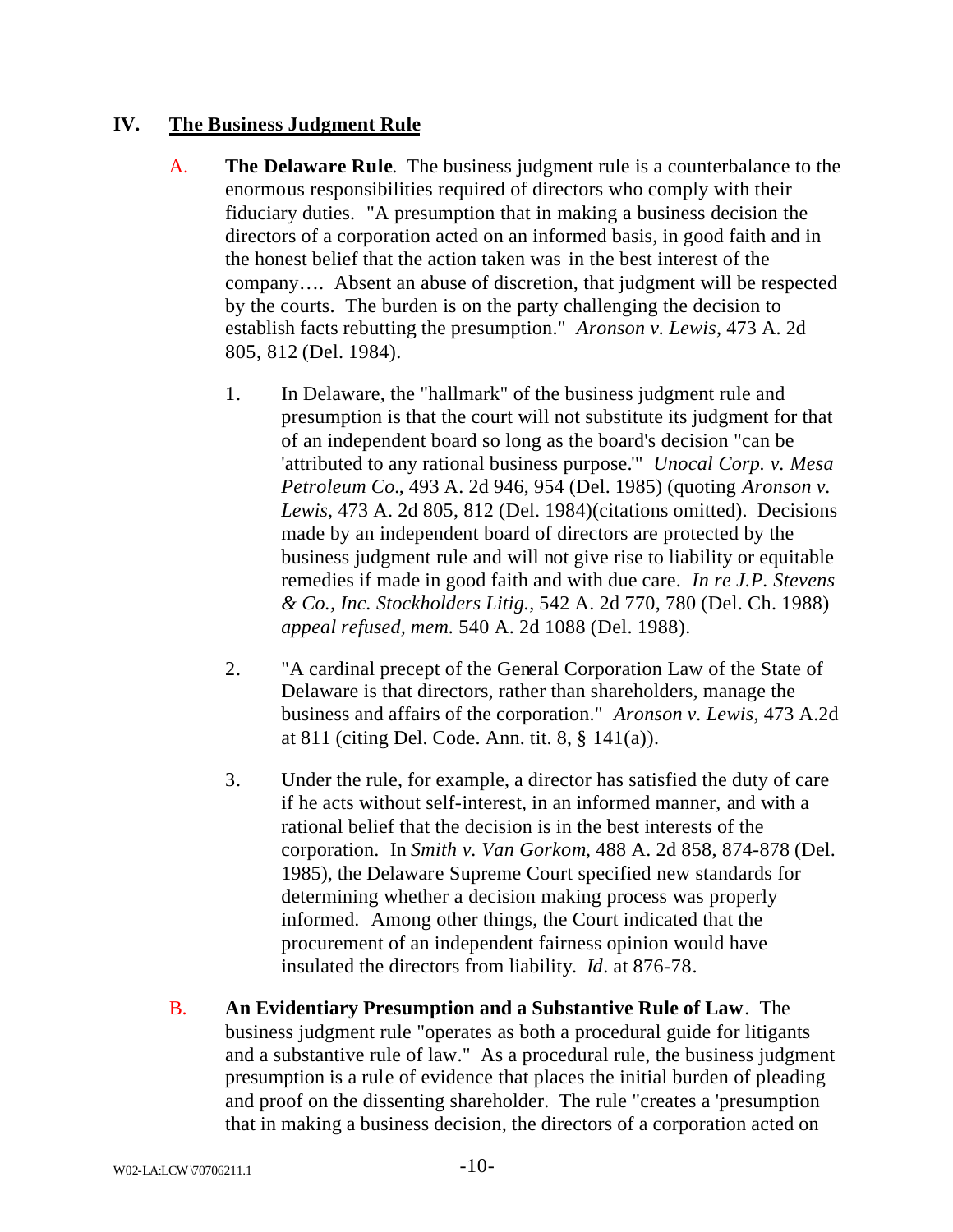an informed basis [*i.e*., with due care], in good faith, and in the honest belief that the action was taken in the best interests of the company.'" *Citron v. Fairchild Camera & Instrument Corp.*, 569 A. 2d 53, 64 (Del. 1989) (quoting *Aronson v. Lewis*, 473 A. 2d 805, 812 (Del. 1984)). The presumption protects a director approved transaction absent evidence of "fraud, bad faith, or self-dealing in the usual sense of personal profit or betterment." *Grobow v. Perot*, 539 A. 2d 180, 187 (Del. 1988). To rebut the presumption, a plaintiff must introduce evidence of either director self interest, or that the directors lacked good faith or failed to exercise due care. *Smith v. Van Gorkom*, 488 A. 2d 858, 872 (Del. 1985) (citing *Aronson v. Lewis*, 473 A. 2d 805, 812 (Del. 1984)). If the rule is rebutted, the burden shifts to the defendant directors to prove the entire fairness of the transaction. *Cinerama, Inc. v. Technicolor, Inc.*, 663 A. 2d 1156, 1162 (Del. 1995) *reh'g denied* (Aug. 16, 1995).

- 1. Courts are reluctant to assess the merits of business decisions unless there is illicit manipulation by self-interested corporate fiduciaries. *Bomarko, Inc. v. Int'l Telecharge, Inc.*, 794 A. 2d 1161, 1178 (Del. 1999) (citing *Mills Acquisition Co. v. MacMillan, Inc.*, 559 A. 2d 1261, 1279 (Del. 1989). The rule shields directors from liability for making good faith decisions, even if they later turn out wrong. *Strassburger v. Early*, 752 A. 2d 557, 581-82 (Del. Ch. 2000).
- C. **The California Rule**. California Corp. Code § 309 requires a director to perform "the duties of a director, including duties as a member of any committee of the board upon which the director may serve, in good faith, in a manner such director believes to be in the best interests of the corporation and its shareholders and with such care, including reasonable inquiry, as an ordinarily prudent person in like position would use under similar circumstances."
	- 1. The business judgment rule is premised on the "presumption that directors' decisions are based on sound business judgment," which judgment may only be attacked by a factual showing of fraud, bad faith, or gross overreaching. *Eldridge v. Tymeshare, Inc.*, 186 Cal. App. 3d 767, 776 (1986). *See Beehan v. Lido Isle Community Assoc.*, 70 Cal. App. 3d 858, 865 (1977); *Lee v. Interinsurance Exchange*, 50 Cal. App. 4th 694, 711 (1996); *F.D.I.C. v. Castetter*, 184 F. 3d 1040 (9th Cir. 1999) .
	- 2. "[M]anagement of the corporation is best left to those to whom it has been entrusted, not the courts." *Gaillard v. Natomas Co.*, 208 Cal. App. 3d 1250, 1263 (1989). "The rule requires judicial deference to the business judgment of corporate directors so long as there is no fraud or breach of trust, and no conflict of interest exists."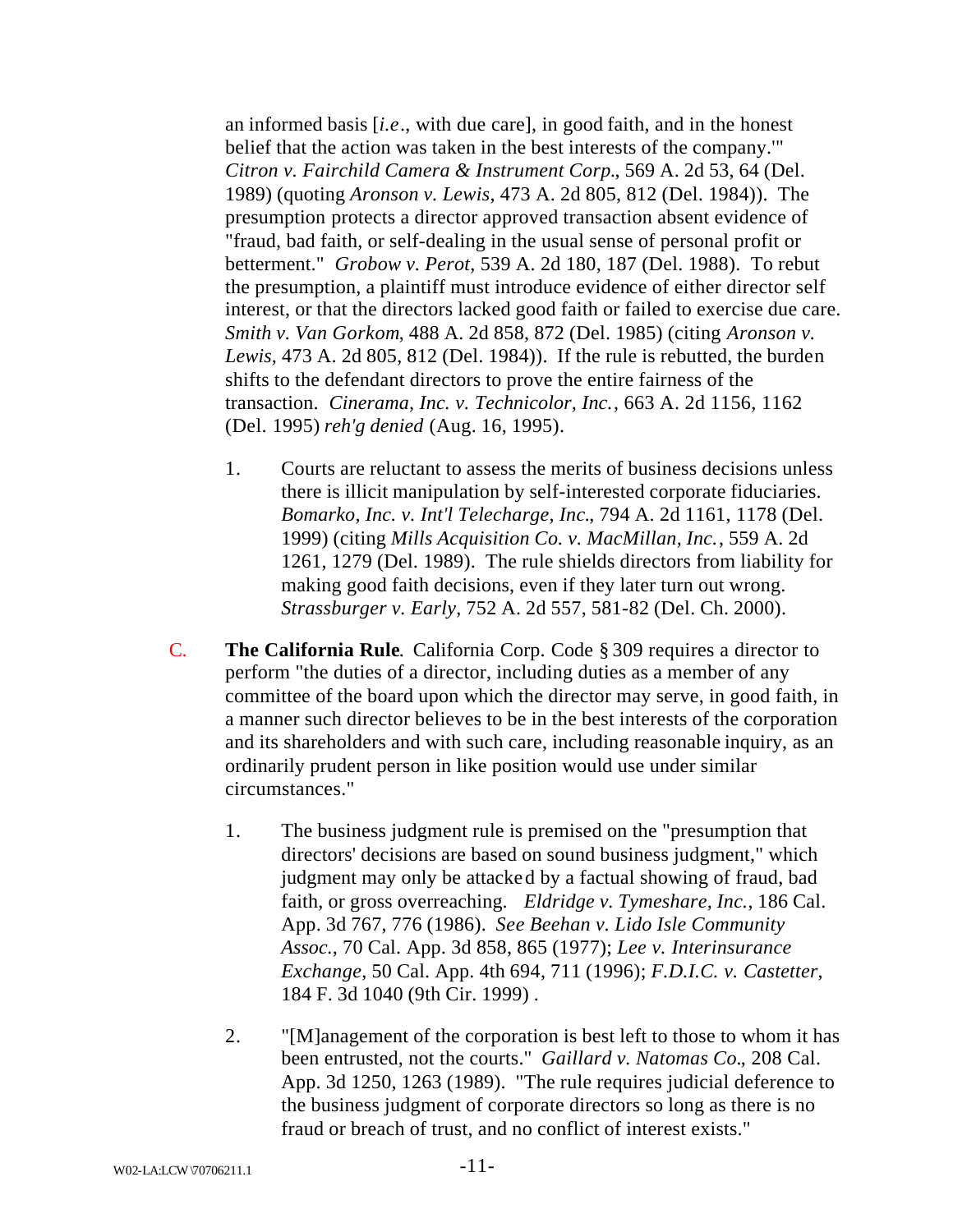*Desaigoudar v. Meyercord*, 108 Cal. App. 4th 173, 183 (2003) *reh'g denied* 108 Cal. App. 4th 173 (2003). *See Natomas*, 208 Cal. App. 3d at 1263; 1 Marsh, Cal. Corporation Law (4th ed. 2003) § 11.03.

# **V. Delaware's Entire Fairness Doctrine**

- A. **The Entire Fairness Test**. The entire fairness test applies when proof of "'breach of either the duty of loyalty or the duty of care rebuts the presumption that the directors have acted in the best interests of the stockholders, and requires the directors to prove that the transaction was entirely fair.'" *In re Tri-Star Pictures, Inc*., 643 A. 2d 319, 333 (Del. 1988) quoting *Cede & Co. v. Technicolor, Inc*., 634 A. 2d 345, 371 (Del. 1993), *Smith v. Van Gorkom*, 488 A. 2d 858, 893 (Del. 1985), and *Shamrock Holdings, Inc. v. Polaroid*, 559 A. 2d 257, 271 (Del. 1989). "Such a demonstration of breach of any of the duty of loyalty, care or good faith shifts to the directors, in the event of a challenge of their decision, the burden to establish that the challenged transaction was entirely fair." *Emerald Partners v. Berlin*, 726 A. 2d 1215, 1221-22 (1999).
- B. **Much More Exacting**. The entire fairness test is the most exacting standard of review used by the Delaware courts. *Nixon v. Blackwell*, 626 A. 2d 1366, 1376 (Del. 1993); *Mills Acquisition Co. v. MacMillan, Inc.*, 559 A. 2d 1261, 1279 (Del. 1988).
- C. **Entire Fairness Review and Interested Party Transactions**. "A controlling or dominating shareholder standing on both sides of a transaction, as in a parent-subsidiary context, bears the burden of proving its entire fairness." *Kahn v. Lynch Communication Systems, Inc.*, 638 A. 2d 1110, 1115 (Del. 1994) citing *Weinberger v. UOP, Inc*., 457 A. 2d 701, 710 (Del. 1983) and *Rosenblatt v. Getty Oil Co.*, 493 A. 2d 929, 937 (Del. 1985). When a majority shareholder stands on both sides of a transaction, the court will review the terms of that transaction under the entire fairness test. *Id*.
	- 1. "[If] actual self-interest is present and affects a majority of directors approving the transaction, the entire fairness standard applies." *Cinerama, Inc. v. Technicolor, Inc.*, 663 A. 2d 1156, 1168 (Del 1995) *reh'g denied* (Aug. 16, 1995). An interested transaction with a controlling shareholder is reviewed under the entire fairness doctrine as opposed to the business judgment rule. *Ryan v. Tad's Enterprises, Inc*., 709 A. 2d 682, 689, (Del. Ch. 1996) *aff'd* 693 A. 2d 1082 (Del. 1997).
- D. **The Burden of Pleading or Proving Entire Fairness**. The burden of proving entire fairness is normally on the conflicted majority shareholder.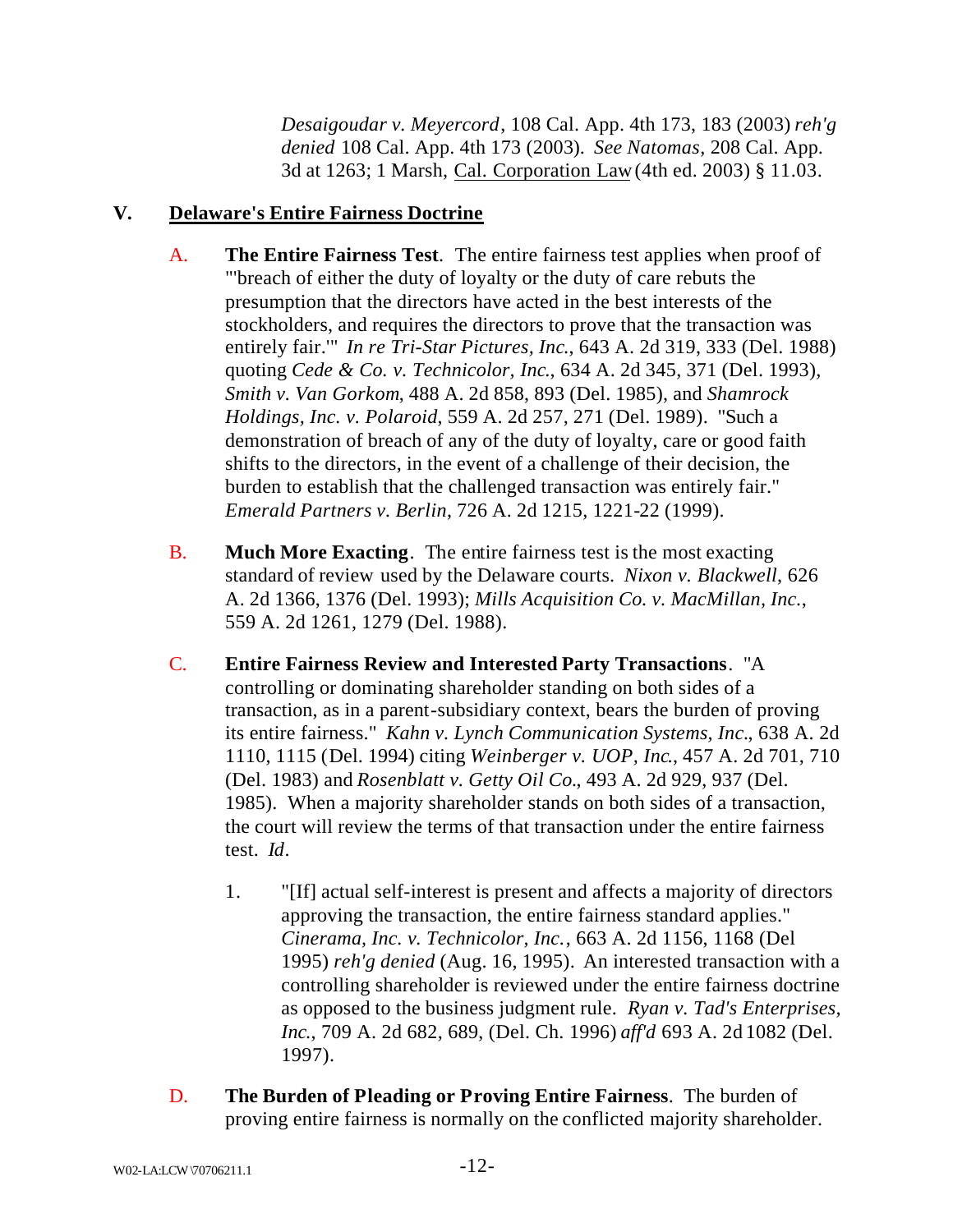*See, e.g.*, *Weinberger v. UOP, Inc*., 457 A. 2d 701 (Del. 1983). The minority shareholders' interests are not being adequately protected because the fiduciaries responsible for protecting the minority are conflicted. Therefore, they have the burden of demonstrating "their utmost good faith and the most scrupulous inherent fairness of the bargain." *Pinson v. Campbell-Taggert, Inc.*, No. Civ.A. 7499, 1989 Del. Ch. LEXIS 50, at \*16 (Del. Ch. Nov. 8, 1989).

- 1. *But Using an Independent Committee can Shift the Burden Back to the Challenging Shareholder*. "[A]n approval of the transaction by an independent committee of the directors or an informed majority of minority shareholders shifts the burden of proof on the issue of entire fairness from the controlling or dominating shareholder to the challenging shareholder-plaintiff." *Kahn v. Lynch Communication Systems, Inc.*, 638 A. 2d at 1117. "The result here could have been entirely different if UOP had appointed an independent negotiating committee of its outside directors to deal…at arm's length." Weinberger v. UOP, 457 A.2d at 709, n.7.
- E. **Two Elements of Entire Fairness Review: Fair Dealing and Fair Price**. The board of directors must establish to the court's satisfaction that the transaction was the product of both fair dealing and fair price. *Cinerama, Inc. v. Technicolor, Inc.*, 663 A. 2d 1156, 1162-3 (Del. 1995) *reh'g denied* (Aug. 16, 1995). *See also Weinberger v. UOP, Inc.*, 457 A. 2d 701, 711 (Del. 1983); *Ryan v. Tad's Enters., Inc*., 709 A. 2d 682, 690 (Del. Ch. 1996) *aff'd* 693 A. 2d 1082 (Del. 1997). The test is not bifurcated. "'All aspects of the issue must be examined as a whole.'" *Cede & Co. v. Technicolor, Inc*., 542 A. 2d 1182, 1187 (Del. 1988) quoting *Rabkin v. Philip A. Hunt Chem. Corp*., 498 A. 2d 1099, 1106 (Del. 1985); *Sterling v. Mayflower*, 93 A. 2d 107, 115 (Del. 1952).
	- 1. **Fair Price** economic and financial considerations of the proposed merger, including all relevant factors: assets, market value, earnings, future prospects, and any other elements that impact the intrinsic or inherent value of a company's stock. *Weinberger v. UOP, Inc*., 457 A. 2d 701, 711 (Del. 1983). *See also Boyer v. Wilmington Materials, Inc*., 754 A. 2d 881, 898-99 (Del. Ch. 1999); *Cinerama, Inc. v. Technicolor, Inc*., 663 A. 2d 1134, 1143 (Del. Ch. 1994), *aff'd,* 663 A. 2d 1156 (Del. 1995), *reh'g denied* (Aug. 16, 1995).
		- (a) "In this case, because the contested action is the sale of a company, the 'fair price' aspect of entire fairness analysis requires the board of directors to demonstrate 'that the price offered was the highest value reasonably available under the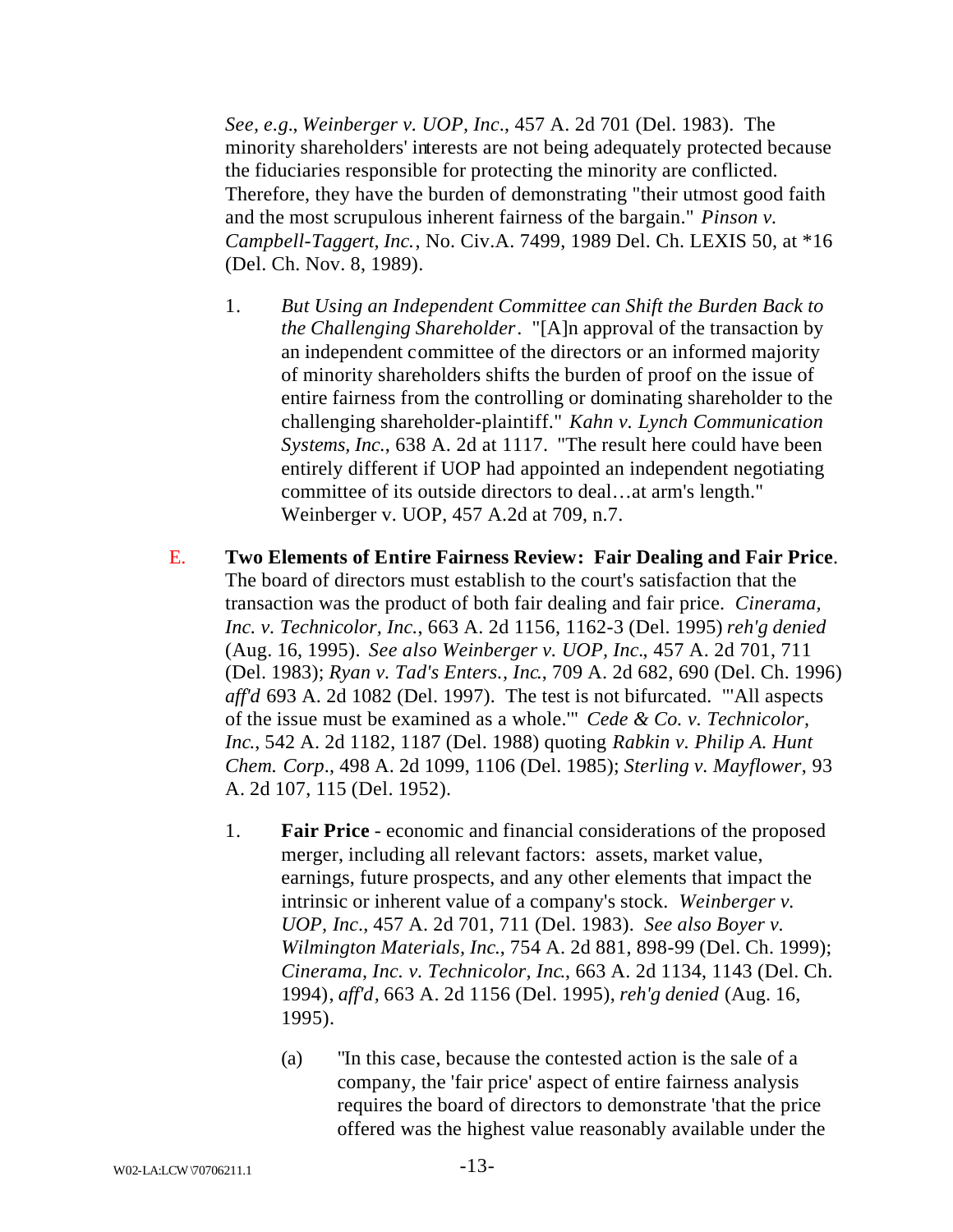circumstances.'" *Cinerama, Inc. v. Technicolor, Inc.*, 663 A. 2d 1156, 1163 (Del. 1995) *reh'g denied* (Aug. 16, 1995) quoting *Cede & Co. v. Technicolor, Inc.,* 634 A. 2d 345, 361 (Del. 1993).

- (b) Use statistical information regarding premiums over trading prices to show fair price. *See, e.g.*, *Cinerama, Inc. v. Technicolor, Inc.*, 663 A. 2d 1156, 1177 (Del. 1995) *reh'g denied* (Aug. 16, 1995).
- 2. **Fair Dealing** "Fair dealing embraces questions of when the transaction was timed, how it was initiated, structured, negotiated, disclosed to the directors, and how the approvals of the directors and stockholders were obtained." *Boyer v. Wilmington Materials, Inc.*, 754 A. 2d 881, 898-99. *Accord Weinberger v. UOP, Inc*., 457 A. 2d 701, 711 (Del. 1983). *See, e.g., Rosenblatt v. Getty Oil Co*., 493 A. 2d 929, 937 (Del. 1985); *Summa Corp. v. Trans World Airlines, Inc*., 540 A. 2d 403, 407 (Del. 1988), *cert. denied*, 488 U.S. 853 (1988); *Van de Walle v. Unimation, Inc*., C.A. No. 7046, slip op. at 24-28 (Del. Ch. Mar. 7, 1991).
	- (a) "Another well-recognized aspect of fair dealing is the board of directors' duty of disclosure to the shareholders." *Cinerama, Inc. v. Technicolor, Inc.*, 663 A. 2d 1156, 1176 (Del. 1995) *reh'g denied* (Aug. 16, 1995) citing *Weinberger v. UOP*.
	- (b) "Arms length negotiation between independent bargaining parties is a well recognized touchstone of fair dealing." *Kahn v. Dairy Mart Convenience Stores, Inc.*, 1996 Del. Ch. LEXIS 38, at \*25 (Del. Ch. 1996).
- F. **Entire Fairness and Long Form Mergers**: Delaware courts apply the entire fairness standard of review to long form mergers involving controlling shareholders. *See Weinberger v. UOP, Inc*., 457 A. 2d 701, 710-11 (Del. 1983); *Kahn v. Lynch Communication Systems, Inc.*, 638 A. 2d 1110, 1117 (Del. 1994); *In re Siliconix Inc. S'holders Litig.*, No. Civ.A. 18700, 2001 Del. Ch. LEXIS 83, at \*25-\*27 (Del. Ch. June 19, 2001).
	- 1. **Burden Shifting**. Approval of the transaction by a properly functioning and independent special committee or by a minority of the disinterested shareholders can shift the burden of proving lack of entire fairness to the dissenting shareholder.
	- 2. **Beware the "800-Pound Gorilla," Coercion, and an Ineffective Special Committee***. Kahn v. Lynch Communication Systems, Inc.*,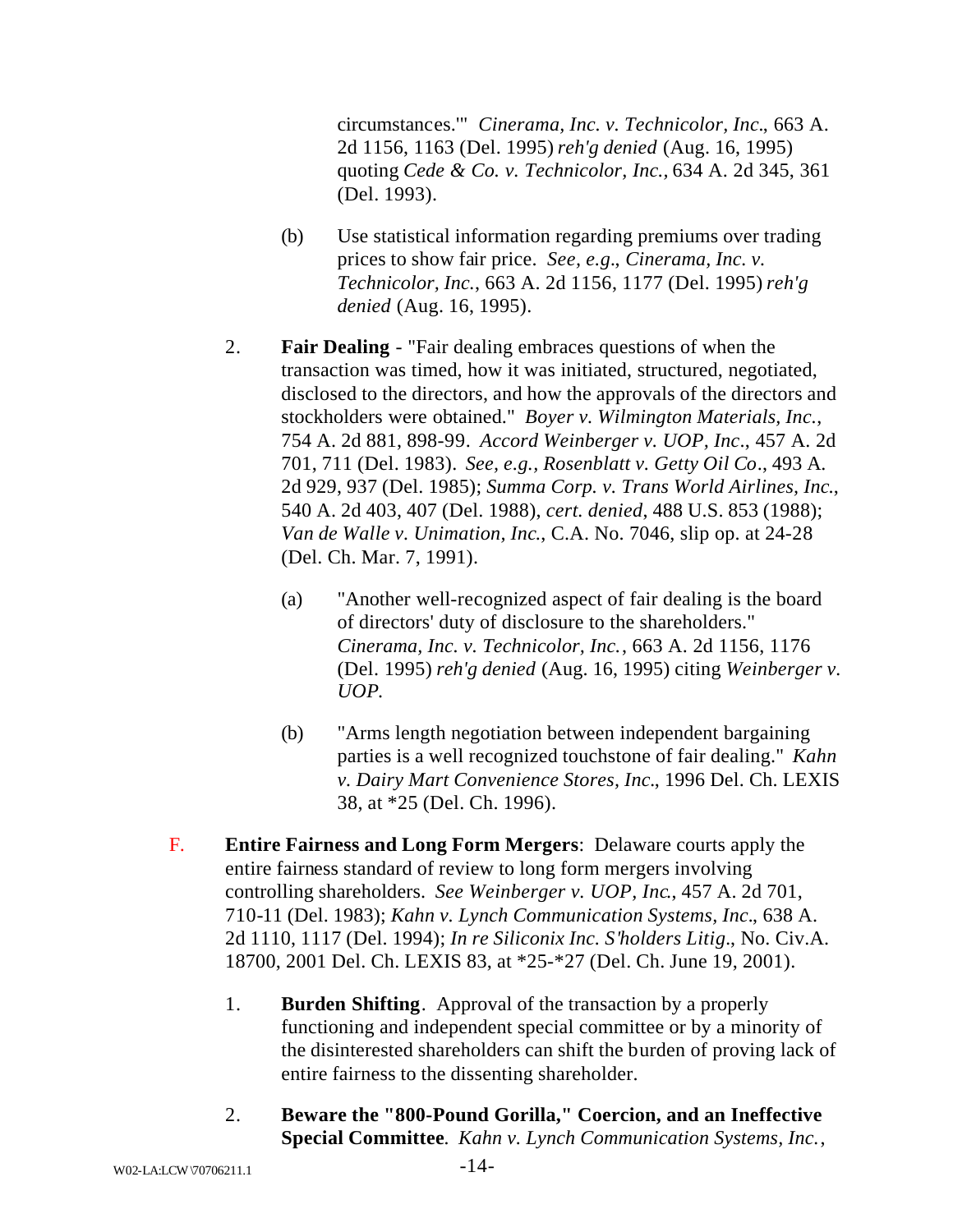638 A. 2d 1110 (Del. 1994). A long form merger by a controlling shareholder pursuant to a merger agreement was reviewed under the entire fairness standard, even when the merger was approved by an independent board majority, negotiated and recommended by a special committee with the power to veto the merger, and subject to approval by a majority of the minority disinterested shareholders. Alcatel was found to be a controlling shareholder of Lynch, as a result of its 43.3% ownership position in Lynch, its right to designate 5 of 11 Lynch directors, 2 of 3 executive committee members, and 2 of 4 compensation committee members, Lynch's requirement that 80% affirmative vote was needed to approve any business combination, and certain threatening and dominating conduct of Alcatel. *Id*. at 1112. Lynch sought to acquire Telco, but Alcatel opposed and suggested Lynch combine with Celwave, an indirect subsidiary of Alcatel's parent CGE. The Alcatel directors on the Lynch board made it clear a Telco deal would not be considered before Celwave. Lynch created a special committee and Alcatel's investment bankers made a presentation in support of a Celwave deal at an exchange ratio of .95 Celwave share per Lynch share. The special committee's bankers determined Alcatel's bankers had overvalued Celwave, and the special committee voiced unanimous opposition to the Celwave deal. Alcatel responded by withdrawing the Celwave deal and offering to buy the remaining 57% of Lynch shares not already owned by Alcatel at \$14 per share. The special committee negotiated for a higher price, resulting in Alcatel's final offer of \$15.50 per share and threat to proceed with an unfriendly tender at a lower price if \$15.50 was not recommended by the special committee and approved by the Lynch board. *Id*. at 1119. After determining that alternatives were not available (white night, repurchase of Alcatel's shares, poison pill), the special committee voted to recommend \$15.50 and the Lynch board approved.

3. **Was the Special Committee Truly Independent**? Kahn sued for injunctive relief, then amended to seek damages after the injunction was denied and the merger closed. The Delaware Supreme Court reversed the Chancery Court's ruling that the burden of proving lack of entire fairness shifted to Kahn. The Court spent the next five pages explaining all the reasons why the evidence did not support the trial court's finding that the Lynch special committee was sufficiently independent of Alcatel to shift the burden of proving lack of entire fairness to Kahn. "A condition precedent to finding that the burden of proving entire fairness has shifted in an interested merger transaction is a careful judicial analysis of the factual circumstances of each case. Particular consideration must be given to evidence of whether the special committee was truly independent,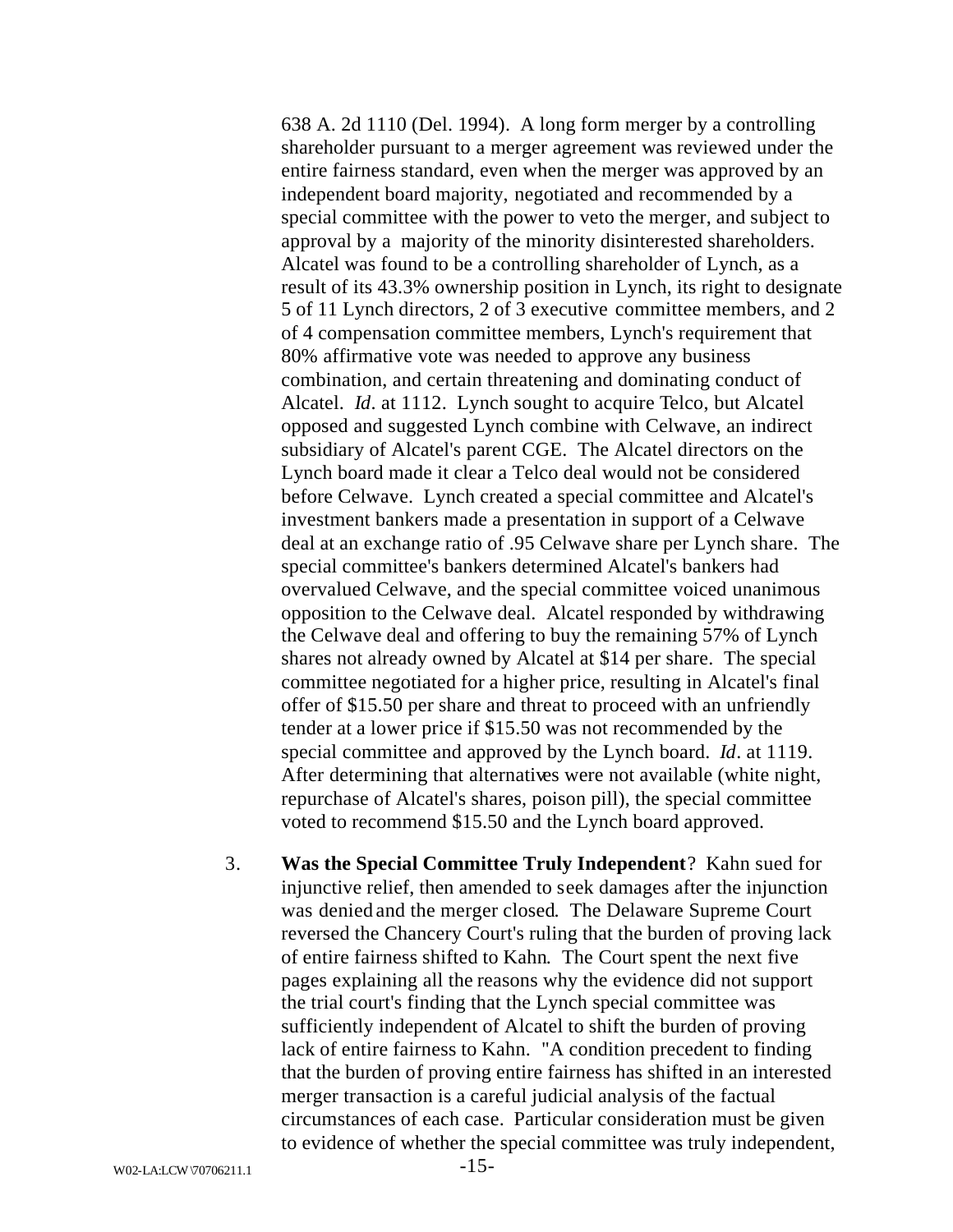fully informed, and had the freedom to negotiate at arm's length." *Id.* at 1120-21 citing *Weinberger v. UOP, Inc*., 457 A. 2d 701, 709- 10, n.7 (Del. 1987). The court reversed the trial court and remanded for further proceedings, "including a redetermination of the entire fairness of the cash-out merger to Kahn and the other Lynch minority shareholders with the burden of proof remaining on Alcatel, the dominant and interested shareholder." *Id.* at 1121-22.

- (a) The *Lynch* court recognized the inherent coercion present when a controlling shareholder, the "800-pound gorilla," desires to buy the minority's shares. There is fear of retribution if the shareholder does not get its way, even if none is threatened. *Id.* at 1116. *See In re Pure Resources, Inc., S'holders Litig.*, 808 A. 2d 421, 436 (Del Ch. 2002) (discussing *Lynch*); *see also In re Cysive, Inc. S'holders Litig.*, 836 A. 2d 531, 553 (Del. Ch. 2003) (In the context of a management buy-out proposal, the court found that the CEO was a controlling shareholder because he possessed a combination of stock voting power and managerial authority that enabled him to control the corporation if he so chose and he would be "perceived as having such capability by rational and independent directors, public stockholders, and other market participants". The court therefore applied the entire fairness standard but found that it was satisfied because the decision to accept the management's proposal was preceded by an active and aggressive search for a third-party buyer, there was an independent special committee who took its responsibilities seriously and was not subjected to pressure and strong-arming by the controlling shareholder, there was an independent board majority, and the process leading to the signing of the merger agreement allowed for a post-signing market check).
- 4. **Duty of Full Disclosure of All Material Information**. The directors' duty "to ensure that the terms in [an interested long-form] merger are entirely fair to the minority shareholders . . . includes a duty of full discourse which requires directors to disclose 'all information which a reasonable stockholder would consider important in decided on the transaction.'" Accordingly, the court found that the directors breached their duty of disclosure when they failed to disclose to the minority information regarding how the directors arrived at the merger price. *Wacht v. Continental Hosts, Ltd.*, No. Civ.A. 7954, 1994 Del. Ch. LEXIS 171, at \*9-\*10 (Del. Ch. Sept. 16, 1994).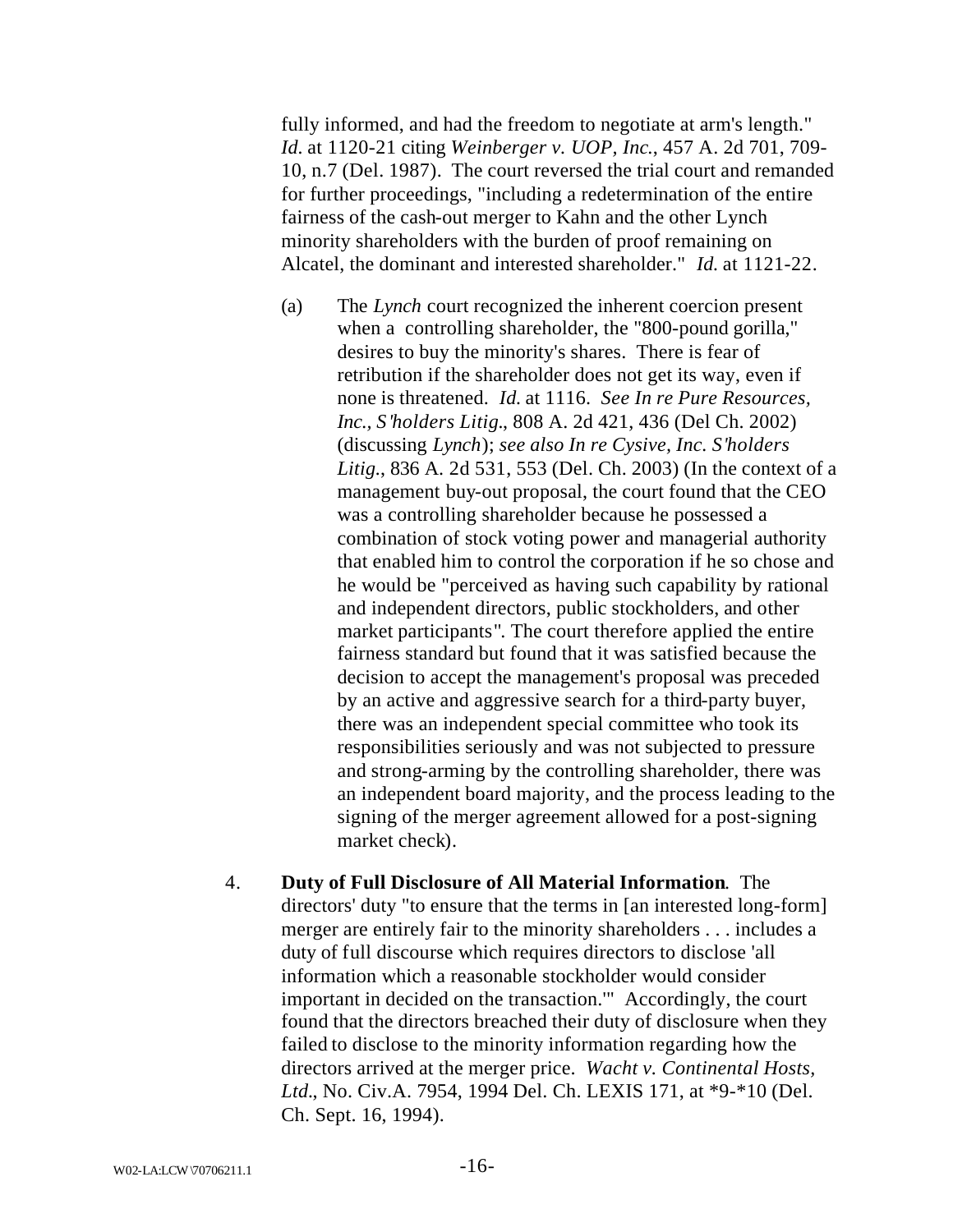- G. **Entire Fairness and Tender Offers or Exchange Offers**: Delaware courts do not apply the entire fairness standard of review to tender offers made by controlling shareholders to acquire shares directly from minority shareholders, so long as the offer is voluntary (not coercive) and full disclosure is made, because the target board in these transactions remains uninvolved. *In re Siliconix Inc. S'holders Litig.*, No. Civ.A. 18700, 2001 Del. Ch. LEXIS 83, at \*25-26 (Del. Ch. June 19, 2001); *In re Aquila, Inc. S'holders Litig.*, 805 A. 2d 184, 190 (Del. Ch. 2002); *Solomon v. Pathe Communications Corp.*, 672 A. 2d 35, 39 (Del. 1996). The majority shareholder is not on both sides of a tender offer, so *Kahn v. Lynch* and *Kahn v. Tremont Corp*. are inapplicable (Del. 1997). *In re Siliconix Inc. S'holders Litig.*, No. Civ.A. 18700, 2001 Del. Ch. LEXIS 83, at \*28, n.26 (Del. Ch. June 19, 2001).
- H. **Entire Fairness and Short Form Mergers**: Absent fraud or illegality, short form mergers are not subject to entire fairness review and appraisal is the exclusive remedy for dissenting shareholders. *Glassman v. Unocal Exploration Corp.*, 777 A. 2d 242, 247-48 (Del. 2001) ("[Entire fairness review] plainly conflicts with the [short-form merger] statute. If a corporate fiduciary follows the truncated process authorized by § 253, it will not be able to establish the fair dealing prong of entire fairness. If, instead, the corporate fiduciary sets up negotiating committees, hires independent financial and legal experts, etc., then it will have lost the very benefit provided by the statute - a simple, fast and inexpensive process for accomplishing a merger. We resolve this conflict by giving effect to the intent of the General Assembly. In order to serve its purpose, § 253 must be construed to obviate the requirement to establish e ntire fairness."); *Stauffer v. Standard Brands, Inc.*, 187 A. 2d 78, 80 (Del. 1962).

# **VI. A Two-Step Merger Reduces Litigation Risk**

A. **A Tender Offer Followed by a Short Form Merger Can Preserve Business Judgment Review and Avoid Entire Fairness Review**. By first tendering for ninety percent of the target's stock, a majority shareholder can cash out minority shareholders via a second step § 253 short form merger theoretically without either step being subject to entire fairness review. The burden of rebutting the business judgment rule should remain with the dissenting shareholder. T**his is now "settled law" in Delaware, but the transaction must have certain key provisions in order to qualify, discussed below.** *Next Level Communications, Inc. v. Motorola, Inc.*, No. Civ.A. 20144, tr. at 3-4 (Del. Ch. Feb. 27, 2003) (oral ruling by trial judge denying Next Level's application for interlocutory appeal to the Delaware Supreme Court); *In re Pure Resources, Inc., S'holders Litig.*, 808 A. 2d 421 (Del. Ch. 2002).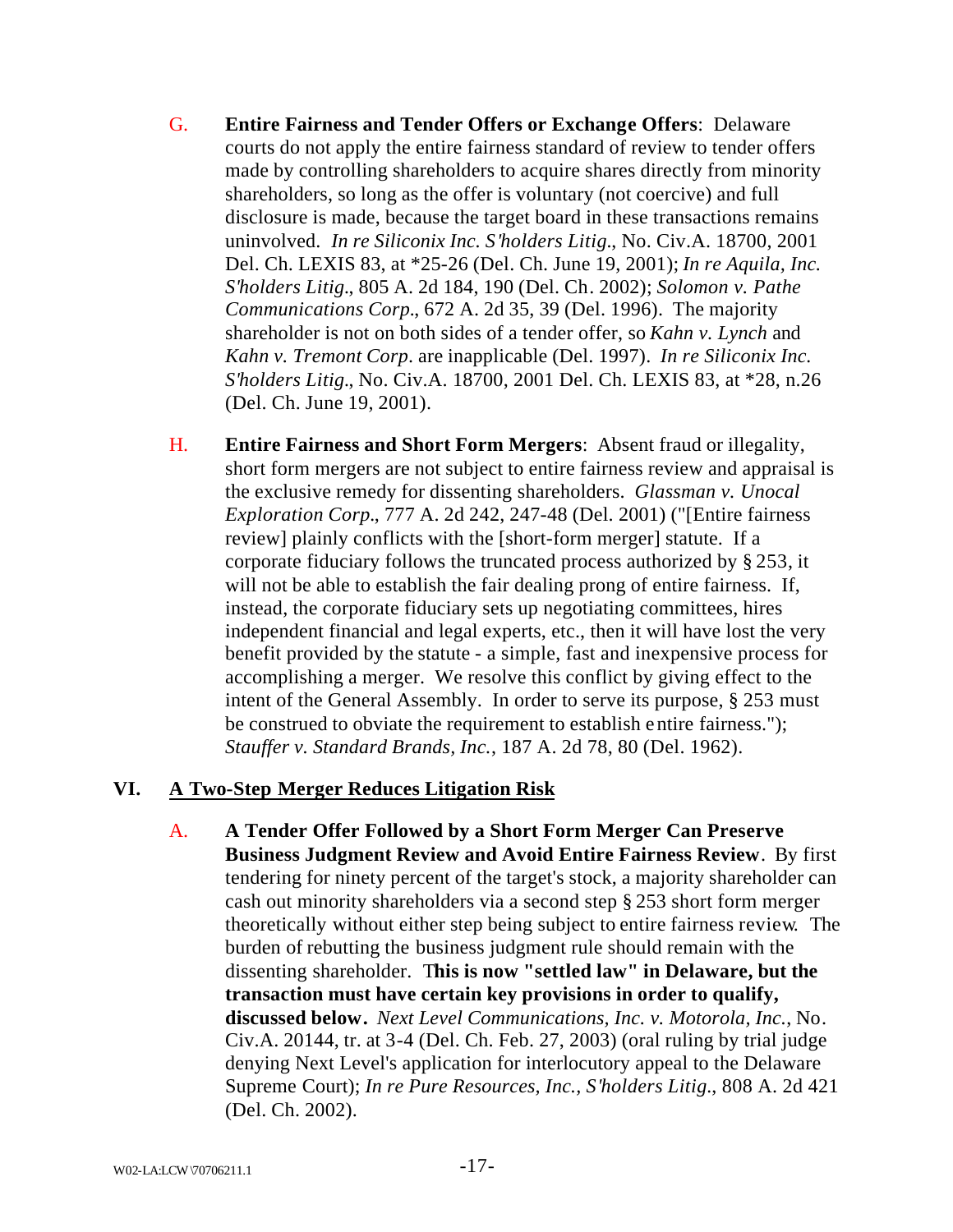- 1. **First Step Tender Offer.** A majority shareholder tendering for the minority's interest does not owe a duty to offer a fair price and is not subject to entire fairness review if the tender offer is voluntary (not coercive), full disclosure is made, and majority of minority shareholder approval and a prompt second step short form merger at same price are part of the deal. *In re Pure Resources, Inc., S'holders Litig.*, 808 A. 2d 421 (Del Ch. 2002); *Next Level Communications, Inc. v. Motorola, Inc.,* No. Civ.A. 20144, 2003 Del. Ch. LEXIS 13 (Del. Ch. Feb. 25, 2003); *In re Ocean Drilling & Exploration Co. Shareholders Litig.*, No. Civ.A. 11898, 1991 Del. Ch. LEXIS 82, at \*9-\*10 (Del. Ch. Apr. 30, 1991); *In re Aquila, Inc. S'holders Litig.*, 805 A. 2d 184 (Del. Ch. 2002); *In re Siliconix Inc. S'holders Litig.*, No. Civ.A. 18700, 2001 Del. Ch. LEXIS 83, at \*23 (Del. Ch. June 19, 2001); *Solomon v. Pathe Communications Corp.,* 672 A. 2d 35, 39 (Del. 1996).
- 2. **Second Step Short Form Merger.** Entire fairness is inapplicable to short-form mergers, and appraisal is the dissenting shareholder's sole remedy. *Glassman v. Unocal Exploration Corp.*, 777 A. 2d 242, 247-48 (Del. 2001).
- B. **Avoiding Entire Fairness Review in a Two Step Merger Under** *Pure Resources***.** *In re Pure Resources, Inc., S'holders Litig.*, 808 A. 2d 421 (Del. Ch. 2002). Even though the court applied the *Solomon/Siliconix* standards, rather than entire fairness, to Unocal's exchange offer, it did apply some entire fairness standards within the *Solomon/Siliconix* form of review to ensure that the tender offer was free of distorting effects on free stockholder choice. The court also required a candid and unfettered recommendation from the special committee of the target. **The court specifically held that, in order to find a tender offer non-coercive, it must be subject to a non-waivable majority of the minority tender condition, the controlling shareholder must promise to promptly consummate a § 253 merger at the same price as the tender offer if it receives 90% of the shares, and the controlling shareholder must not make any retaliatory threats**.*Id.* **at 445. In addition, the majority owes the target a duty to permit the independent directors on the target board "both free reign and adequate time to react to the tender offer . . . ."** *Id.*"When a tender offer is non-coercive in the sense I have identified and the independent directors of the target are permitted to make an informed recommendation and provide fair disclosure, the law should be chary about superimposing the full fiduciary requirement of entire fairness upon the statutory tender offer process." *Id.* at 445-446.
	- 1. The court granted the injunction because it found the offer coercive ("minority" was improperly defined to include stockholders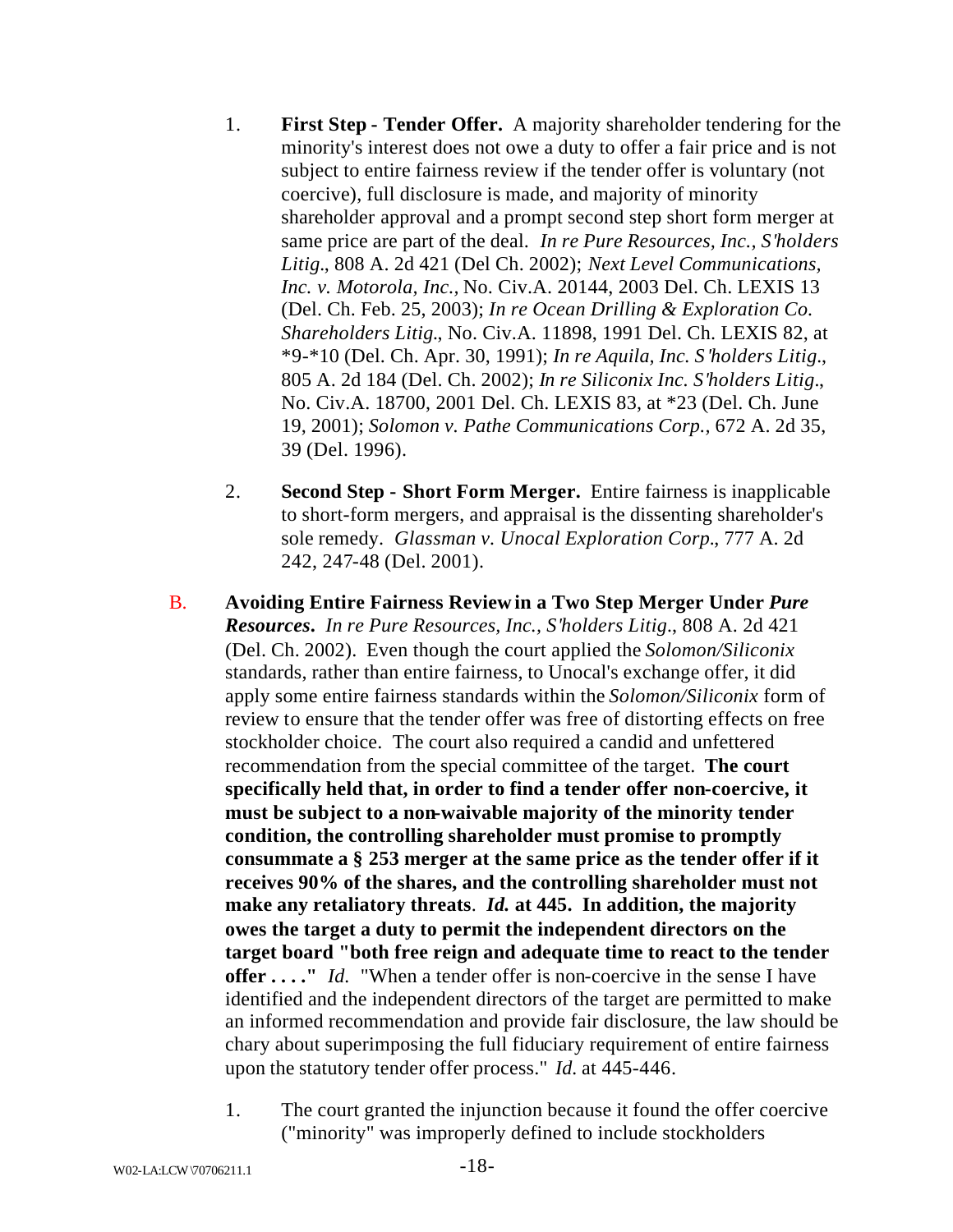affiliated with Unocal), and because information material to the Pure stockholders' decision was not disclosed. *Id.* at 424, 449-50. Specifically, the court found that the 14d-9 should have contained a fair summary of the work performed by the investment bankers upon whose advice the Special Committee relied in recommending the transaction. The court also found that the 14d-9 contained an inaccurate and materially misleading statement regarding the Special Committee's request for full authority, and the denial of that request after interested directors objected. Also, Unocal's S-4 omitted material information regarding the "Key Factors" motivating Unocal's decision. *Id*. at 451-452. Two Key Factors, eliminating potential liability exposure to two Unocal directors on Pure's board resulting from Unocal competing with Pure, and Unocal's dislike of Pure's plan to raise capital through a Royalty Trust arrangement, were not disclosed by Unocal in its S-4. *Id*. at 452.

- 2. Notes the considerable tension between *Kahn v. Lynch Communication Systems, Inc.*, 638 A. 2d 1110 (Del. 1994) (entire fairness review applied to long form going private transaction by merger agreement implemented by controlling shareholder) and *Solomon v. Pathe Communications Corp.*, 672 A. 2d 35, 39 (Del. 1996) ("Delaware law does not impose a duty of entire fairness on controlling shareholders making a noncoercive tender or exchange offer to acquire shares directly from the minority holders.") *In re Pure Resources,* 808 A. 2d at 435-39.
	- (a) In a negotiated merger, the controlling shareholder is on both sides of the transaction, but in a tender offer, he is not because the offer is made directly to the shareholders of the target. In *Pure Resources*, Vice Chancellor Strine spends a great deal of time discussing the issue of whether tender offers by majority shareholders made directly to the minority are any less coercive than a negotiated merger. The majority shareholder has access to the subsidiary's confidential information in both contexts. The same potential for retributive action by the controlling shareholder exists, should the merger be rejected by the minority. The *Lynch* court's distrust of the majority of the minority provision was based on this fear of retribution if the minority shareholder votes no. The same fear among the minority shareholders is present in the tender offer context. In fact, there may be more coercion present in tender offers because, in mergers, the dissenting shareholder can receive the same consideration if he votes no (assuming a majority votes yes), but in a tender, a refusal to tender will result in an even smaller minority position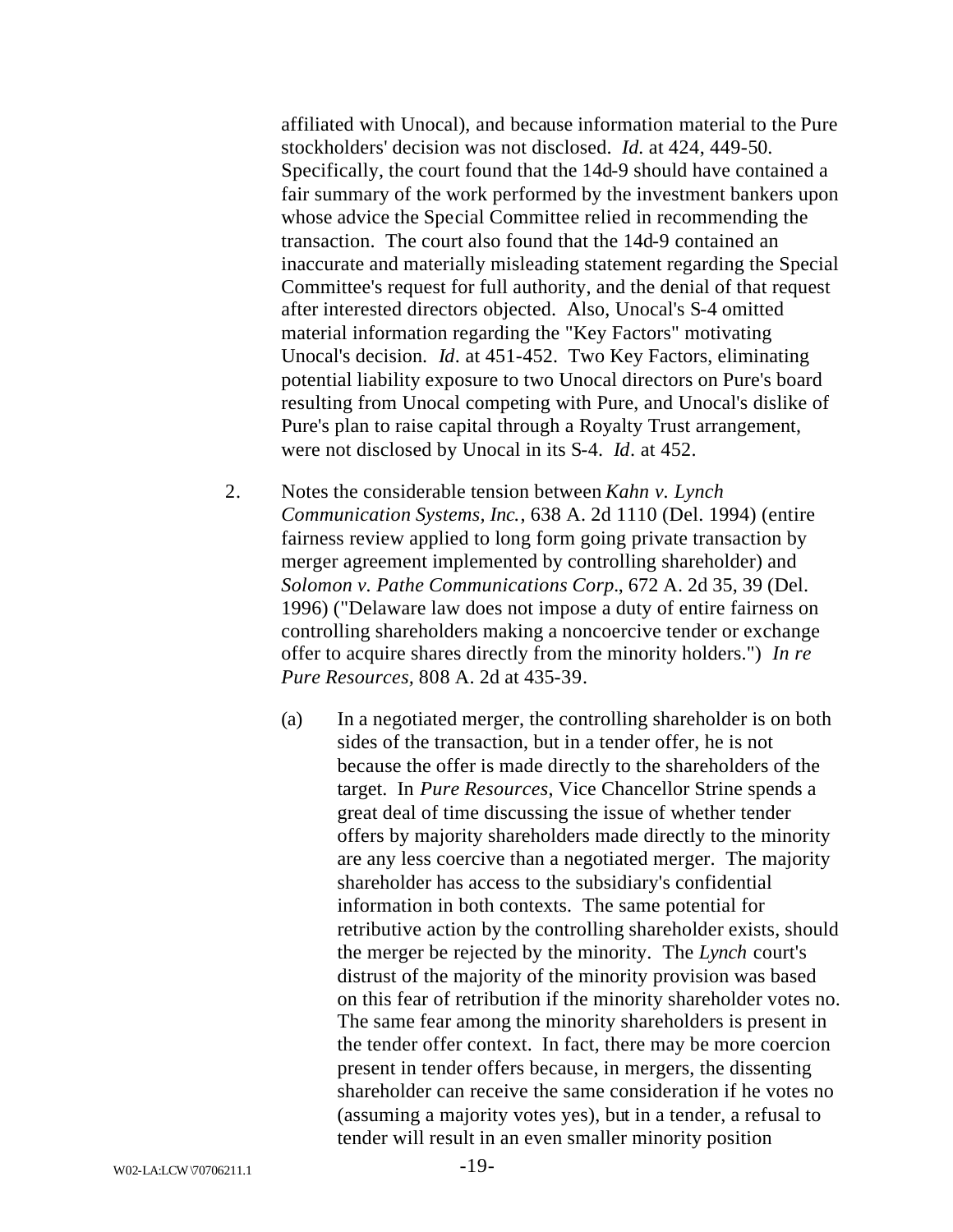followed by a squeeze out at the end, at a lesser price (given the time value of money), or an appraisal proceeding. Also, tender offers can be made in surprise and force a rapid response, while mergers are not necessarily subject to any time constraints. *In re Pure Resources,* 808 A. 2d at 441-443.

3. The controlling shareholder's reserve price need not be disclosed. *In re Pure Resources,* 808 A. 2d at 451 (even though the disclosure stating that Unocal's board authorized the tender offer at the specific exchange ratio ultimately used in the offer was literally false, since Unocal had a reserve price, it was not material since it does not state that Unocal cannot or will not offer a higher price.)

C. **Avoiding Entire Fairness Review i n a Two Step Merger under** *Next Level***.** *Next Level Communications, Inc. v. Motorola, Inc.*, No. Civ.A. 20144 (Del. Ch. Feb. 25, 2003). Motorola's tender offer was found noncoercive because it contained a non-waivable majority of the minority provision and a promise to promptly complete a short form merger at the tender price if Motorola received 90% or more in the tender offer. Next Level's Special Committee recommended against the Motorola tender, and initiated litigation and a request for a preliminary injunction, which was denied. Using the *Siliconix* framework, the court rejected Next Level's arguments that Motorola's tender was coercive because it was timed to take advantage of Next Level's weakening financial condition, a threat of delisting by NASDAQ, a "going concern" threat from its auditors, and because Motorola had threatened retribution by refusing to provide future financing to Next Level and refusing to clearly state that it would support Next Level's efforts to secure much needed third-party financing. The Court of Chancery found Motorola's statements "obvious truths" that are "neutrally stated." *Next Level*, slip op. at 50. Motorola's failure to fund Next Level was not a breach of duty or in bad faith. The Court was skeptical about Next Level's "substantive coercion" timing argument, the "soft" (supposedly confidential) information about Next Level's future prospects known to Motorola, and the widely different projections presented by Next Level and Motorola. (Next Level's information regarding future plans had been disclosed in an analyst call, so the Court felt that Next Level's stock price reflected that information.) The court found Motorola's tender offer was not substantively coercive because Next Level's shareholders had sufficient information to evaluate Next Level's prospects and value.

1. *Siliconix, Unocal Exploration,* and *Next Level* encourage the majority shareholder to avoid negotiations with the target subsidiary and to avoid entire fairness review by first making a tender offer and then following that tender offer with a § 253 short form merger.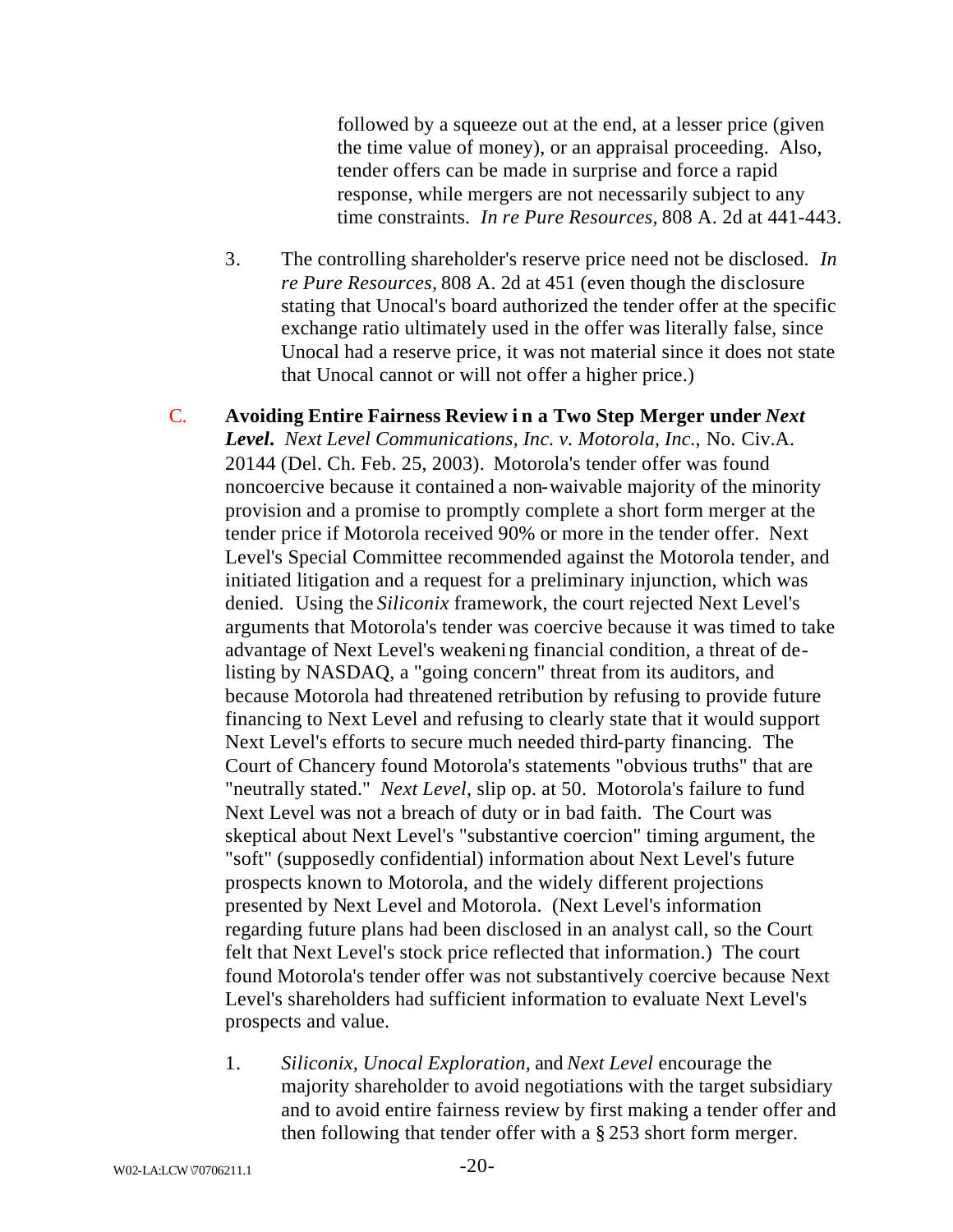### **VII. Using Special Committees to Avoid Entire Fairness Review**

- A. **Special Committees and the Burden of Proof**. One of the goals of the transactional lawyers should be to shield the transaction within the business judgment rule so that entire fairness review is not applied by a court. The use of a properly functioning independent special committee can "cleanse" the transaction by eliminating the conflicts of interest in interested-party transactions, thus preserving business judgment rule review. In the case of a negotiated merger (rather than tender offer) between a corporation and its controlling shareholder, the use of a special committee can shift the burden of pleading and proving lack of entire fairness to the dissenting shareholder.
- B. **Delaware Courts Have Encouraged the Use of Special Committees of Independent Directors to Avoid the Abuses Inherent in Interested Party Transactions**. *See Weinberger v. UOP, Inc*., 457 A. 2d 701, 709, n. 7 (Del. 1983) ("the result here could have been entirely different if UOP had appointed an independent negotiating committee of its outside directors to deal...at arm's length.").
	- 1. "[F]airness in this context can be equated to conduct by a theoretical, wholly independent, board of directors." "[A] showing that the action taken was as though each of the contending parties had in fact exerted its bargaining power against the other at arm's length is strong evidence that the transaction meets the test of fairness." *Weinberger v. UOP, Inc*., 457 A. 2d 701, 709, n. 7 (Del. 1983).
	- 2. The existence of a well functioning, independent special committee brings the special committee's recommendations within the purview of the business judgment rule**.** *In re Western Nat'l Corp. S'holders Litig.,* No. Civ.A. 15927, 2000 WL 710192, at \*20 (Del. Ch. May 22, 2000).
	- 3. "To be sure, our case law recognizes that establishing an independent negotiating committee, and obtaining an investment banker fairness opinion (or asset appraisal), are indicia of 'fair dealing' in a merger." *Seagraves v. Urstadt Property Co., Inc*., 1989 WL 137918 at \*4 (Del Ch. Dec. 4, 1989). *See also Harbor Finance Partners v. Huizenga*, 751 A. 2d 879, 891 (Del. Ch. 1999).
	- 4. *Chaffin v. GNI Group, Inc.*, No. Civ.A. 16211-NC, 1999 WL 721569, at \*5 (Del. Ch. Sep. 3, 1999) ("the plaintiffs must show that the board's decision was not approved by a majority of independent or disinterested directors.")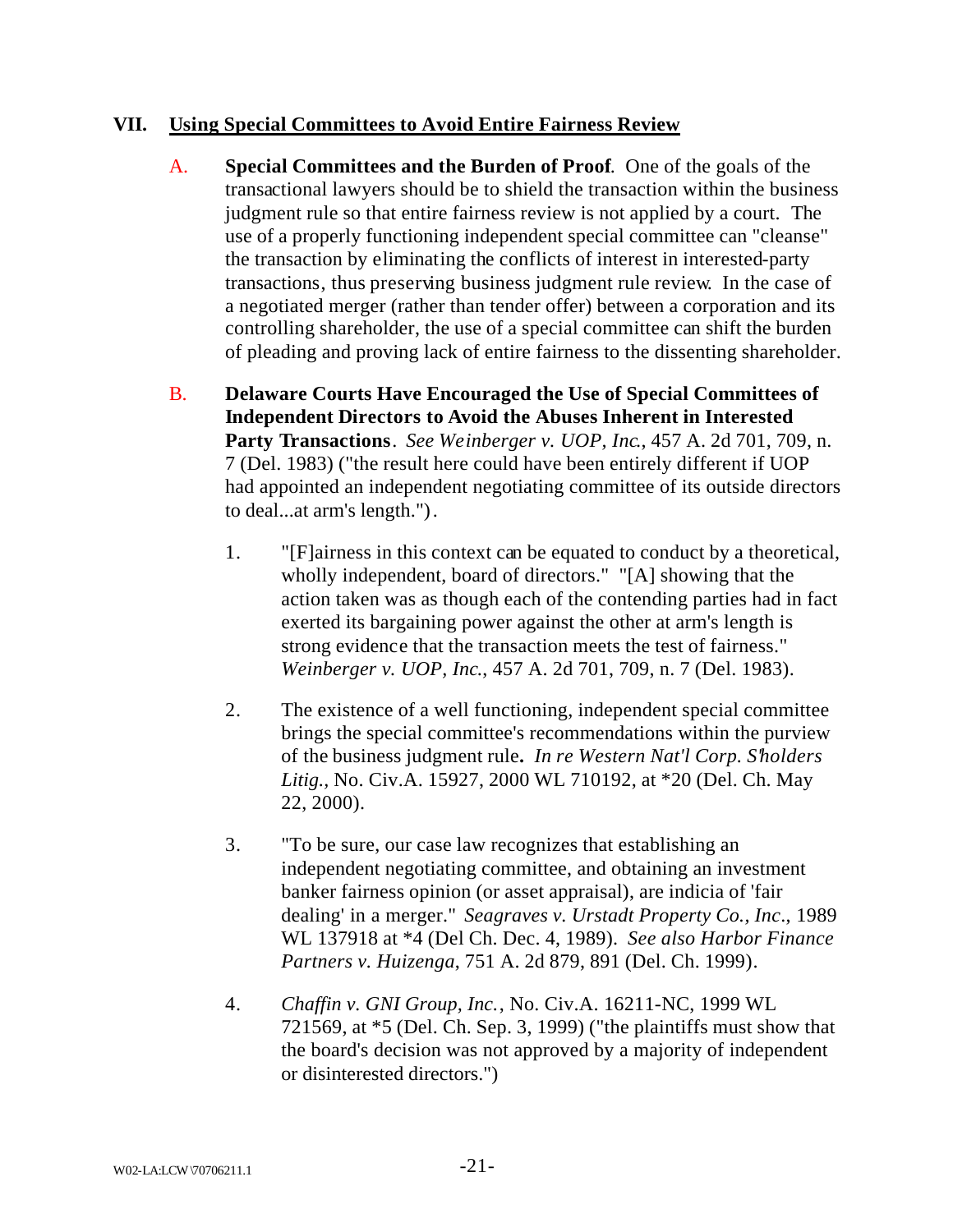# C. **California Law is Limited on the Use of Special Committees**.

1. *See Lewis v. Anderson*, 615 F. 2d 778, 783 (9th Cir. 1979), *Gaines v. Houghton*, 645 F. 2d 761 (9th Cir. 1981), *and Desaigoudar v. Meyercord*, 108 Cal. App. 4<sup>th</sup> 173, 185 (2003), *reh'g denied*, 108 Cal. App.  $4^{th}$  173 (2003).

# **VIII. Delaware's Exculpatory Provision**

- A. **Delaware Gen. Corp. Law § 102(b)(7)**. "In addition to the matters required to be set forth in the certificate of incorporation by subsection (a) of this section, the certificate of incorporation may also contain any or all of the following: ...A provision eliminating or limiting the personal liability of a director to the corporation or its stockholders for monetary damages for breach of fiduciary duty as a director, provided that such provision shall not eliminate or limit the liability of a director: (i) for any breach of the director's duty of loyalty to the corporation or its stockholders; (ii) for acts or omissions not in good faith or which involve intentional misconduct or a knowing violation of law; . . . or (iv) for any transaction from which the director derived an improper personal benefit."
- B. **Can Protect Directors Against Duty of Care and Disclosure Claims**. Section 102(b)(7) permits a corporation to "protect" its directors from monetary liability for duty of care violations. *In re Lukens Inc. S'holder Litig.*, 757 A. 2d 720, 732-33 (Del. Ch. 1999); *Rothenberg v. Santa Fe Pacific Corp.*, No. Civ.A. 11749, 1992 WL 111206, at \*4 (Del. Ch. May 18, 1992). An exculpatory provision bars damage claims based on nondisclosures unless the plaintiff alleges specific facts of bad faith motivating the non-disclosures. *Arnold v. Society for Saving Bancorp., Inc.*, 650 A. 2d 1270, 1286-87 (Del. 1994).
- C. **Burden of Proof Issues**. "Defendants seeking exculpation under such a provision will normally bear the burden of establishing each of its elements." "[T]he burden of demonstrating good faith, however slight it might be in given circumstances, is upon the party seeking the protection of the statute. Nonetheless, where the factual basis for a claim *solely* implicates a violation of the duty of care, this Court has indicated that the protections of such a charter provision may properly be invoked and applied." *Emerald Partners v. Berlin*, 726 A. 2d 1215, 1223-24, 1999 Del. LEXIS 97 (Del. 1999) citing *Arnold v. Society for Saving Bancorp., Inc.*, 650 A. 2d 1270 (Del. 1994) and *Zirn v. VLI Corp.*, 681 A. 2d 1050, 1061 (Del. 1996).
	- 1. "The presence of the section 102(b)(7) provision in the Lukens charter thus causes me to inquire, at the threshold, into the nature of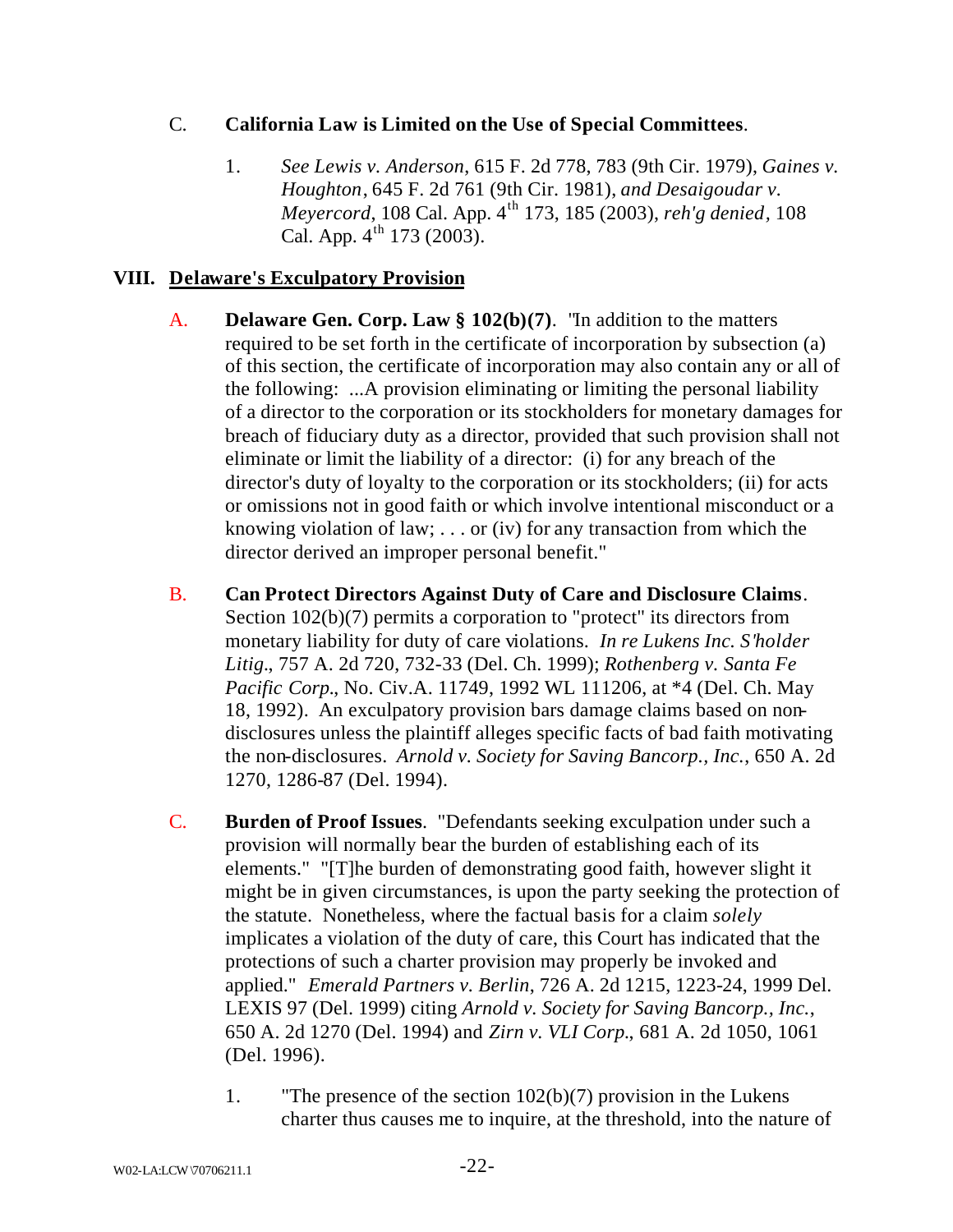the breaches of fiduciary duty alleged in the Complaint. Any claim that adequately alleges solely a violation of the duty of care and does not also allege the existence of circumstances constituting one of the exceptions to that exculpatory provision [bad faith, disloyalty, intentional misconduct, knowing violation of law, or improper personal benefit] must be dismissed." *In re Lukens Inc. S'holders Litig*., 757 A.2d 720, 728 (Del. Ch. 1999).

- D. **What is Bad Faith?** *In re J.P. Stevens & Co., Inc. Stockholders Litig.*, 542 A. 2d 770, 780 (Del. Ch. 1988), *appeal refused, mem.*, 540 A. 2d 1088 (Del. 1988) (bad faith exists only if "the decision is so beyond the bounds of reasonable judgment that it seems essentially inexplicable on any [other] ground"); *In re Rexene Corp. S'holders Litig.*, 1991 Del. Ch. LEXIS 81, at \*12-13 (Del. Ch. 1991) (courts should not infer bad faith when the board's decision is "readily explainable" or when the wisdom of a decision is "open to debate"); *Zirn v. VLI Corp.*, 681 A. 2d 1050, 1061-62 (Del. 1996) (bad faith does not exist where directors lack "any pecuniary motive to mislead" the company's shareholders and "where no plausible motive for deceiving the stockholders [had] been advanced"); *In re Dataproducts Corp. S'holders Litig.*, 1991 Del. Ch. LEXIS 149, at \*17 (Del. Ch. 1991) (an exculpatory provision will therefore protect directors if a complaint's allegations are "equally consistent with director gross negligence as with conduct that was intentional or in bad faith"); *Grace Bros., Ltd. v. Uniholding Corp.*, 2000 Del. Ch. LEXIS 101 (Del. Ch. 2000) (allegations of bad faith sufficient); *O'Reilly v. Transworld Healthcare, Inc.*, 745 A. 2d 902, 914-15 (Del. Ch. 1999) (same).
- E. **California's Exculpatory Provision is Limited to Derivative Actions.**  *Compare* California's Exculpatory Provision - Cal. Corp. Code §§ 204(10), 204.5.
	- 1. The statute expressly states that provisions eliminating or limiting the liability of a director for monetary damages only apply "in an action brought by or in the right of the corporation for breach of a director's duties...." "No insulation from direct shareholder actions: Directors may only be relieved of liability to the corporation - i.e., from direct suits against them by the corporation or derivative suits brought by shareholders on the corporation's behalf. Directors remain personally liable in connection with direct shareholder suits, whether brought individually or as a class action. C. Hugh Friedman, CAL. PRAC. GUIDE: CORPORATIONS (The Rutter Group 2003) § 4:88.4.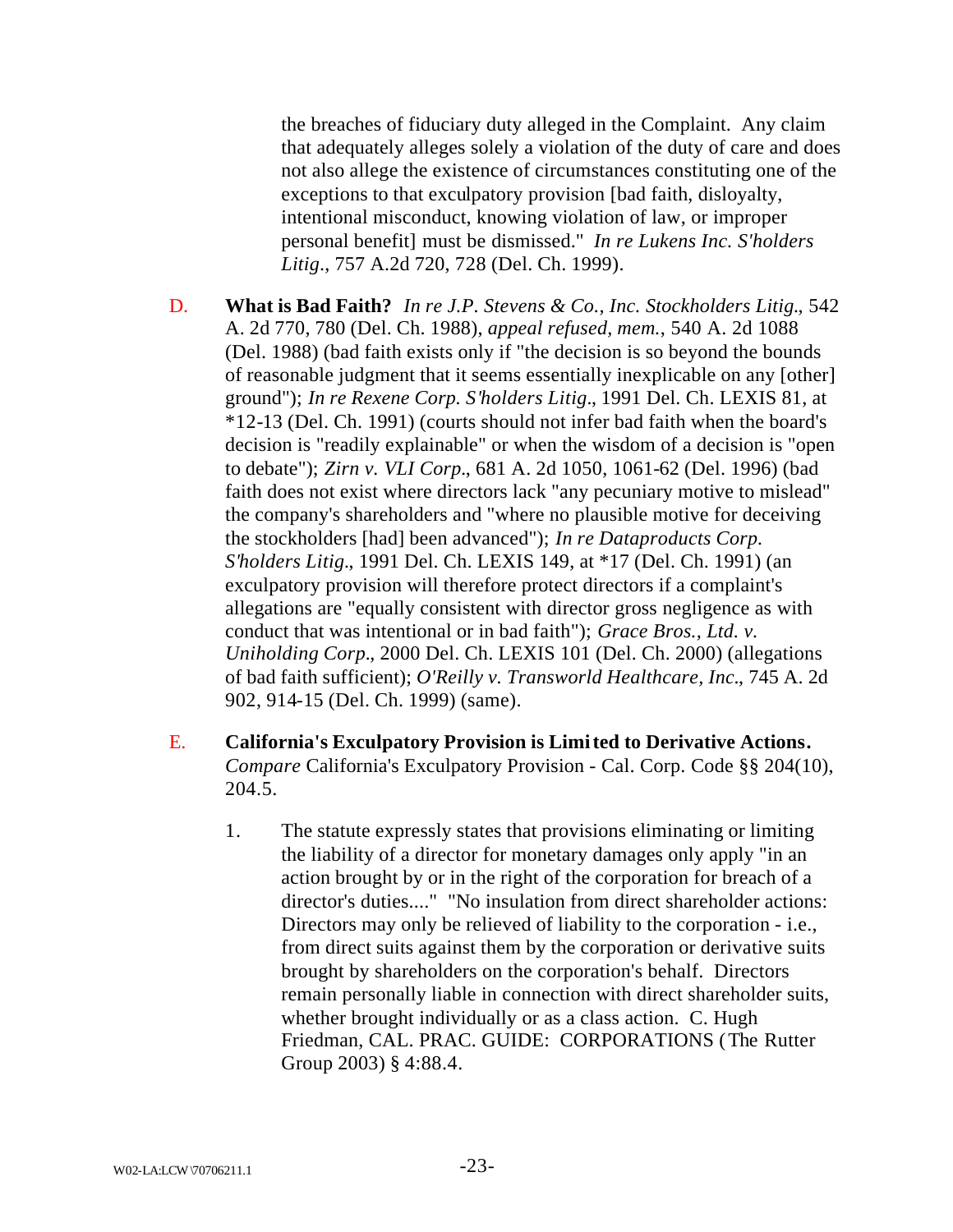### **IX. The Business Judgment Rule, Entire Fairness, Exculpatory Provisions, and the Burden of Pleading and Proof**

- A. **Years of Litigation Might Have Been Avoided Through the Use of an Independent Committee.** *Emerald Partners v. Berlin*, 726 A. 2d 1215 (Del. 1999) (summary judgment in favor of the defendants reversed on appeal). This litigation arose out of the long form merger of May Petroleum into companies owned and controlled by Craig Hall, who was a majority shareholder of May. An injunction granted by the trial court was reversed on appeal, and the merger closed in August of 1988. The ensuing 11 years of damages litigation saw no less than 8 reported decisions in the Court of Chancery. Ultimately, the lower court granted summary judgment for the defendants on the basis of the exculpatory provision, refusing to apply entire fairness review to the merger (there was a procedural issue as to whether plaintiffs had timely raise entire fairness review in the litigation). Defendants argued on appeal that entire fairness was not timely raised by the plaintiffs, causing them prejudice, but even if it was, it was inapplicable because they were not on both sides of the transaction.
	- 1. The Supreme Court reviewed *de novo* the issue of whether entire fairness was subsumed within the complaint sufficient to give "fair notice" to the defendants, applying liberal pleading standards. *Id.* at 1220. The court found that it was, referring to prior orders in the case which discussed entire fairness. The court also found that entire fairness was implicated because Hall "clearly stood on both sides of the transaction." *Id.* at 1221. Accordingly, defendants had "the burden to establish that the challenged transaction was entirely fair." *Id.* at 1222. "[T]he shield from liability provided by a certificate of incorporation provision adopted pursuant to [§ 102(b)(7)] is in the nature of an affirmative defense." *Id.* at 1223. "[W]here the factual basis for a claim *solely* implicates a violation of the duty of care, this court has indicated that the protections of such a charter provision may properly be invoked and applied." *Id.* at 1224, citing *Arnold v. Society for Savings Bancorp.*, 650 A. 2d 1270, 1288 (Del. 1994) and *Zirn v. VLI Corp*., 681 A. 2d 1050, 1061 (Del. 1996). The court also found that plaintiffs' disclosure allegations and entire fairness review are intertwined and should not have been considered separately. Standing alone, defendants were shielded from liability for the alleged false disclosures because of May's exculpatory provision. But entire fairness review required defendants to demonstrate fair price and fair dealing. The court did acknowledge that the burden of showing a lack of entire fairness can be shifted to the plaintiff in two scenarios: (1) approval of the transaction by an independent Special Committee with "real bargaining power that can be exerted in dealings with a majority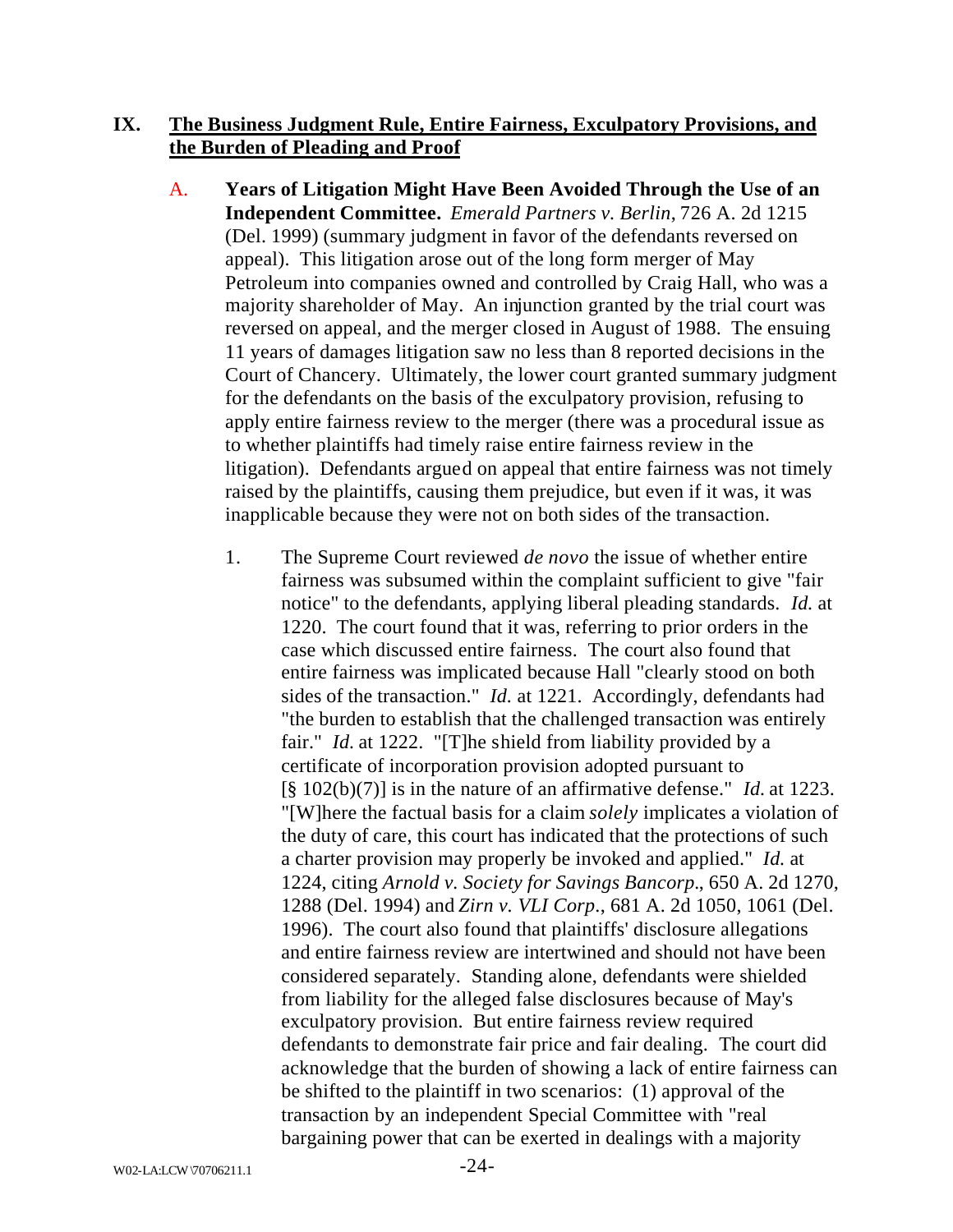shareholder who does not dictate the terms of the merger..." (citing *Kahn v. Lynch*); and (2) "the approval of the transaction by a fully informed vote of a majority of the minority shareholders (citing *Rosenblatt v. Getty Oil*). 726 A. 2d at 1222-1223. Here, the trial court did not determine whether the burden should be shifted to the plaintiffs because of sufficient independent director approval or fully informed shareholder approval.

B. **If the Complaint Only Alleges A Breach of the Duty of Care, the Exculpatory Provision Can Protect the Defendants at the Pleading Stage.** *In re Frederick's of Hollywood, Inc.*, No. Civ.A. 15944, 26 Del. J. Corp. L. 351, 2000 WL 130630 (Del. Ch. 2000) (motion to dismiss granted) *aff'd sub nom*. *Malpiede v. Townson*, 780 A. 2d 1075 (Del. 2001). Knightsbridge ("K") acquired Fredericks ("F") by cash merger on September 29, 1997. Plaintiffs, dissenting F shareholders, sued for an injunction, which was denied, then amended to seek damages claiming the Fs' board failed to obtain the highest available price and misstated and omitted material information from its disclosures. F started a auction process in June of 1996. After conferring with over 100 prospective purchasers, K offered between \$6.00 and \$6.25 per share in a two step tender offer - merger deal, conditioned on an exclusive due diligence period. In June 1997, they signed a merger agreement at \$6.14 per share. F could not solicit alternative deals, but the F board could pursue alternative transactions "if their fiduciary obligations [so] required." 780 A. 2d at 1080. If they approved a different deal, they could terminate the K merger agreement and pay a \$1.8 million breakup fee. Fs' CEO, Townson, was to receive a \$750,000 termination fee, consulting (and non-competition) payments of \$250,000 plus 16 \$100,000 quarterly payments, plus \$.05 for his "underwater" options having a strike price over \$6.14. In addition, Barrett, a board member of F, was also affiliated with JMS, and JMS would receive a \$2 million fee if the merger closed. Before the board voted, two F directors resigned. The board approved the K merger agreement at \$6.14, and F sent a Consent Solicitation Statement to its shareholders. Then, F received a fully financed offer at \$7.00 per share from Milton. K countered by entering into a Stock Purchase Agreement giving it the right to buy F stock from certain Fredericks family trusts, which owned 43% of F, terminable if the merger agreement was terminated by its terms. Another third party offer came in from Veritas ("V") at \$7.75, but was not binding, and the closing with K was postponed. F and V negotiated and exchanged draft merger agreements, V delivered a \$2.5 million escrow deposit, and then K obtained an amendment to the Stock Purchase Agreement amending, among other things, the termination right, exercised its rights, and purchased 43% of F from the family trusts. K then made it clear it would not approve the Veritas or Milton deals, upped its offer to \$7.75, but with four new conditions, a "no-talk" provision prohibiting negotiations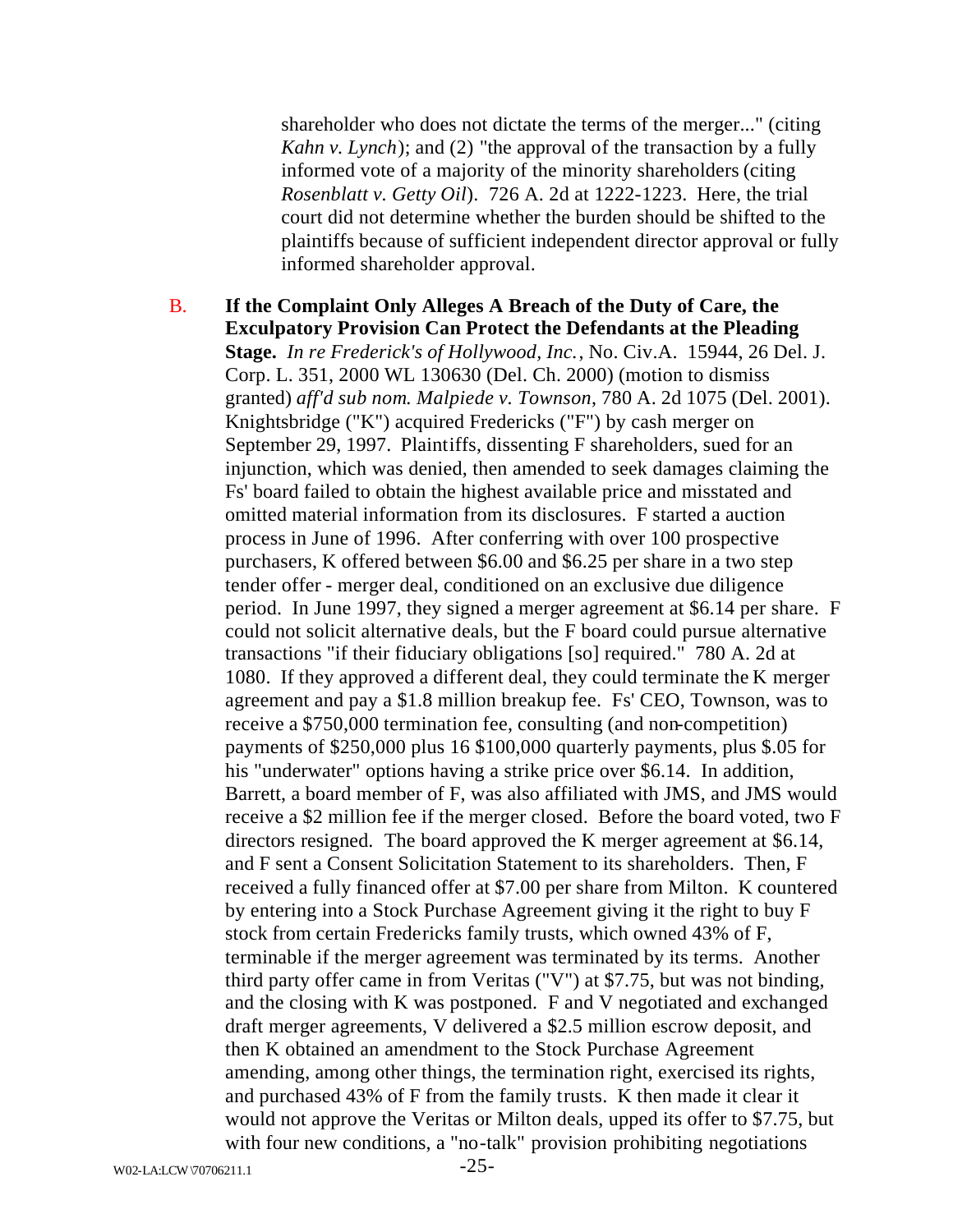with any other bidder, a \$4.5 million break up fee, a K "observer" present at all F board meetings, and a matching option provision. The F board accepted the K revised offer on September 8, 1997. K purchased 195,000 shares of F on the open market the next day, but could not vote them in favor of the merger because it was after the record date. V responded with an unsolicited non-binding offer at \$9.00 per share. The F board did not respond because of the "no-talk" provision (*i.e.*, no fiduciary out), K's position as a majority shareholder as of that date, and F's concern over the legality of the dilutive option requested by V.

- 1. Plaintiffs claimed that the F directors breached their duties of care and loyalty by failing to obtain the highest value as required by *Revlon* and failing to enact adequate defensive measures to prevent K from gaining control of F. They also alleged breach of loyalty by Townson and Barrett who would receive benefits not shared by others. Lastly, they claimed that F made certain misrepresentations and omissions, *e.g.*, the Consent Solicitation falsely stated that the board orally informed V of a September 4, 1997 deadline for its final offer, and it failed to disclose the reasons for the resignations of the two directors. Defendants moved to dismiss arguing that the exculpatory provision barred plaintiffs' claims for damages, that the complaint did not allege any breach of loyalty, and that the alleged misstatements and omissions were not material as a matter of law.
- 2. The Chancery Court dismissed the *Revlon* claim that the board was grossly negligent in failing to negotiate a higher price. Dismissal was proper because plaintiffs alleged, at best, a breach of the duty of care, "a claim that is not cognizable because of the exculpatory clause in Frederick's charter." 2000 WL 130630 at \*5. The facts alleged did not support a finding of bad faith or breach of loyalty. Plaintiffs argued that under *Emerald Partners*, the exculpatory provision is "in the nature of an affirmative defense," and defendants "bear the burden of establishing each of its elements."

"The plaintiffs misread *Emerald Partners*. This Court has interpreted the above -quoted language as not precluding a Rule 12(b)(6) dismissal of claims that the directors breached their fiduciary duty of care on the basis of an exculpatory provision, so long as a dismissal on that ground does not prevent a plaintiff from pursuing well-pleaded claims that the directors breached their fiduciary duty of loyalty. *Id.* at \*6 *(*citing *In re General Motors Class H S'holders Litig.*, 734 A. 2d 611, 619 n. 7 (Del. Ch. 1999) and *In re Lukens Inc. S'holder Litig.*, 757 A. 2d 720, 733, n. 33 (Del. Ch. 1999)). **Under this reading of** *Emerald Partners***, where a**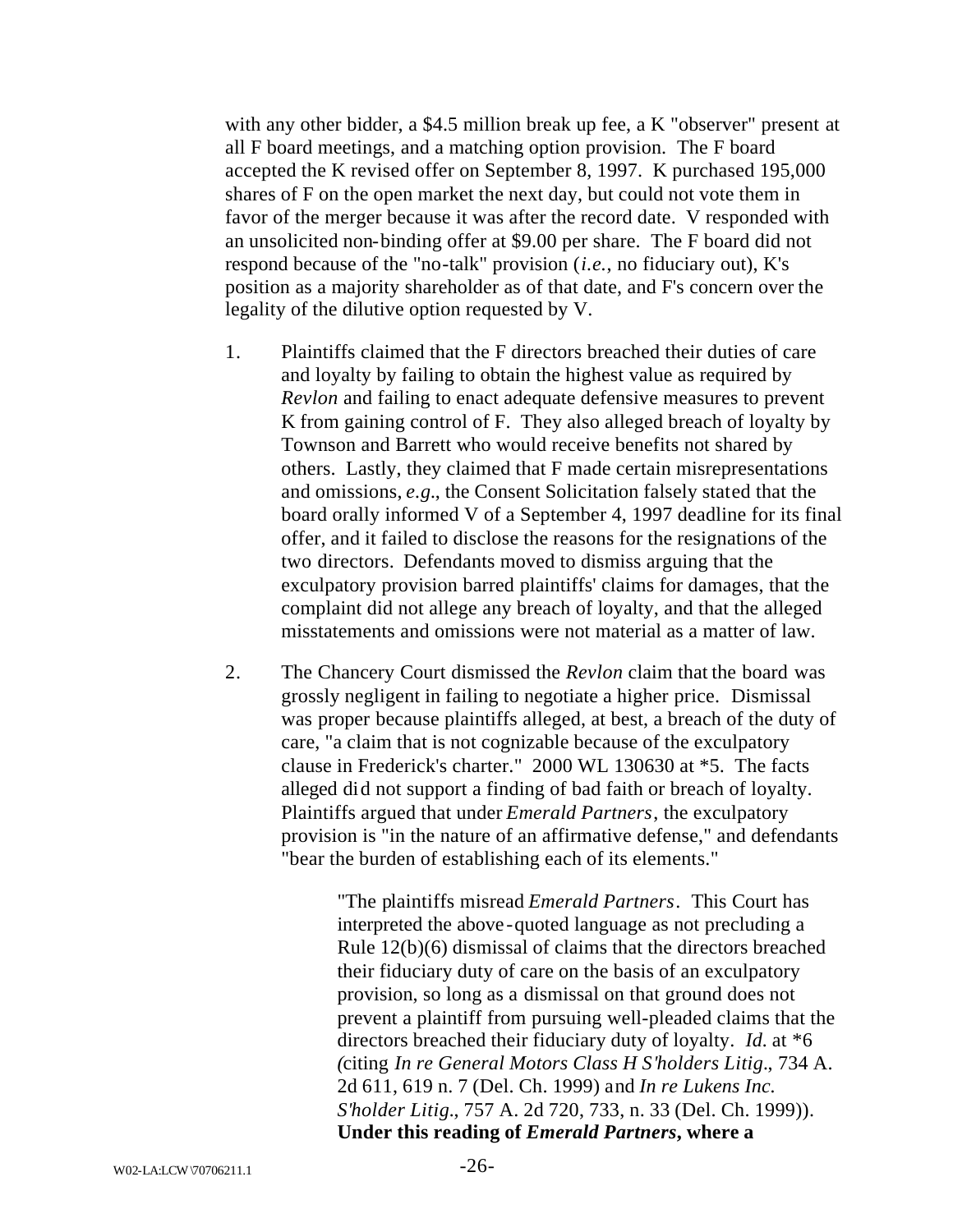**complaint alleges actionable disloyalty the burden will shift to the defendants to show the immunizing effect of the charter provision, but where the complaint only alleges a breach of the duty of care, that claim may be dismissed at the pleading stage."** 2000 WL 130630 at \*6. See also In re Lukens Inc. S'holders Litig., 757 A.2d 720, 734 (Del. Ch. 1999) ("Here the complaint alleges, if anything, only a breach of the duty of care. The function of the § 102(b)(7) provision is to render duty of care claims not cognizable and to preclude plaintiffs from pressing claims for breach of fiduciary duty, absent the most basic factual showing (or reasonable basis to infer) that the directors' conduct was the product of bad faith, disloyalty or one of the other exceptions listed in the statute. Dismissal is proper where no exception is alleged. Further, Emerald Partners supports the conclusion that the Director Defendants are entitled to this dismissal at this stage of the process, without having to engage in discovery or shoulder the burden of proving that they acted loyally and in good faith.")

- 3. Drawing all inferences in favor of the plaintiffs as must be done on motions to dismiss, the court assumed that plaintiffs had alleged gross negligence by the F board. However, the  $\S 102(b)(7)$ exculpatory provision was properly before the trial court. **The court specifically held that a § 102(b)(7) provision can be raised in a motion to dismiss, converting it to a summary judgment motion if the provision is outside the scope of the complaint**. 780 A. 2d at 1091-92. *Accord McMichael v. United States Filter Corp.*, 1001 U.S. Dist. LEXIS 3918, at \*27 (C.D. Cal. 2001). *But see McMillan v. Intercargo Corp.*, 768 A. 2d 492, 501, n. 40 (Del. Ch. 2000), and *In re Wheelabrator Technologies, Inc. S 'holders Litig.*, No. Civ.A. 11495, 1992 Del. Ch. LEXIS 196, at \*38 (Del. Ch. Sept. 1, 1992) (a court may take judicial notice of an exculpatory provision in a motion addressed to the pleadings). **Further, the court held that "if a complaint unambiguously and solely asserted only a due care claim, the complaint is dismissible once the corporation's Section 102(b)(7) provision is invoked."** 780 A. 2d at 1093. Because the complaint did not properly allege any breach of loyalty or "other claims that are not barred by the charter provision," dismissal was appropriate. Id
- 4. The Chancery Court dismissed the allegations that the directors breached their duty of loyalty because two of them were conflicted, that the merger was not approved by a majority of disinterested directors, and that the defendants had the burden of showing entire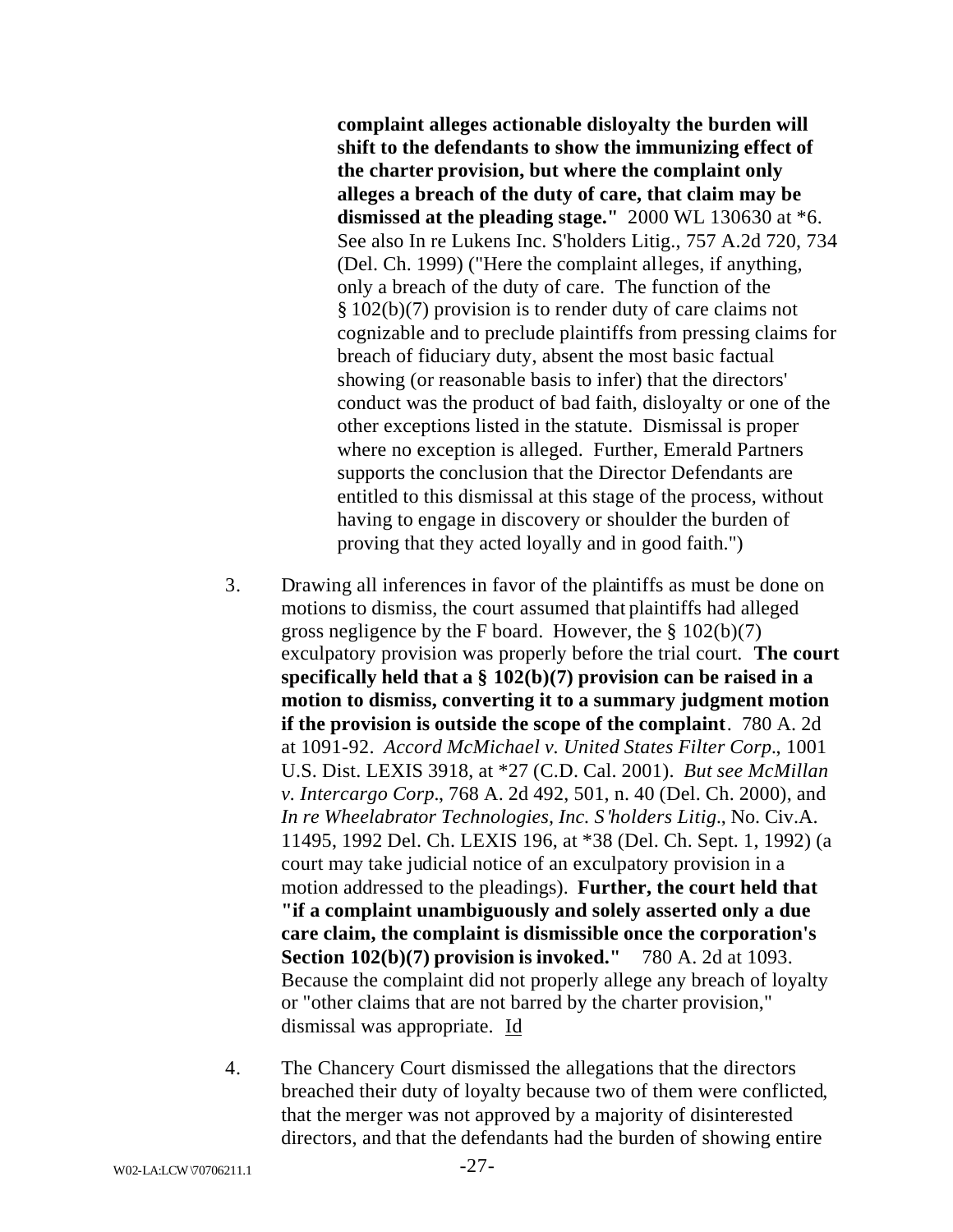fairness. The court agreed that based on the facts alleged Townson was conflicted because of the payments for his worthless options and under two lucrative contracts. But on the facts alleged, Barrett was not conflicted because the JMS fee was payable regardless of who the buyer was, and the fee increased as the merger price increased. Barretts' interests were aligned with the interests of the F shareholders in getting the highest possible price. Since a majority of disinterested directors approved the K transaction, the breach of loyalty claim failed as a matter of law.

- 5. Before the Supreme Court, plaintiffs also argued that the directors breached their duty of loyalty because they supported the K transaction out of fear they would be subject to personal litigation filed by K if they did not. "Except in egregious cases, the threat of personal liability for approving a merger transaction does not in itself provide a sufficient basis to question the disinterestedness of directors because the risk of litigation is present whenever a board decides to sell the company." 780 A. 2d at 1085 (citing *Aronson v. Lewis*, 473 A. 2d 805, 815 (Del. 1984)).
- 6. Finally, the Chancery Court dismissed the disclosure allegations, finding that the alleged misstatements and omissions were not material as a matter of law. "The test of materiality is whether 'there is a substantial likelihood that a reasonable shareholder would consider it important in deciding how to vote . . . [there must be a substantial likelihood that the disclosure of the omitted fact would have been viewed by the reasonable investor as having significantly altered the "total mix" of information made available.'" 2000 WL 130630 at \*8 (quoting *Rosenblatt v. Getty Oil Co.*, 493 A. 2d 929, 944 (Del. 1985)).
- 7. In affirming, the Supreme Court observed that "[a]lthough materiality determinations under this standard are necessarily factintensive and do not generally lend themselves to dismissal on the pleadings, some statements or omissions may be immaterial as a matter of law." 780 A. 2d at 1086 (citations omitted). "To survive a motion to dismiss, the plaintiffs 'must provide some basis for a court to infer that the alleged violations were material. For example, a pleader must allege that facts are missing from the statement, identify those facts, state why they meet the materiality standard and how the omission caused injury.'" 780 A. 2d at 1086-87, quoting *Loudon v. Archer-Daniels-Midland Co.*, 700 A. 2d 135, 142 (Del. 1997). No facts were alleged showing that the board knew why the two directors had resigned, and the resignations took place before the board approved the June 1997 merger agreement, and more than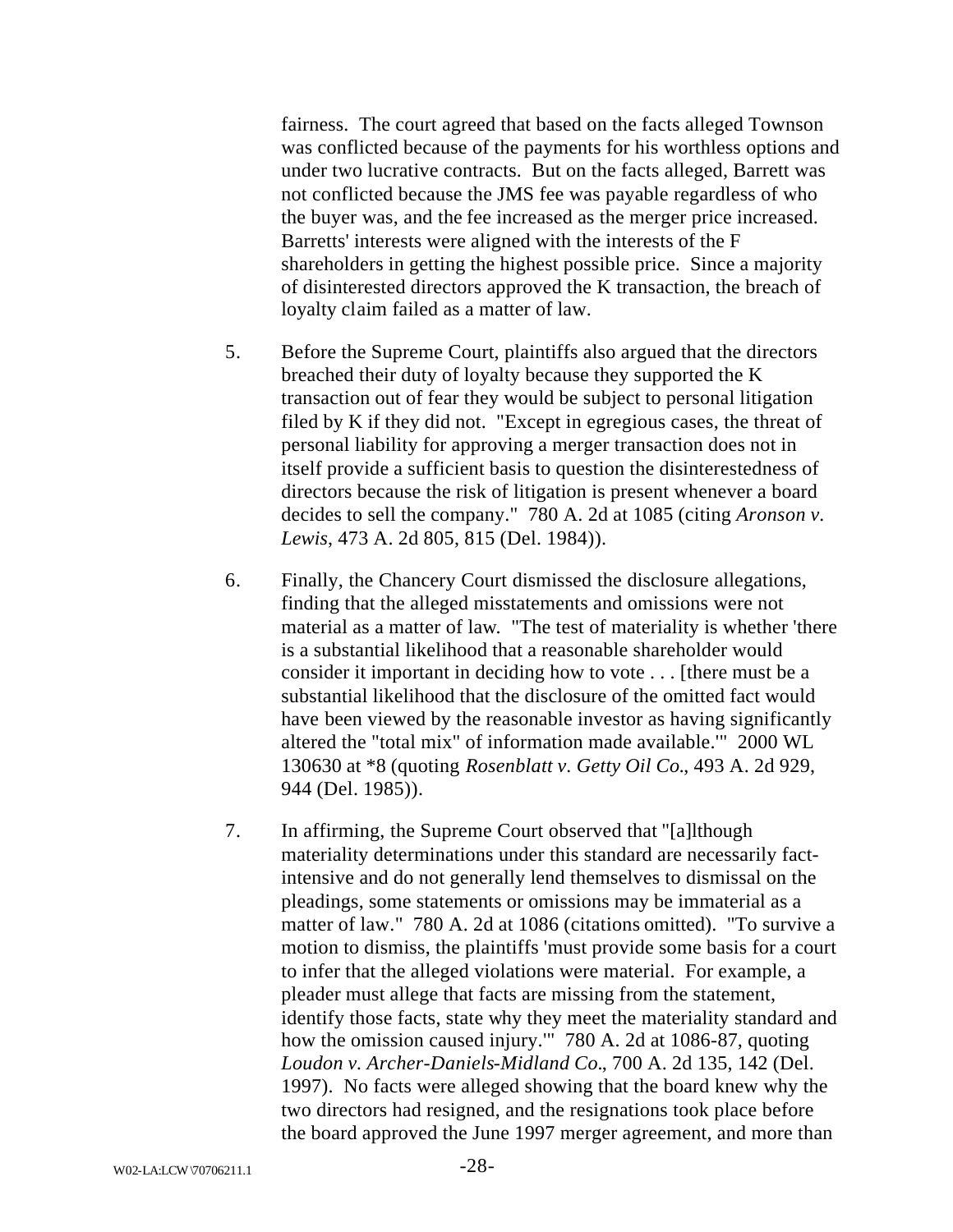3 months before the stockholders were asked to approve the September 1997 merger agreement.

- 8. The Supreme Court distinguished between the defendants' burden of proving good faith under the exculpatory provision at trial, discussed in *Emerald Partners*, and a plaintiff's pleading burden. "A plaintiff must allege well-pleaded facts stating a claim on which relief may be granted. Had plaintiff alleged such well-pleaded facts supporting a breach of loyalty or bad faith claim, the Section 102(b)(7) charter provision would have been unavailing as to such claims, and this case would have gone forward." 780 A. 2d at 1094. To survive a motion to dismiss, the "plaintiffs must plead facts supporting a claim that is not barred by the exculpatory charter provision — for example, a claim for breach of the board's duty of good faith or loyalty." 780 A. 2d at 1094, n. 64. This is consistent with Delaware's public policy and the purpose of  $\S 102(b)(7)$ , which "was to permit stockholders to adopt a provision in the certificate of incorporation to free directors of personal liability in damages for due care violations, but not duty of loyalty violations, bad faith claims and certain other conduct." *Id.* at 1095.
- 9. Lastly, the Supreme Court affirmed the dismissal of the claim that K tortiously interfered with the F shareholders' prospective opportunity to obtain a higher price. The court applied the pleading elements of tortious interference "'in light of a defendant's privilege to compete or protect his business interests in a fair and lawful manner.'" 780 A. 2d at 1099 (quoting *De Bonaventura v. Nationwide Mut. Ins. Co.*, 428 A. 2d 1151, 1153 (Del. 1981)). It held that "the plaintiffs' tortious interference claim fails as a matter of law because the allegations in the amended complaint do not support an inference that [K's earlier] misrepresentation [which was effectively remedied when K ultimately did acquire more than 40% of F's stock two days before the board accepted the merger agreement] proximately caused the board to accept the [K] offer and to reject the higher [V] offer." *Id.* at 1100.
- C. **To Satisfy the Pleading Burden in the Face of an Exculpatory Provision, the Plaintiff must Plead a Breach of Loyalty.** *McMillan v. Intercargo Corp.*, 768 A. 2d 492 (Del. Ch. 2000) (motion for judgment on the pleadings granted). In the presence of a  $\S 102(b)(7)$  provision, a plaintiff can survive a motion to dismiss "only if the complaint contains well-pleaded allegations that the defendant directors breached their duty of loyalty by engaging in intentional, bad faith, or self interested conduct that is not immunized by the exculpatory charter provision." *Id.* at 495. *See also In re Lukens Inc. S'holders Litig*., 757 A.2d 720, 734 (Del. Ch. 1999).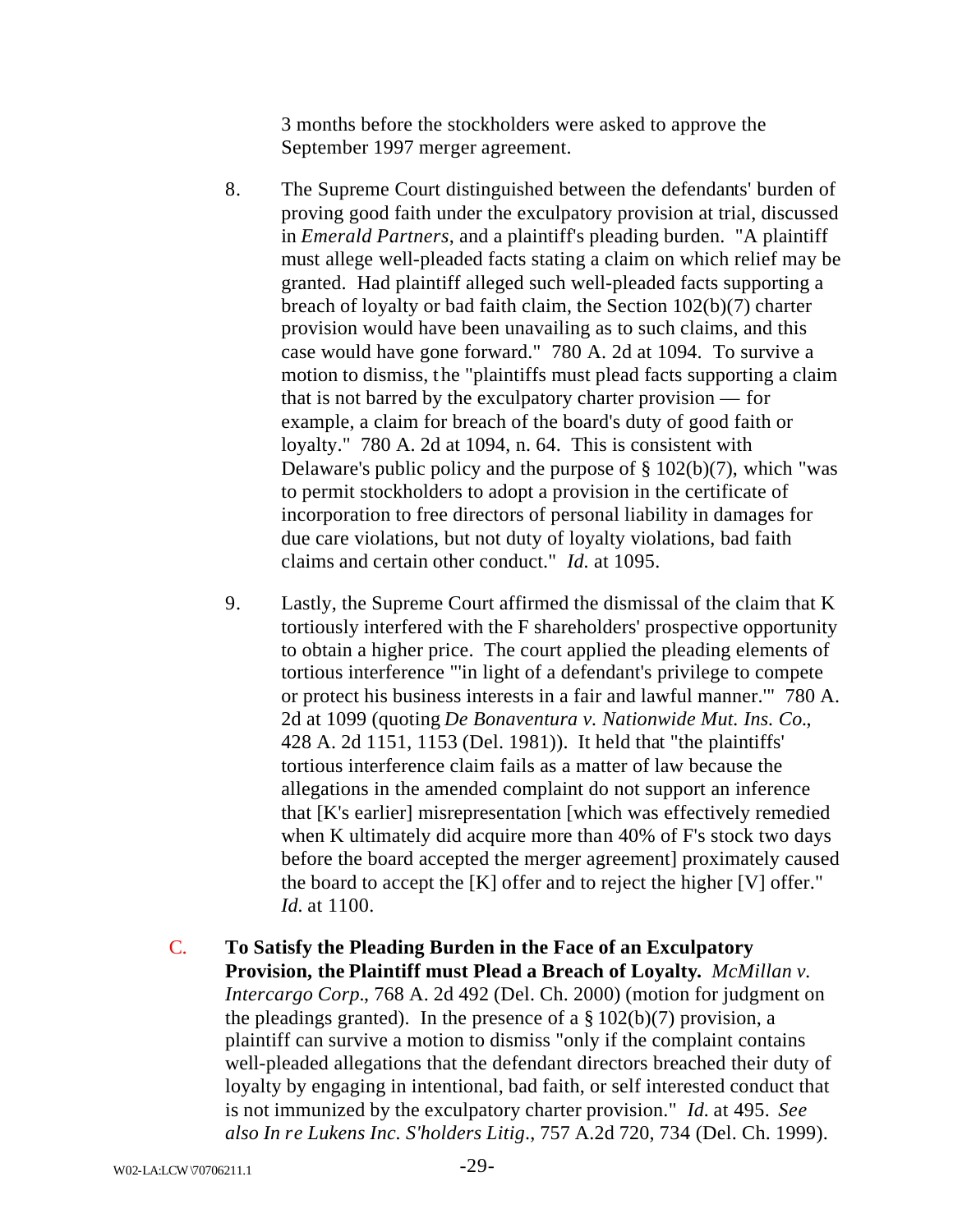- 1. "As applied to this case, this means that the defendant directors are entitled to dismissal unless the plaintiffs have pled facts that, if true, support the conclusion that the defendant directors failed to secure the highest attainable value as a result of their own bad faith or otherwise disloyal conduct. Absent well-pled facts supporting an inference of such disloyalty, the defendant directors are entitled to dismissal." *Id.* at 502-3.
- 2. "The plaintiffs concede that a majority of Intercargo's board was disinterested and independent, and the plaintiffs have failed to allege facts that, if true, support a reasonable inference that the loyalties of two of the other three directors were conflicted. And even if one or more of those three directors were interested in the merger, the plaintiffs have failed to allege that those directors dominated or controlled, other otherwise influenced in any improper way, the concededly disinterested board majority." "Finally, the complaint itself paints a picture that is incongruent with a loyalty breach." *Id.* at 495. "In sum, the complaint alleges no facts from which a reasonable inference can be drawn that any conflicting self-interest or bad faith motive caused the defendant directors to fail to meet their obligations to seek the highest attainable value or to provide Intercargo stockholders with all material information." *Id.* at 496.
- 3. "In analyzing a motion to dismiss, the court may consider, for carefully limited purposes, documents integral to or incorporated into the complaint by reference." "In this case, therefore, I may consider the proxy statement in determining whether the nondisclosures alleged by the plaintiffs were material in light of what was in fact disclosed by the proxy. But as a general matter, I cannot consider the proxy statement in determining whether the plaintiffs' Revlon claim is viable." *Id.* at 500 (citing *In re Santa Fe Pacific Corp. S'holders Litig.*, 669 A. 2d 59, 69-70 (Del. 1995)). The exculpatory charter provision may also be considered. 768 A. 2d at 501, n. 40.
- 4. The court properly noticed that "[m]ost of the statute's exceptions simply iterate particular examples of breaches of the duty of loyalty. For example, the statute provides exceptions for conduct not in good faith, intentional misconduct, and knowing violations of the law quintessential examples of disloyal, i.e., faithless conduct." 768 A. 2d at 501, n. 41 (citations omitted).
- 5. "By showing that the certificate of incorporation bars duty of care claims *and* by further demonstrating that the well-pled allegations of the complaint fail to support a claim that the defendant directors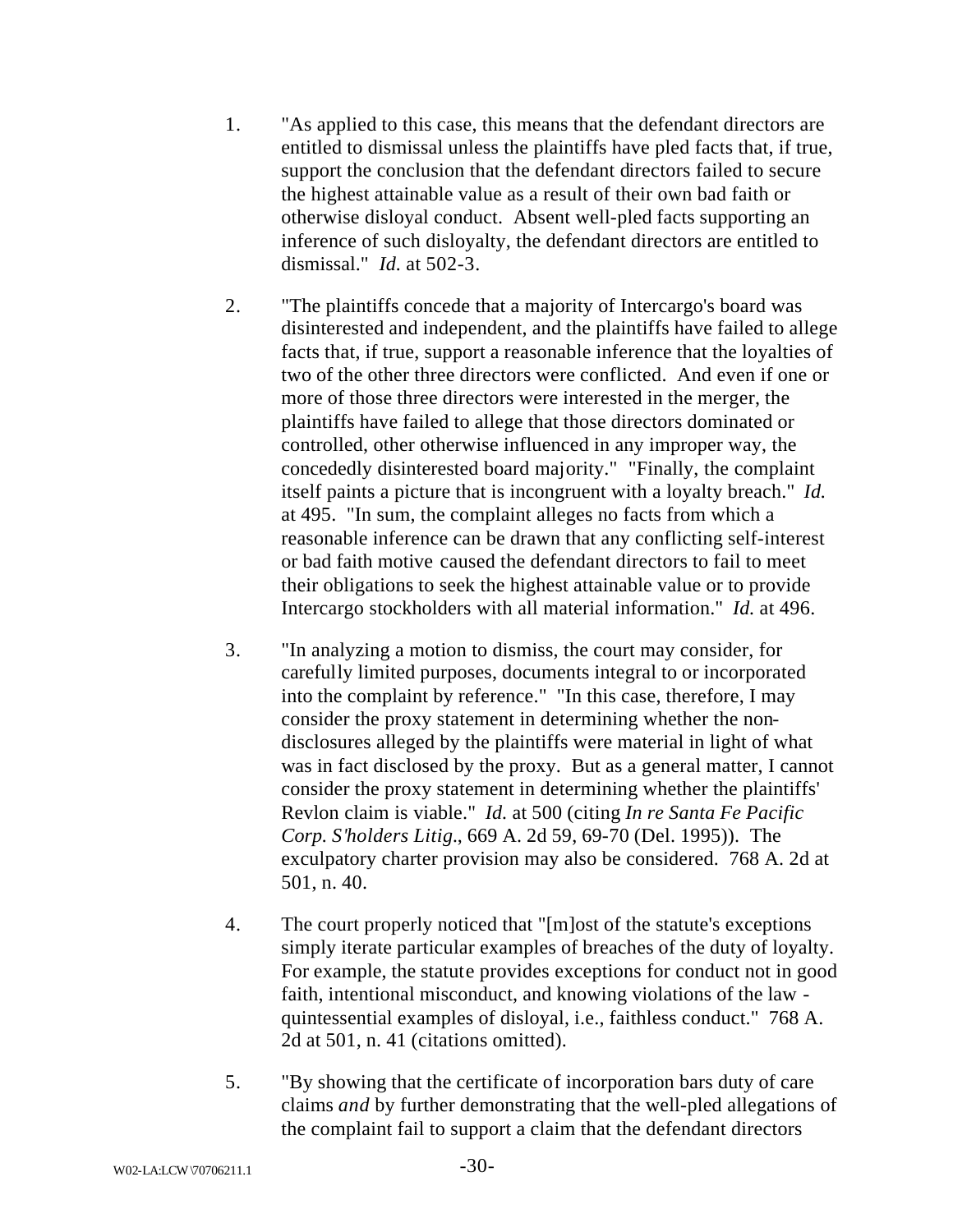engaged in non-immunized conduct, the defendant directors meet their affirmative duty to justify dismissal of the entire complaint under *Emerald Partners*...." 768 A. 2d at 501, n. 43.

6. "In a case involving a merger with a genuine third-party acquiror: the plaintiff must show that [the] materially self-interested members [of the board] either: (a) constituted a majority of the board; (b) controlled and dominated the board as a whole; or (c) (i) failed to disclose their interests in the transaction to the board; and (ii) a reasonable board member would have regarded the existence of their material interests as a significant fact in the evaluation of the proposed transaction. Absent such a showing, the mere presence of a conflicted director or of disloyalty by a director, does not deprive the board of the business judgment rule's presumption of loyalty." 768 A. 2d at 504, n. 54 quoting *Cede & Co. v. Technicolor, Inc.*, 634 A. 2d 345, 363 (Del. 1993); *Goodwin v. Live Entertainment*, mem. op. at 51, 1999 De. Ch. LEXIS 5, at \*77 (Jan. 22, 1999).

# **X. The Role of Investment Banks in Change of Control Transactions**

- A. **Capital Raising and Acquisition Financing**.
	- 1. Designing, underwriting, marketing, and brokering securities.

# B. **Conducting an Auction Process to Maximize Shareholder Value**.

# C. **Providing a Fairness Opinion**.

- 1. *Smith v. Van Gorkom*, 488 A.2d 858 (Del. Supr. 1985), discussed below, and Del. Code Ann. tit. 8, § 141(e) ("[d]irectors…shall be fully protected in relying in good faith upon...information, opinions, reports or statements presented…by any…person as to matters the [director] reasonably believes are within such other person's professional or expert competence and who has been selected with reasonable care by or on behalf of the corporation.")
- 2. Though not required, the failure to obtain a fairness opinion in a change-of-control transaction would be exceptional.
- 3. What is fair?
	- (a) Different valuation methodologies
	- (b) Long term or short term value? Continued independent operation? Value derived in a competitive auction or an arm's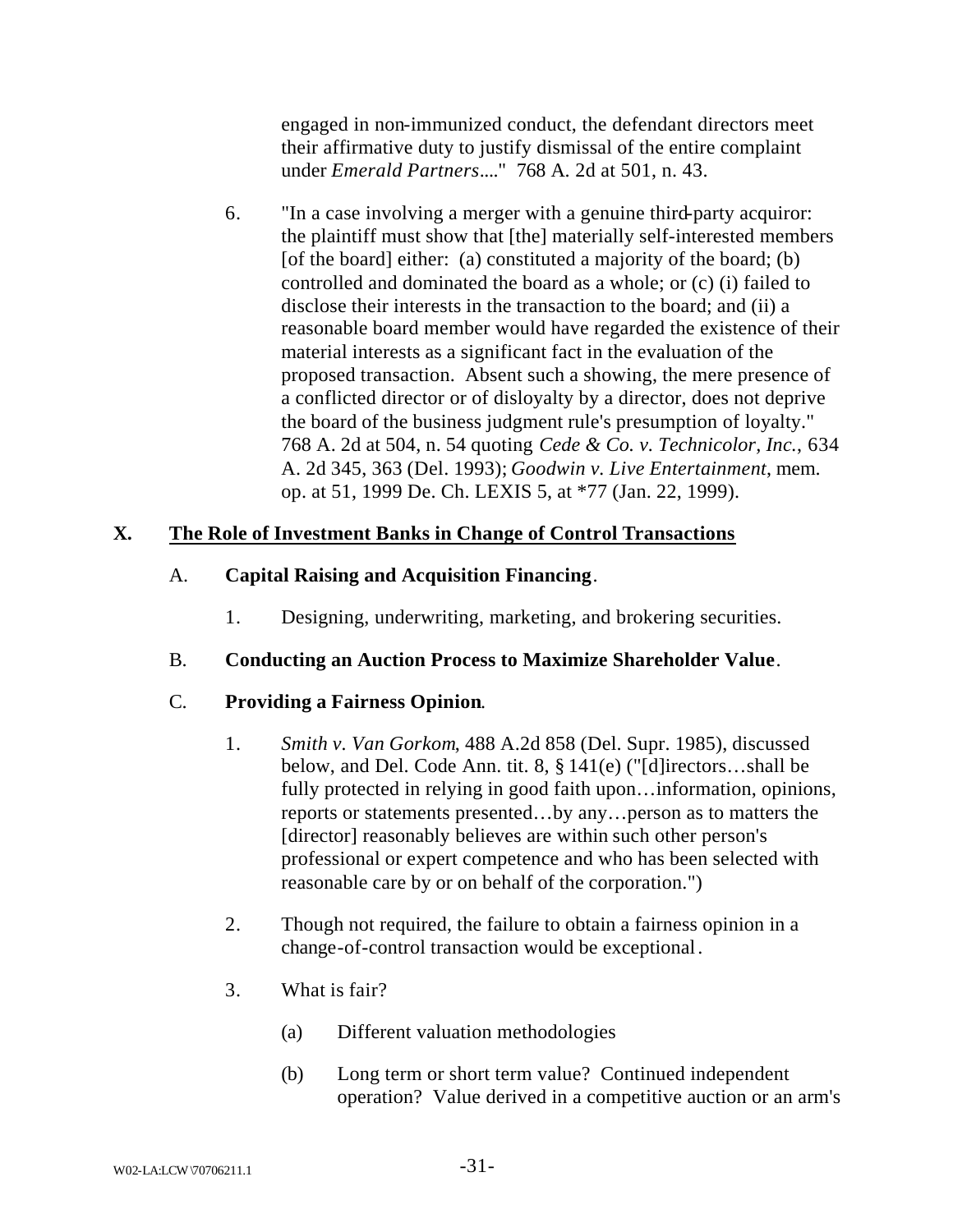length negotiated transaction? Synergies? Costs savings? economies of scale?

# D. **Strategic Advisor.**

# **XI. Key Deal Terms in Change of Control Transactions**

# A. **Majority of Minority**

- 1. In finding the tender offer in *Siliconix* to be voluntary and not coercive, and thus not requiring entire fairness review, the court emphasized the significance of the fact that the majority shareholder's tender offer was conditioned on obtaining the approval of a majority of the target company's minority shareholders. *In re Siliconix Inc. S'holders Litig.*, No. Civ.A. 18700, 2001 Del. Ch. LEXIS 83, at \*15 (Del. Ch. June 19, 2001) (the tender offer "contained a non-waivable 'majority of the minority' provision providing that Vishay would not proceed with its tender offer unless a majority of those shareholders not affiliated with [it] tendered their shares."); *In re Aquila, Inc. S'holder Litig.*, 805 A. 2d 184, 190 (Del. Ch. 2002); *In re Ocean Drilling & Exploration Co. S'holders Litig.*, No. Civ.A. 11898, 1991 Del. Ch. LEXIS 82, at \*22-\*23 (Del. Ch. Apr. 30, 1991); *Next Level Communications, Inc. v. Motorola, Inc*., No. Civ.A. 20144 (Del. Ch. Feb. 25, 2003).
- 2. In addition to approval of the transaction by an independent Special Committee with real bargaining power, "the approval of the transaction by a *fully informed* vote of a majority of the minority shareholders will shift the burden" of proving lack of entire fairness to the plaintiff. *Emerald Partners v. Berlin*, 726 A. 2d 1215, 1223 (Del. 1999) (citing *Rosenblatt v. Getty Oil Co.*, 493 A. 2d 929, 937 (Del. 1985) and Del. Gen. Corporation Law  $\S 144(a)(2)$ ).
- 3. Must condition the offer on approval of a majority of the target's unaffiliated stockholders. If the definition of minority stockholder includes target stockholder affiliated with the majority, then the tender offer is coercive because the majority of the minority condition includes conflicted majority affiliated shareholders. *In re Pure Resources, Inc., Shareholders Litig.*, 808 A. 2d 421, 446 (Del Ch. 2002).
- 4. At a settlement hearing in *Hartley v. Peapod, Inc.*, No. Civ.A. 19025, tr. at 7 (Del. Ch. Feb. 27, 2002), the court found the transaction was not voluntary because the short form merger would take place regardless of whether any shareholders tendered in the first step. Accordingly, the court found that entire fairness would be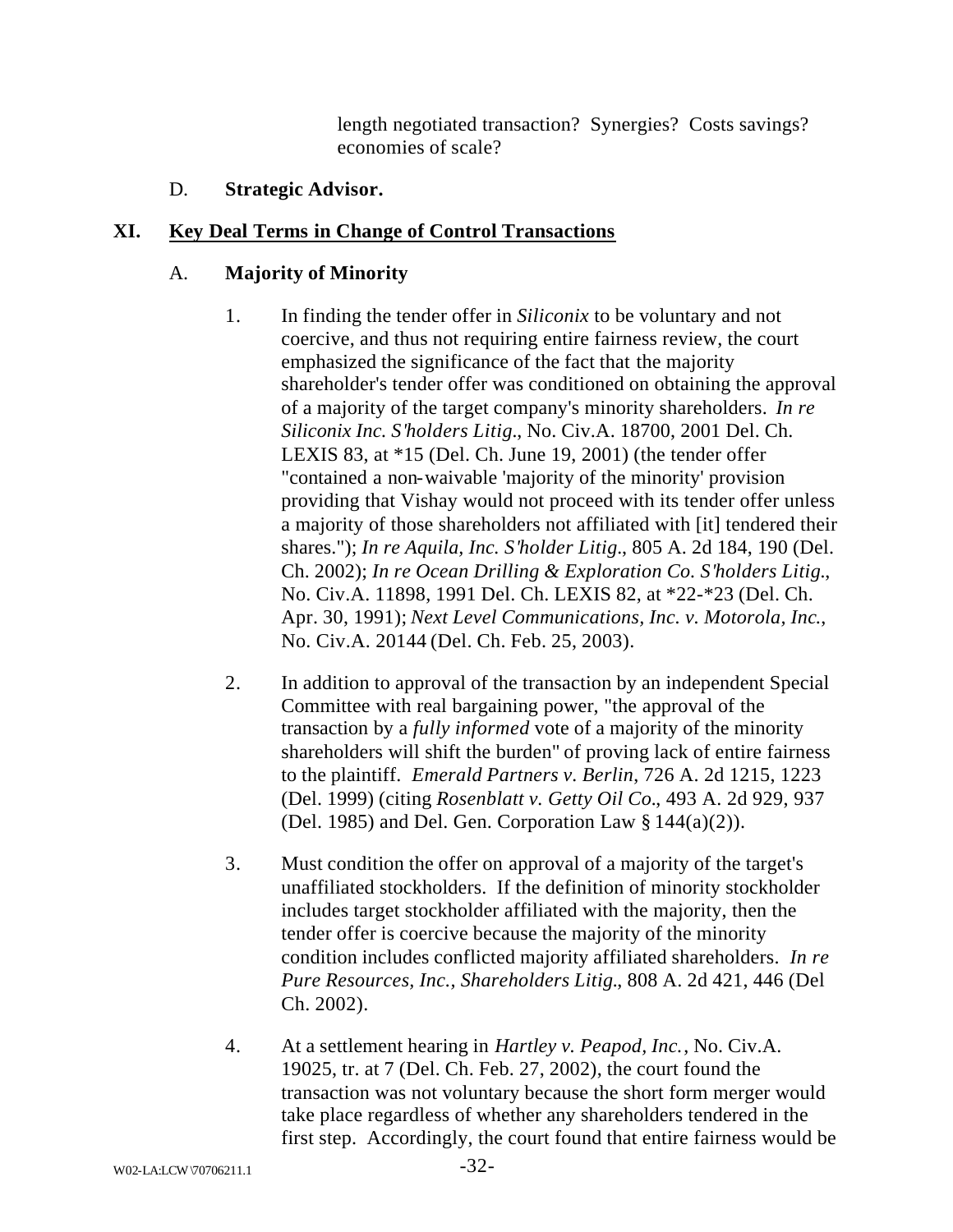applied. A majority of the minority provision in this transaction apparently would have rendered the offer voluntary and noncoercive.

5. "Generally, 'where a majority of fully informed stockholders ratify action of even interested directors, an attack on the ratified transaction normally must fail.'" *Cinerama, Inc. v. Technicolor, Inc.*, 663 A. 2d 1156, 1176 (Del. 1995) *reh'g denied* (Aug. 16, 1995) *quoting Smith v. Van Gorkom*, 488 A. 2d 858, 890 (Del. 1985). "[A] fully informed vote of stockholders approving a merger will extinguish a claim for breach of fiduciary duty stemming from a board of directors' failure to reach an informed business judgment authorizing that transaction." *In re Lukens Inc. S'holders Litig*., 757 A.2d 720, 737 (Del. Ch. 1999).

# B. **Prompt Second Step on the Same Terms**

- 1. In *In re Aquila, Inc. S'holder Litig.*, 805 A. 2d 184, 188 (Del. Ch. 2002), the bidder guaranteed that the second step of the merger, a short-form merger, would be effected on the identical terms as the original tender offer. Similarly, in *Next Level Communications, Inc. v. Motorola, Inc.*, No. Civ.A. 20144 (Del. Ch. Feb. 25, 2003), Motorola stated that if it obtained 90% of Next Level through the tender offer, it would pursue a second step short form merger at the tender offer price. In *In re Pure Resources, Inc., S'holders Litig.*, 808 A. 2d 421, 429, 433 (Del Ch. 2002), Unocal made it clear that upon receipt of 90% of the shares in the exchange offer, it would promptly effect a short form merger with Pure at the same exchange rate offered in the exchange offer.
	- (a) In these cases, this was an important factor supporting the court's finding that the offer was voluntary and not coercive, and therefore, entire fairness review would not be applied.

# C. **The Fiduciary Out**

- 1. The target board should negotiate for the right to withdraw its recommendation of the deal if a better offer is received. The board of the target agrees to submit the deal to its shareholders, and, subject to its fiduciary duties, recommend the deal. Fiduciary out typically terminates upon shareholder vote in favor of the deal.
- 2. *Omnicare, Inc. v. NCS Healthcare, Inc.*, 818 a. 2D 914 (Del. 2003). While in bankruptcy, NCS received competing acquisition proposals from Genesis and Omnicare. In its negotiations, Genesis insisted that NCS submit the merger agreement to NCS's shareholders for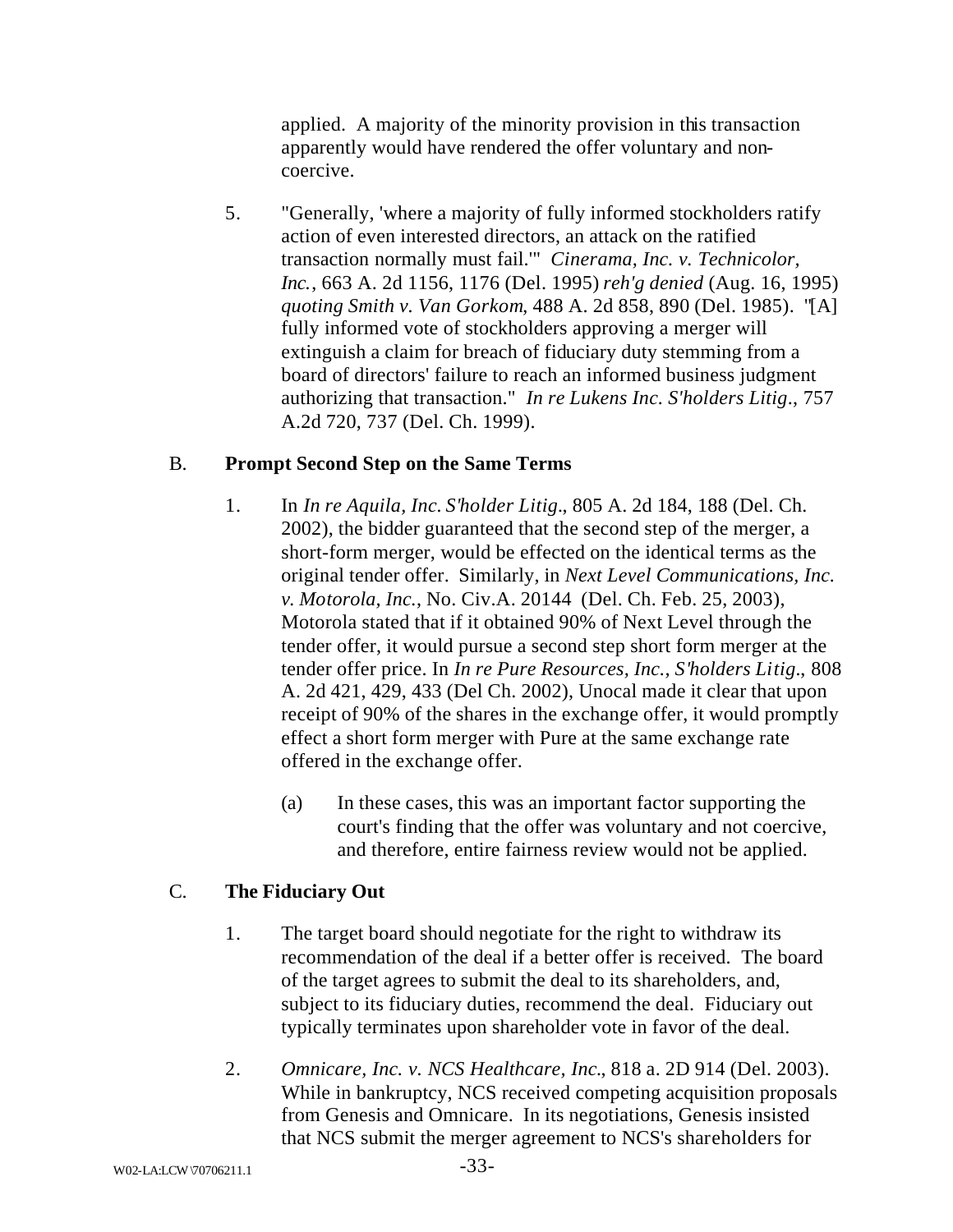approval, even if the NCS board did not recommend the transaction; the merger agreement not contain a fiduciary out clause that would allow NCS to terminate the agreement upon receipt of a better offer; and that two NCS shareholders with over 65% of the voting power in NCS enter into voting agreements locking up their votes. The NCS board, on the recommendation of an independent Special Committee, approved the transaction. Omnicare had expressed an interest in acquiring the assets of the company, but its proposal was considered too conditional and provided no recovery for NCS shareholders. After NCS entered into the merger and voting agreements with Genesis, Omnicare made an economically superior offer. The NCS board withdrew its recommendation, but the agreements assured consummation. Omnicare and the minority shareholders sought an injunction, which the trial court denied under the business judgment rule and *Unocal Corp. v. Mesa Petroleum Co.*, 493 A. 2d 946, 954-55 (Del. 1985), finding that the "deal protection devices" employed by NCS were reasonable defensive measures in relation to the threat posed, *i.e.*, the loss of the Genesis deal, the possibility that there would be no deal at all, and some recovery for NCS shareholders. The Supreme Court reversed and enjoined the transaction, finding that the absence of a "fiduciary out" clause rendered the deal protection devices "preclusive" and "coercive," and that NCS had not met its burden of showing that the defense response was reasonable in relation to the threat posed. The agreements entered into by NCS "completely prevented the board from discharging its [continuing] fiduciary responsibilities to the minority stockholders when Omnicare presented its superior transaction." 818 A. 2d at 936. Thus, the court appears to have established a per se rule requiring the present of a "fiduciary out" in all transactions.

(a) Two justices dissented arguing that the court should not replace its judgment after the fact for the decisions of the NCS board at the time of the negotiations. The majority's opinion means NCS would never have had the Genesis deal, which was the only "value enhancing transaction" available at the time. The deal protection devices were not adopted by the NCS board as part of an entrenchment strategy, in self interest, or to fend off a hostile takeover, but rather were adopted at the insistence of Genesis in arm's length negotiations.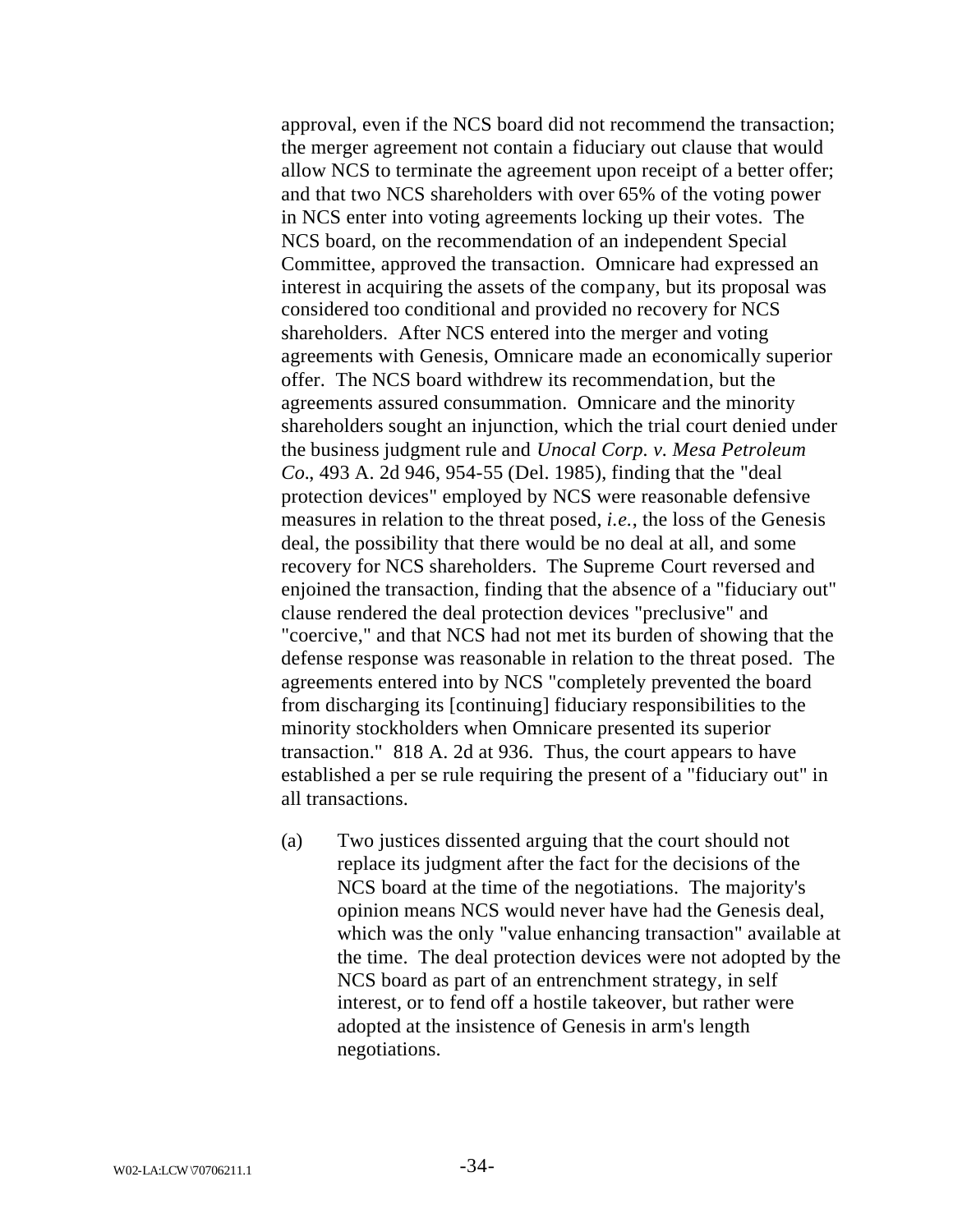### **XII. Special Committees**

### A. **Duties of the Special Committee**

- 1. The duties of the special committee are to hire "their own advisors, [provide] the minority with a recommendation as to the advisability of the offer, and [disclose] adequate information for the minority to make an informed judgment." They must "undertake these tasks in good faith and diligently, and . . . pursue the best interests of the minority." *In re Pure Resources, Inc., S'holders Litig.*, 808 A. 2d 421, 445 (Del Ch. 2002).
- 2. As discussed above, in determining whether board members exercised due care in approving a merger transaction, courts will analyze whether the board members "(i) informed themselves of available critical information before approving the transaction; (ii) considered expert opinion; (iii) provided all Board members with adequate and timely notice of the [transaction] before the full Board meeting and of its purpose; or (iv) inquired adequately into the reasons for or terms of [the transaction]." *Ash v. McCall*, No. Civ.A. 17132, 2000 Del. Ch. LEXIS 144, at \*34 (Del. Ch. Sept. 15, 2000). *See Smith v. Van Gorkom,* 488 A. 2d 858, 872-3, 891, 893 (Del. 1985); *Paramount Communications, Inc. v. QVC Network, Inc.*, 637 A. 2d 34, 44 (Del. 1993); *Cede & Co. v. Technicolor, Inc.*, 634 A. 2d 345, 367-68 (Del. 1993) (in a merger, directors have a duty to be reasonably informed).
- 3. "Directors of Delaware Corporations have a fiduciary duty to disclose fully and fairly all material information within the board's control when it seeks shareholder action." *Zirn v. VLI Corp.*, 681 A. 2d 1050, 1056 (Del. 1996). "A combination of the fiduciary duties of care and loyalty gives rise to the requirement that 'a director disclose to shareholders all material facts bearing upon a merger vote....'" *Cinerama, Inc. v. Technicolor, Inc.*, 663 A. 2d 1156, 1163 (Del. 1995) *reh'g denied* (Aug. 16, 1995) *quoting Zirn v. VLI Corp.*, 621 A. 2d 773, 778 (Del. 1993). In the context of a merger, "the directors of a constituent corporation whose stockholders are to vote on a proposed merger have a fiduciary duty to disclose to the stockholders the available material facts that would enable them to make an informed decision, pre-merger, whether to accept the merger consideration or demand appraisal." *Turner v. Bernstein*, 1999 Del. Ch. LEXIS 18, at \*19-\*20 (Del. Ch. Feb. 9, 1999).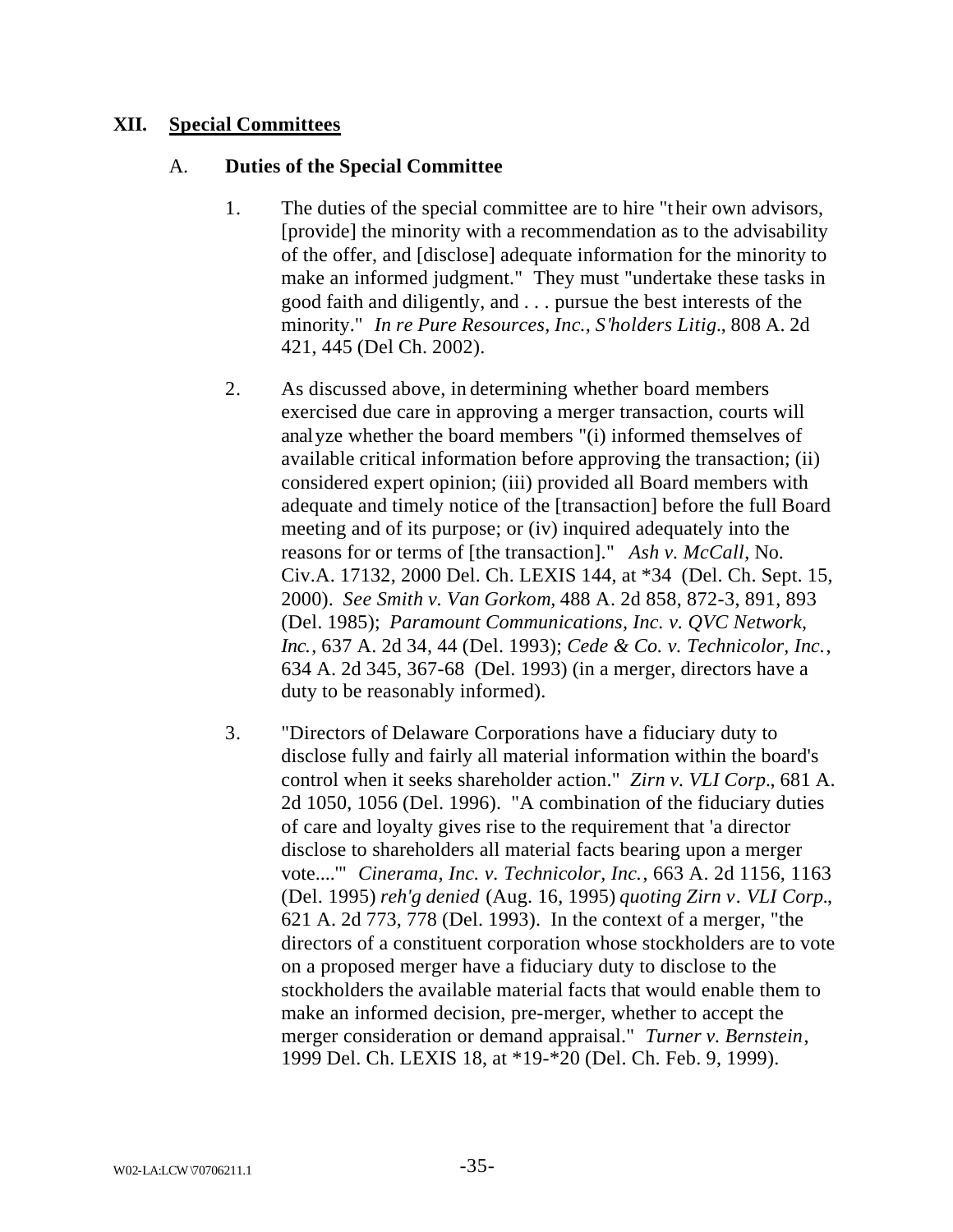# B. **Independence of the Special Committee**

- 1. There is a two part test used to determine whether "burden shifting is appropriate in an interested merger transaction." *Kahn v. Lynch Communication Systems, Inc.*, 638 A. 2d 1110, 1117 (Del. 1994) (citations omitted). "The mere existence of an independent special committee . . . does not itself shift the burden. At least two factors are required. First, the majority shareholder must not dictate the terms of the merger. *Rosenblatt v. Getty Oil Co.,* 493 A. 2d 929, 937 (Del. Ch. 1985). "Second, the special committee must have real bargaining power that it can exercise with the majority shareholder on an arms length basis." *Kahn v. Lynch Communication Systems, Inc.*, 638 A. 2d 1110, 1117 (Del. 1994) quoting *Rabkin v. Olin Corp*., No. Civ.A. 7547, 1990 Del. Ch. LEXIS 50, at \*18-\*19 (Del. Ch. Apr. 17, 1990) *aff'd* 586 A. 2d 1202 (Del. 1990).
- 2. To shift the burden of proving entire fairness to the challenging shareholder, "the controlling shareholder must do more than establish a perfunctory special committee of outside directors. Rather, the committee must function in a manner which indicates that the controlling shareholder did not dictate the terms of the transaction and that the committee exercised real bargaining power "'at an arm's length.'" *Kahn v. Tremont Corp*., 694 A. 2d 422, 429 (Del. 1997) quoting *Rosenblatt v. Getty Oil Co.*, 493 A. 2d 929, 937 (Del. 19085).
- 3. To shift the burden, "[p]articular consideration must be given to evidence of whether the special committee was truly independent, fully informed, and had the freedom to negotiate at arm's length." A special committee thus must have the power to veto a transaction that is not in the best interests of the minority. *Kahn v. Lynch Communication Systems, Inc.*, 638 A. 2d 1110, 1119, 1120-21 (Del. 1994). The special committee must in fact operate "'as though each of the contending parties had in fact exerted its bargaining power at arm's length.'" *Kahn v. Lynch Communication Systems, Inc.*, 638 A. 2d 1110, 1121 (Del. 1994) quoting *Weinberg v. UOP, Inc.*, 457 A. 2d 701, 709-10, n.7 (Del. 1983).
- 4. Was each member of the special committee "'in a position to base his decision on the merits of the issue rather than being governed by extraneous considerations or influences.'" *Katz v. Chevron*, 22 Cal. App. 4th 1352, 1367 (1994) (quoting *Kaplan v. Wyatt*, 499 A. 2d 1184, 1189 (Del. 1985)).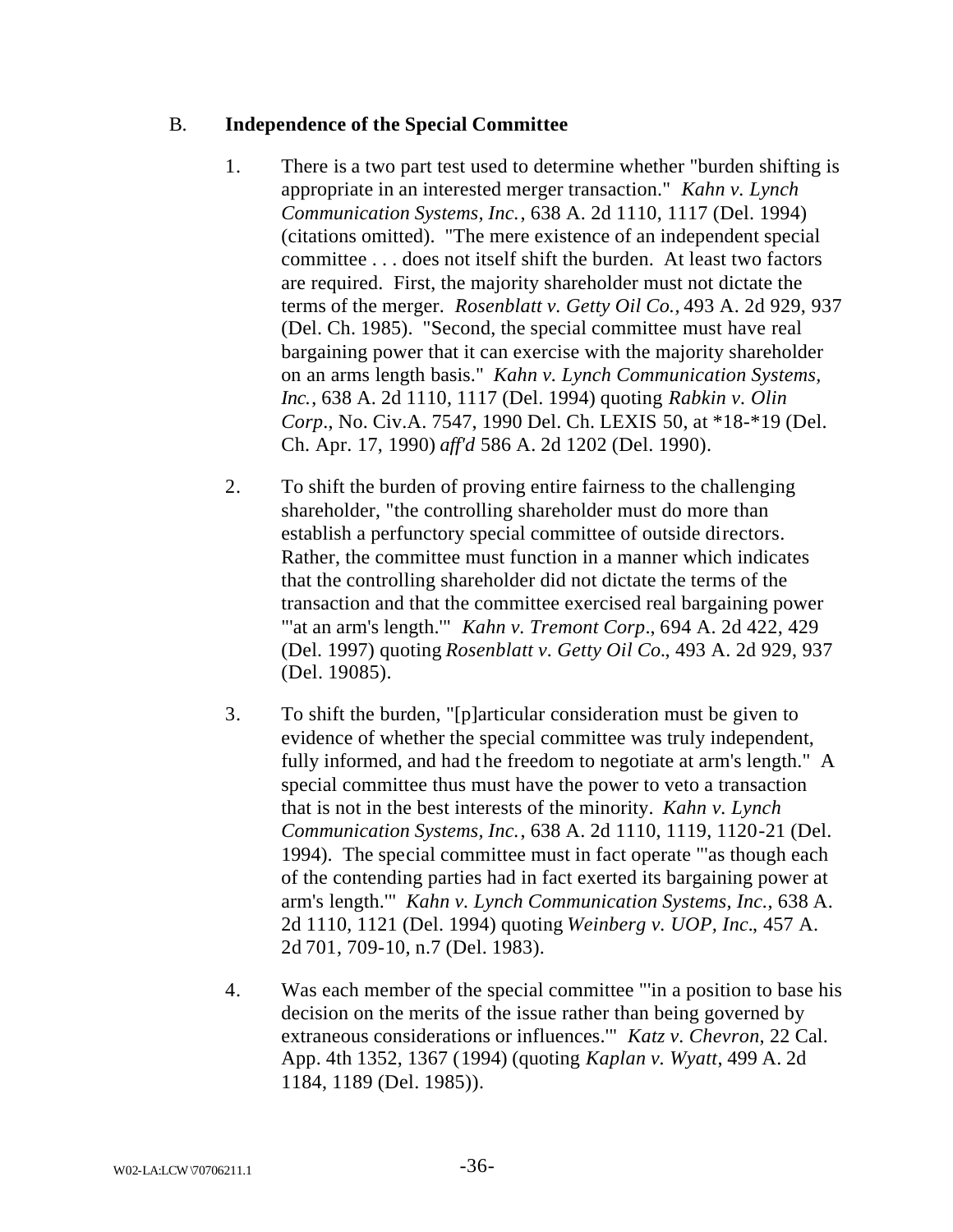- 5. "It is the care, attention and sense of individual responsibility to the performance of one's duties...that generally touches on independence." *Aronson v. Lewis*, 473 A. 2d 805, 816 (Del. 1984); *Kahn v. Tremont Corp.*, 694 A. 2d 422, 430 (Del. 1997); *Emerald Partners v. Berlin*, 726 A. 2d 1215 (Del. 1999).
- 6. "The presence of an unconflicted board majority undercuts any inference that the decisions of the Intercargo board can be attributed to disloyalty." *McMillan v. Intercargo Corp.*, 768 A. 2d 492, 503 (Del. Ch. 2000).

### C. **The Authority Given the Special Committee**

- 1. "A showing that the action taken was as though each of the contending parties had in fact exerted its bargaining power against the other at arm's length is strong evidence that the transaction meets the test of fairness." *Kahn v. Lynch Communication Systems, Inc.*, 638 A. 2d 1110, 1115 (Del. 1994).
- 2. "This court has held that arm's-length negotiation provides 'strong evidence that the transaction meets the test of fairness.'" *Cinerama, Inc. v. Technicolor, Inc.*, 663 A. 2d 1167, 1172 (Del. 1995) *reh'g denied* (Aug. 16, 1995) *quoting Weinberger v. UOP* and *Rosenblatt v. Getty Oil*.
- 3. Even though Unocal had made a tender offer in *In re Pure Resources, Inc., S'holders Litig.*, 808 A. 2d 421 (Del Ch. 2002), Pure's board created a Special Committee, but the Special Committee's authority, per Unocal's suggestion, was limited to the power to retain independent advisors, to make a recommendation regarding the tender offer's advisability on behalf of Pure, and to negotiate a higher exchange rate with Unocal. When the Special Committee requested full authority to respond to the offer, interested Unocal directors on the board of Pure raised concerns, and the authority of the committee was not enlarged. *Id.* at 430-431.

# D. **The Special Committee Must Be Fully Informed and Must Maintain Proper Records**

1. To establish that the Committee has done its work carefully, so as to shift the burden of proof to the plaintiff, it is important to make a record of the meetings of the Committee, including telephonic meetings, with appropriate minutes reflecting the members' knowledge of the company's business and their careful consideration of the issues. *See, e.g., Kahn v. Tremont Corp.*, 694 A. 2d 422 429- 30 (Del. 1997) (Delaware Supreme Court noted lack of attendance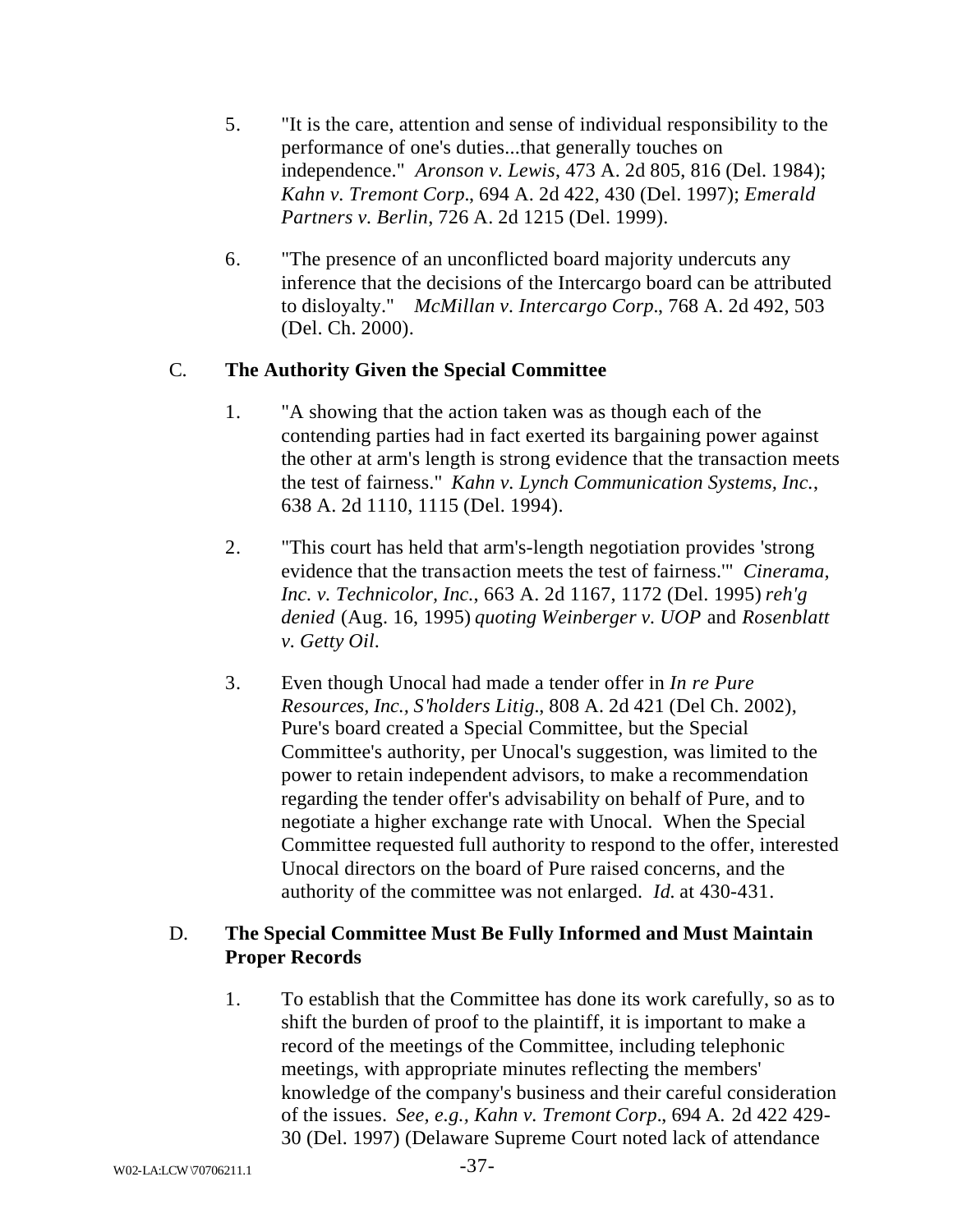and diligence by some committee members as part of the basis for its conclusion that the defendants retained the burden of showing the entire fairness of the transaction, despite the use of a special committee).

2. In finding that the target board had satisfied its *Revlon* duties, the Chancery Court considered the fact that the board was comprised of financially sophisticated members who were fully informed about the negotiations. *In re MONY Group Inc. S'holders Litig*., 2004 WL 303894, at \*4-5 (Del. Ch. Feb. 18, 2004).

# E. **Shopping the Deal - Market Checks - Negotiating a Higher Price**

- 1. Evidence that the target, through its special committee and advisors, shopped the company, contacted potential buyers, sought a topping bid, and/or tried to negotiate for a higher price with the acquirer, is all valuable and will show independence and arm's length dealings.
- 2. **The Special Committee Negotiated a Higher Price**. *In Re Grace Energy Corp. S'holder's Litig.*, 1992 Del. Ch. LEXIS 134, \*11 (Del. Ch. 1992) (in the context of a motion for a preliminary injunction to enjoin a merger, the court found that the plaintiffs failed to meet their burden of showing reasonable probability that the special committee breached its duty of loyalty where, *inter alia*, the special committee undertook steps to negotiate merger price from \$16.50 to \$19.00 per share).
- 3. **The Special Committee Did Not Try to Negotiate a Higher Price**. *See, e.g., Kahn v. Lynch*, 638 A. 2d 1110, 1117-1121 (Del. 1994) (Supreme Court held that the trail court erred in shifting the burden of proof with regard to entire fairness to the plaintiff because the record did not support the trial court's conclusion that the special committee had negotiated at arms-length); *Freedman v. Restaurant Assoc. Indus., Inc.*, 1990 Del. Ch. LEXIS 142, \*22-\*23 (Del. Ch. 1990) ( "In this instance, facts are alleged that would establish that this special committee was not given the opportunity to select from among the range of alternatives that an independent, disinterested board would have had available to it; it was, in effect, "hemmed in" by the management group's actions. Under these circumstances, where, according to the allegations contained in the amended complaint, the management group could (and did) veto any action of the special committee that was not agreeable to the conflicted interests of the management directors it would be formalistically perverse to afford the special committee's action the effect of bur den shifting of which that device is capable. Thus, I conclude that the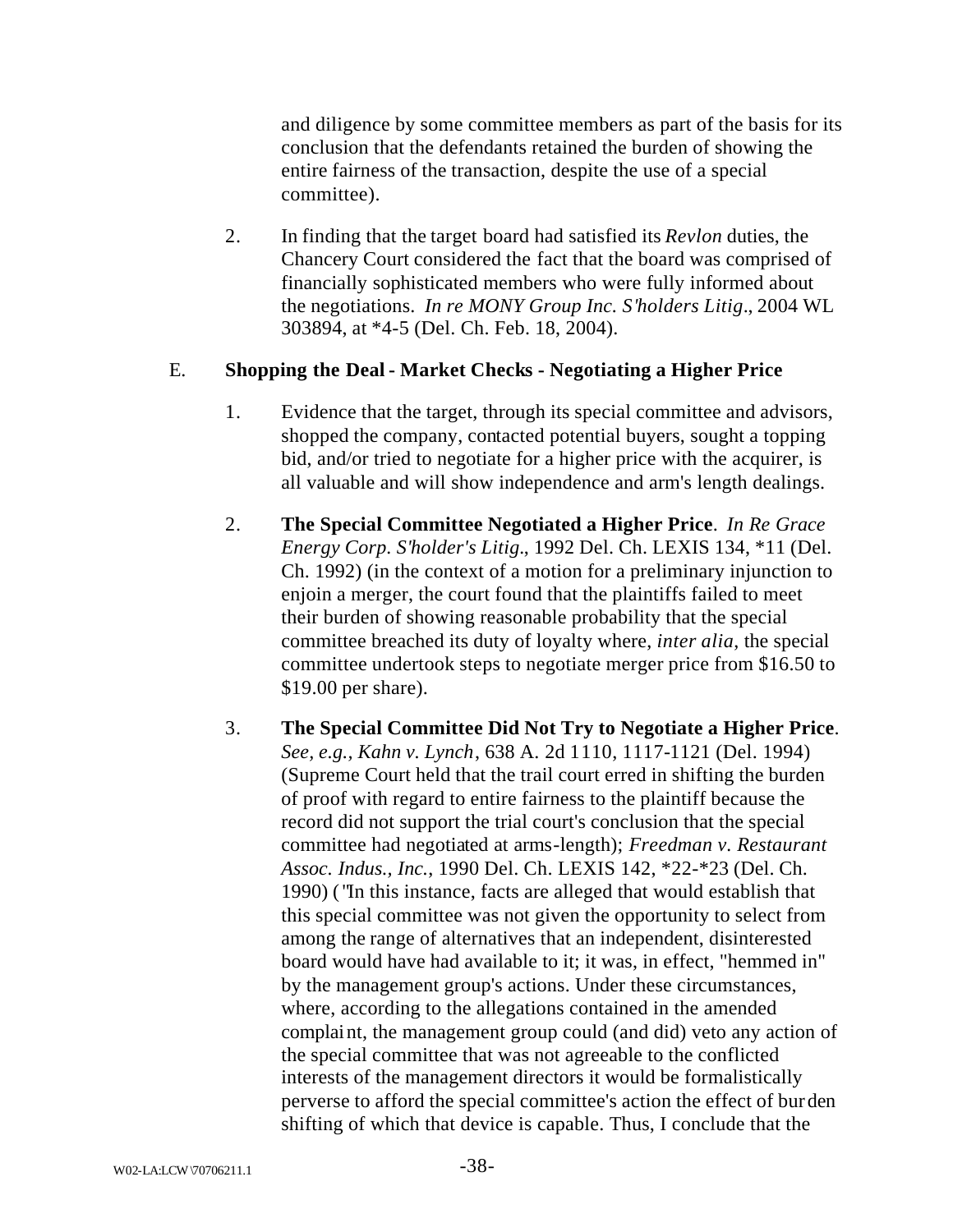complaint alleges in effect, a self-interested transaction that will require the interested directors to prove the entire fairness of that transaction to the minority shareholders.")

- 4. In finding that the target board had satisfied its *Revlon* duties, the Chancery Court considered the fact that the board tested the definitive merger agreement for 5 months through a post-agreement market check, and no competing bids were received. The court determined that 5 months allowed sufficient time for due diligence. *In re MONY Group Inc. S'holders Litig*., 2004 WL 303894, at \*7 (Del. Ch. Feb. 18, 2004).
- 5. Despite the fact that the defendant directors carried their burden of proving the entire fairness of the transaction, the Supreme Court noted that '[t]he Court of Chancery properly considered that the Technicolor board's now undisputed lack of care in making a market check [none was made] was a flaw in its approval process." *Cinerama, Inc. v. Technicolor, Inc.*, 663 A. 2d 1156, 1175 (Del. 1995) *reh'g denied* (Aug. 16, 1995).
- 6. In determining the adequacy of an offer in a sale of control, directors may approve a transaction without an auction or market check so long as they based their decision on a "body of reliable evidence." *QVC Network, Inc. v. Paramount Communications, Inc.*, 635 A. 2d 1245, 1268 (Del. Ch. 1993) *citing Barkan v. Armsted Industries*, 567 A. 2d 1279. 1287 (Del. 1989).
- 7. The Special Committee tried unsuccessfully to negotiate a higher price in *Pure Resources*, 808 A. 2d at 432 (Del Ch. 2002).

# **XIII. Lock-Ups, No-Shops, and No-Talks**

# A. **Voting Agreements and Irrevocable Proxies**

1. In *In re IXC Communications, Inc. S'holders Litig.*, No. Civ.A. 17334, 1999 Del. Ch. LEXIS 210 (Del. Ch. Oct. 27, 1999), the court denied plaintiffs' motion for a preliminary injunction and upheld a voting agreement because plaintiff failed to show that it defrauded or disenfranchised other shareholders. "Absent these deleterious purposes, a shareholder may commit his vote as he pleases." Id. at \*22-\*23. The court rejected the plaintiffs' argument that the vote buying agreement disenfranchised other shareholders by making it seem to them that their vote was meaningless, because the voting agreement did not lock up an "absolute majority" and therefore did not "make the outcome of the vote a foregone conclusion." Id. at  $*23-*24.$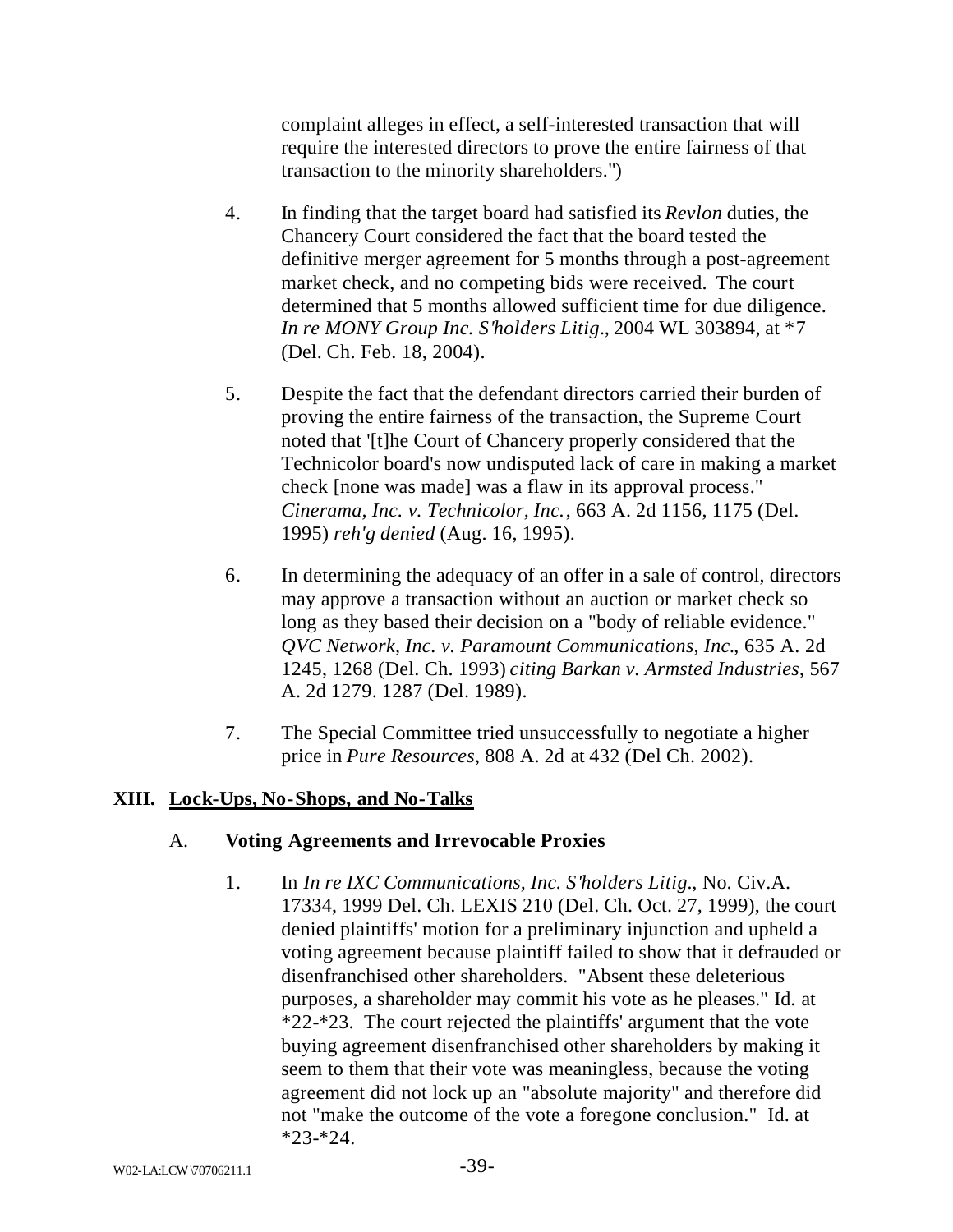- 2. *See Ace Ltd. v. Capital Re Corp.*, 747 A. 2d 95 (Del. Ch. 1999), discussed below.
- 3. Where a majority of shareholders insist on the deal, there may be less risk to the target board when a voting agreement is approved, even though the voting lock up will trump the fiduciary out.
- 4. *Omnicare, Inc. v. NCS Healthcare, Inc.*, 818 A. 2d 914, 936 (Del. 2003). Deal protection devices that make it "mathematically impossible" to accept a subsequent, better proposal, including voting agreements that irrevocably and absolutely lock-up a transaction without a "fiduciary out," are probably coercive under Delaware law.

# B. **No Shop and No Talk Provisions**

- 1. "Likewise, the fact that the merger agreement contained a rather standard no-shop provision does little to bolster the plaintiffs' claim. The no-shop permitted the Intercargo board to consider an unsolicited proposal that the board determined was likely to be consummated and more favorable to Intercargo's stockholders than the XL merger. The presence of this type of provision in a merger agreement is hardly indicative of a *Revlon* (or *Unocal*) breach." *McMillan v. Intercargo Corp.*, 768 A. 2d 492, 506 (Del. Ch. 2000) (footnotes and citations omitted).
- 2. A Delaware board can contract away its ability to consider other deals in some circumstances. *Smith v. Van Gorkom*, 488 A. 2d 858 (Del. 1985).
	- (a) Was provision bargained for? Did target negotiate? Does protected deal offer enhanced value? Is there a fiduciary out (discussed below)? The better the deal, the more justified the no shop.
- 3. *Matador Capital Mgmt. Corp. v. BRC Holdings, Inc.*, 729 A. 2d 280, 291 (Del. Ch. 1998) ("[c]ontrary to plaintiffs' suggestion, these measures [in particular, a no-shop provision] do not foreclose other offers, but operate merely to afford some protection to prevent disruption of the Agreement by proposals from third parties that are neither bona fide nor likely to result in a higher transaction.")
- 4. "Although it is true that Technicolor could not 'shop' for competing bids, it successfully preserved its right to provide information to, and engage in discussions with, competing bidders. The Court of Chancery concluded on remand that the MAF transaction was not 'locked up' by any device except its very high price." *Cinerama,*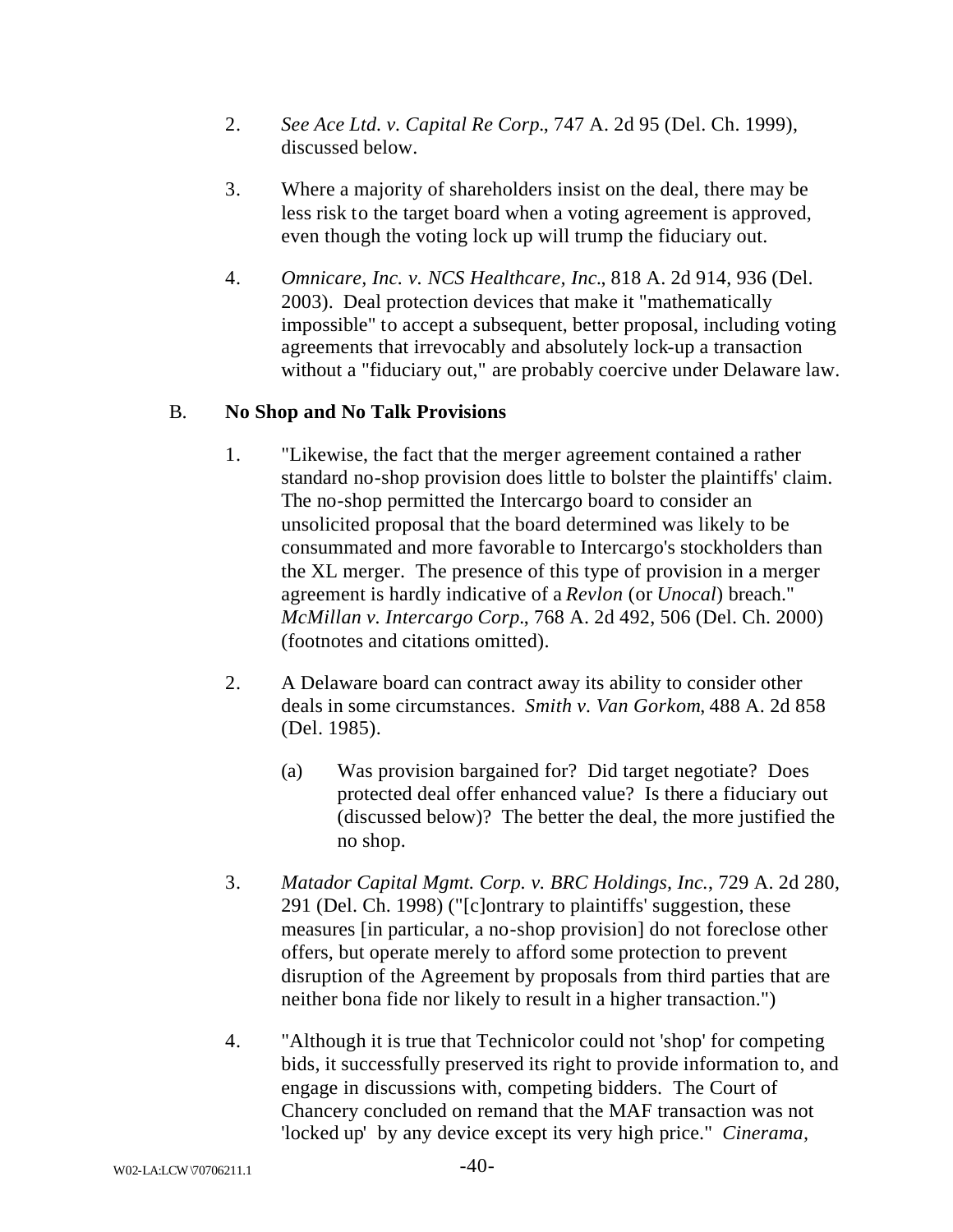*Inc. v. Technicolor, Inc.*, 663 A. 2d 1156, 1173 (Del. 1995) *reh'g denied* (Aug. 16, 1995).

- 5. *Phelps Dodge Corp. v. Cyprus Amex Minerals Co.*, No. Civ.A. 17398, 1999 Del. Ch. LEXIS 202 (Del. Ch. Sept. 27, 1999) (no talk provision preventing board from considering information with no fiduciary out likely unenforceable).
- 6. In *Ace Ltd. v. Capital Re Corp.*, 747 A. 2d 95 (Del. Ch. 1999), the plaintiff brought a motion for a TRO to enjoin the defendant from terminating the parties' merger agreement. The court denied the motion. The merger agreement contained a "no talk" provision restraining Capital Re from considering a third party proposal unless the target board made certain determinations in good faith, including the determination that the competing proposal was reasonably likely to result in a superior offer. The provision stated that the board would not engage in discussions unless it received written legal advice from outside counsel that the board's fiduciary duties mandated such discussions. Ace, the acquirer, already owned 12.3% of the target and obtained voting agreements for another 33.5%. The voting agreements required 33.5% support of the merger unless the board of the target terminated the merger per its terms, which included a fiduciary out. The day before the shareholder vote, XL made a superior offer and Capital Re's board terminated the merger agreement after receiving various opinions and reports from counsel and financial advisors. Ace made a counteroffer, XL raised its offer, and then Ace filed suit. The court was unwilling to enforce Ace's interpretation that the fiduciary out required Capital Re's board to obtain a written opinion of counsel that its fiduciary duties required it to consider the competing offer. The court viewed this as an impermissible abdication of the board's duties.
- 7. Typically, auctions required under Rules 14d-9 and 14e-2 are exempted from the no-shop, no talk provisions.
- 8. In California, a board may bind itself in a merger agreement to forbear from negotiating or accepting competing offers until the shareholders have had a chance to consider the proposal. *Jewel Cos. v. Payless Drug Stores Northwest, Inc*., 741 F. 2d 1555, 1564 (9th Cir. 1984).
	- (a) See William T. Allen, Understanding Fiduciary Outs: The What And The Why of an Anomalous Concept, 55 Bus. Law. 653 (Feb. 2000).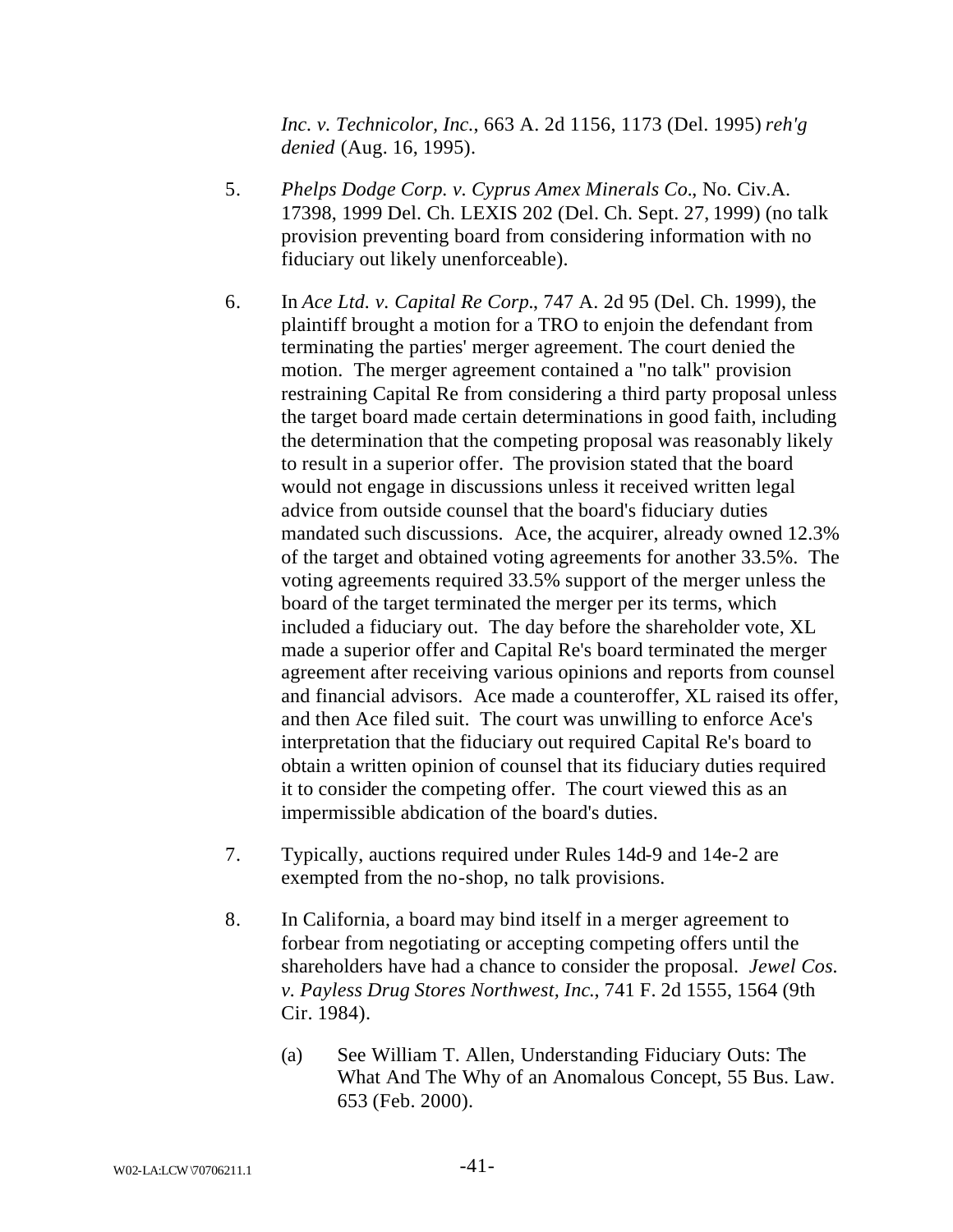# C. **Breakup Fees, Termination Fees, Liquidated Damages Provisions, and Chilling**

- 1. Typically paid by the target if the target terminates the transaction pursuant to a termination right in the merger agreement. An right or event of termination can include a fiduciary out, a withdrawal of the target board's recommendation, the announcement of a competing bid, a no-vote of shareholders in the face of a competing bid, the target board entering into discussions with a third party pursuant to the fiduciary out, or the target board's failure to reject another bid.
	- (a) Conditions in the merger agreement that would chill the target's willingness to enter into negotiations or discussions that could lead to a superior offer may be coercive. Try to condition fee on consummation of alternative transaction, or alternative agreement and recommendation, so not viewed as preclusive.
- 2. "Commentators have expressed the view that liquidated damages provisions in the one-to-five percent range of the proposed acquisition price are within a reasonable range...." *Kysor Indus. Corp. v. Margaux, Inc.*, 674 A. 2d 889, 897 (Del. Supr. 1996).
- 3. *Brazen v. Bell Atlantic Corp.*, 695 A. 2d 43 (Del. 1997) (no facts alleged showing fee was coercive; termed and treated as liquidated damages fee and found that damages were uncertain and fee was a reasonable forecast of damages and not a penalty, proper to consider lost opportunity costs, expenses incurred, likelihood of a competing bid, and range of typical breakup fees); *Revlon Inc. v. MacAndrews & Forbes Holdings, Inc.*, 506 A. 2d 173, 182 (Del. 1985) (affirming trial court's order enjoining payment of \$25 million termination fee because the fee was part of the board's overall plan, including the use of a "poison pill" and "no shop" and "lock up" provisions to thwart the efforts of another bidder to acquire the target company and prevent an active auction); *In re J.P. Stevens & Co. S'holders Litig.*, 542 A. 2d 770, 783 (Del. Ch. 1988) (upholding a \$17 million termination fee because there was no evidence that it prevented the board from seeking the "best available deal for the shareholders.")
- 4. *Malpiede v. Townson*, 780 A. 2d 1075, 1081, n.10 (Del. 2001) (termination fee was 7% and complaint was dismissed). But after *Paramount Communications, Inc. v. QVC Network, Inc.*, 637 A. 2d 34 (Del. 1993), no fee is per se reasonable in Delaware in a sale of control context, and a fee of 6.3% "stretched the definition of range of reasonableness . . . probably beyond the breaking point." *Phelps*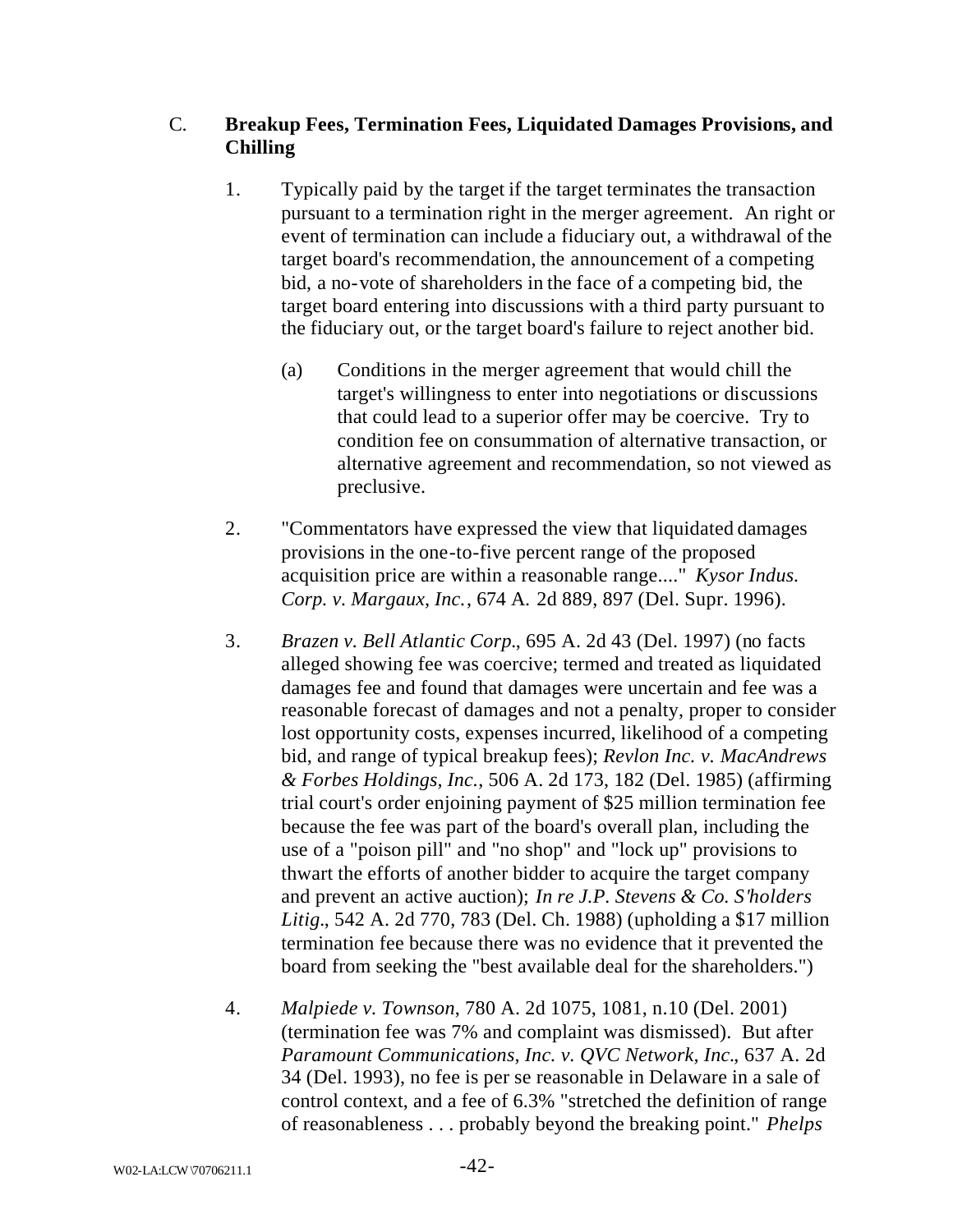*Dodge Corp. v. Cyprus Amex Minerals Co.*, No. Civ.A. 17398, 1999 Del. Ch. LEXIS 202 (Del. Ch. Sept. 27, 1999).

- 5. "Although in purely percentage terms, the termination fee was at the high end of what our courts have approved, it was still within the range that is generally considered reasonable. As important, the termination fee was structured so as to be payable only in the event that the Intercargo stockholders rejected the XL merger and were benefited by a more favorable strategic transaction within ninety days or another acquisition proposal within the ensuing year. This structure ensured that the Intercargo stockholders would not cast their vote in fear that a 'no' vote alone would trigger the fee; the fee would be payable only if the stockholders were to get a better deal. From the preclusion perspective, it is difficult to see how a 3.5% fee would have deterred a rival bidder who wished to pay materially more for Intercargo. No doubt the presence of the fee would rebuff a bidder who wished to top XL's bid by a relatively insignificant amount that would not have been substantially more beneficial to Intercargo's stockholders, but to call such an insubstantial obstacle 'draconian' is inconsistent with the very definition of the term." *McMillan v. Intercargo Corp.*, 768 A. 2d 492, 505-506 (Del. Ch. 2000) (footnotes and citations omitted).
- 6. A termination fee of 3.3% of the target's total equity value, and 2.4\$ of the total transaction value was found reasonable. *In re MONY Group Inc. S'holders Litig*., 2004 WL 303894, at \*8 (Del. Ch. Feb. 18, 2004).

# **XIV. Coercion, Timing, Misrepresentations and Omissions**

# A. **Timing Issues**

- 1. The court applied entire fairness because the timing of the offer supported the minority shareholder's theory that the § 251 merger was inequitably timed in order to deprive the minority of a higher price. The timing allegations constituted part of the procedural inquiry of entire fairness. *Rabkin v. Philip A. Hunt Chemical Corp.*, 498 A. 2d 1099, 1100 (Del. 1985). *See also Eisenberg v. Chicago Milwaukee Corp*., 537 A. 2d 1051 (Del. Ch. 1987).
- 2. Coercion exists when a board of directors "believes that the company's present strategic plan will deliver more value than the premium offer, the stock market has not yet bought that rationale, the board may be correct, and therefore there is a risk that 'stockholders might tender . . . in ignorance or based upon a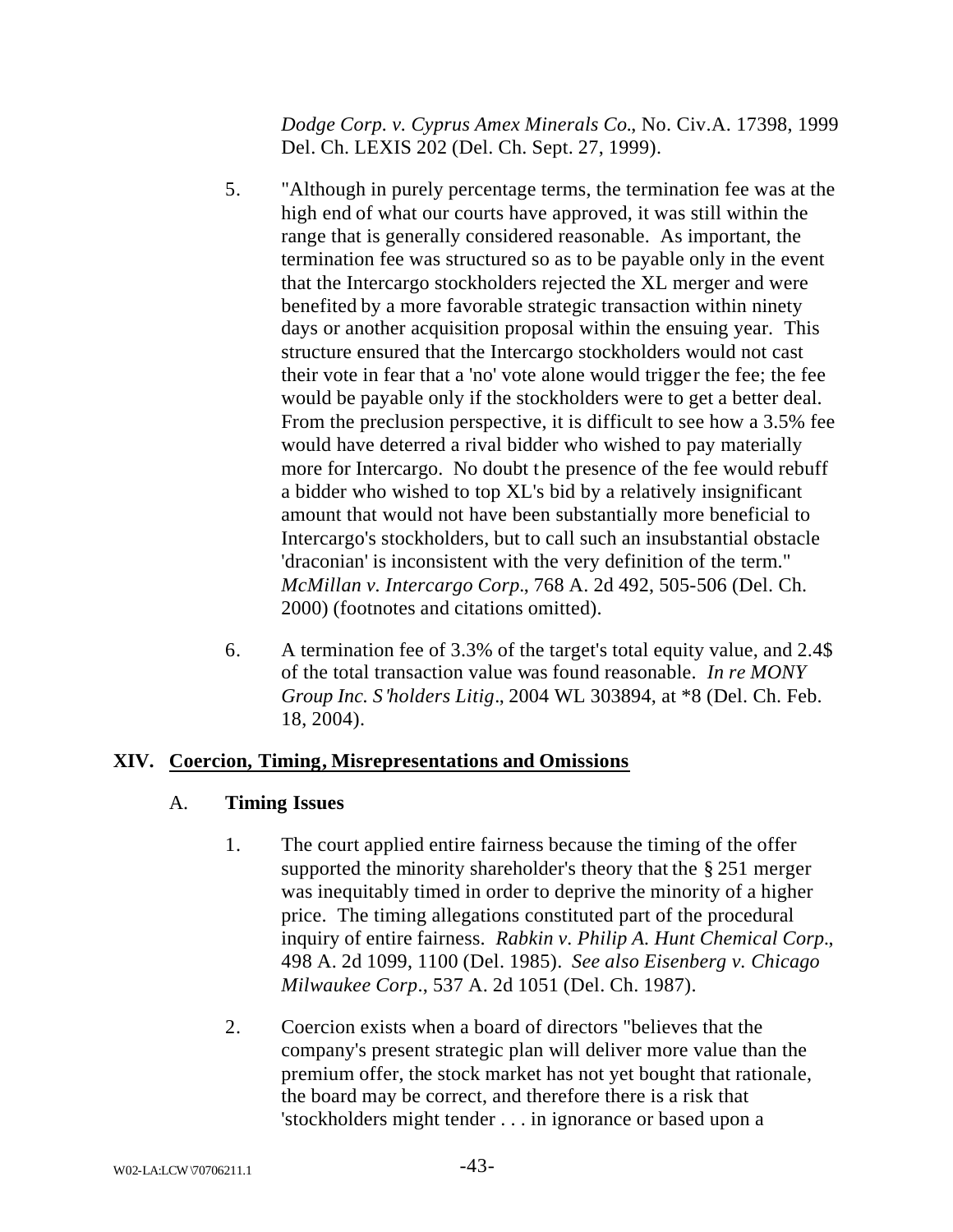mistaken belief.'" *Chesapeake Corp. v. Shore*, 771 A. 2d 293, 324 (Del. Ch. 2000) (citations omitted).

- 3. Directors should be able to demonstrate that they spent an appreciable or even substantial amount of time making a particular decision, in order to demonstrate that it was "informed" and in compliance with the duty of care. *Smith v. Van Gorkom*, 488 A. 2d 858, 874 (Del. 1985).
- 4. The timing factor does not entitle a minority to entire fairness in a § 253 short form merger, and timing can be considered in the appraisal action. *Glassman v. Unocal Exploration Corp.*, 777 A. 2d 242, 248 (Del. 2001).

### B. **Disclosures, Omissions, and Misrepresentations**

- 1. "In circumstances such as these, the Pure stockholders are entitled to disclosure of all material facts pertinent to the decisions they are being asked to make." [T]he S-4 and the 14D-9 must contain the information that "'a reasonable investor would consider important in tendering his stock.'" *In re Pure Resources, Inc., S'holders Litig.*, 808 A. 2d 421, 447-448 (Del Ch. 2002) quoting *Zirn v. VLI Corp*., 621 A. 2d 773, 779 (Del. 1993). The S-4 and the 14D-9 are required "'to provide a balanced, truthful account of all matters' they disclose." *In re Pure Resources,* 808 A. 2d at 448 quoting *Malone v. Brincat*, 722 A. 2d 5, 12 (Del. 1998). *Accord Emerald Partners v. Berlin*, 726 A. 2d 1215, 1223 (Del. 1999).
- 2. In granting the motion to enjoin the merger, the Chancery Court found a breach of the duty of disclosure. The target board had temporarily suspended merger negotiations while it reduced the amount of money that would be owed under change in control agreements with senior management. By industry standards, the amounts that would be owed were still high. The target's disclosures discussed the steps taken to reduce the change in control payments, but did not provide industry comparisons, which would have shown the lower amounts were still relatively high. The court found this information material, and required under a partial disclosure theory. *In re MONY Group Inc. S'holders Litig*., 2004 WL 303894, at \*9-10, 14 (Del. Ch. Feb. 18, 2004).
- 3. Must the Special Committee or the target disclose the substantive portions of the work performed by the investment advisors, as opposed to just their opinions? **"In my view, . . . stockholders are entitled to a fair summary of the substantive work performed by**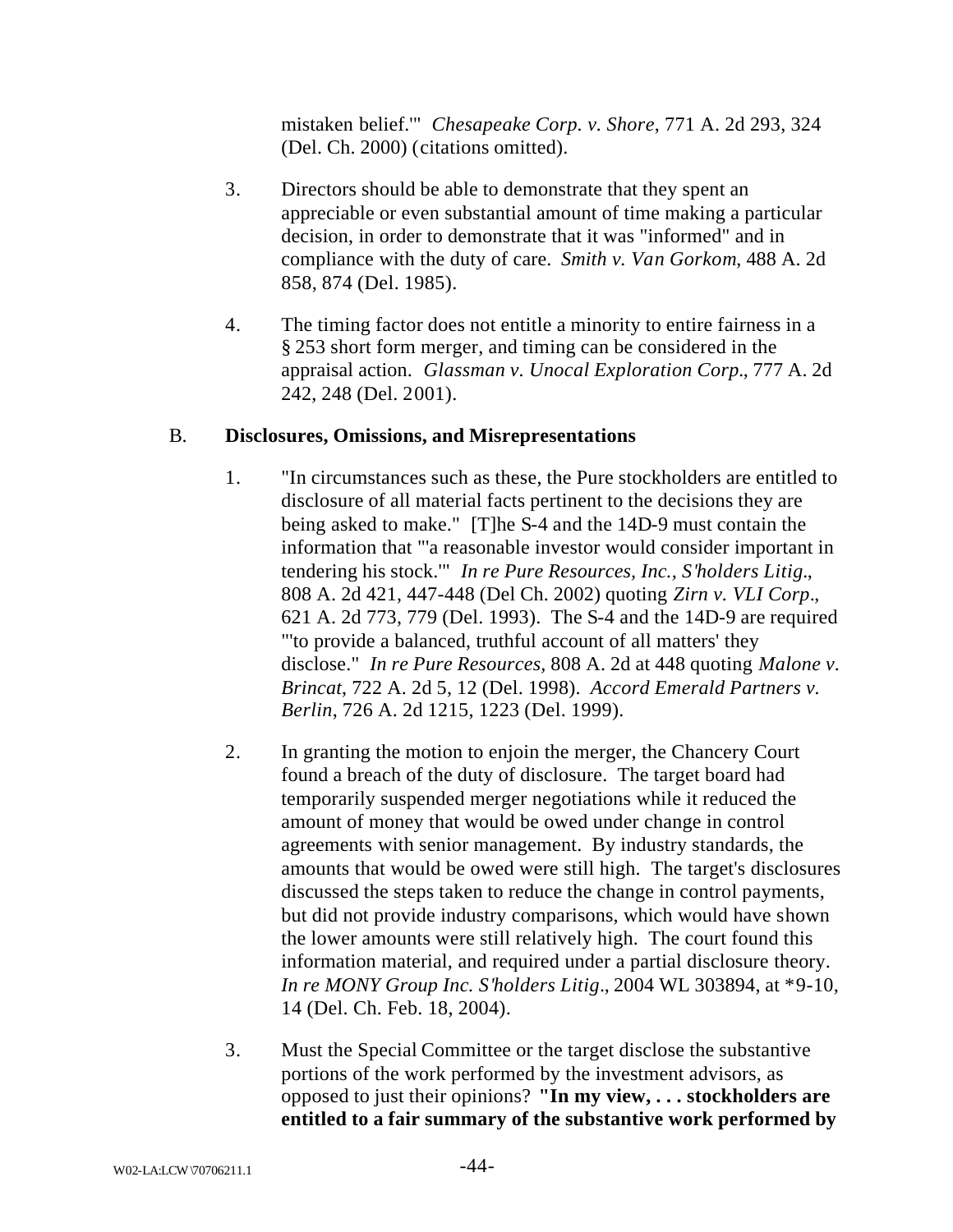**the investment bankers upon whose advice the recommendations of their board as to how to vote on a merger or tender rely." "The disclosure of the banker's 'fairness opinion' alone and without more, provides stockholders with nothing other than a conclusion, qualified by a gauze of protective language designed to insulate the banker from liability."** *In re Pure Resources, Inc., S'holders Litig.*, 808 A. 2d 421, 449 (Del Ch. 2002).

- 4. *Malpiede v. Townson*, 780 A. 2d 1075, 1086-87 (Del. 2001) ("a pleader must allege that facts are missing from the statement, identify those facts, state why they meet the materiality standard and how the omission caused the injury") (quoting *Loudon v. Archer-Daniels-Midland Co.*, 700 A. 2d 135, 142 (Del. 1997)).
- 5. In *Eisenberg v. Chicago Milwaukee Corp*., 537 A. 2d 1051 (Del. Ch. 1987), the court found the bidder's disclosures misleading and inaccurate. The bidder claimed that its offer represented a 33% premium over the company's trading price, but did not disclose that the company's shares had been trading at historic lows, and that the offer only constituted a 5% premium over the average trading price of the stock. The court also found that the "only apparent purpose" of the bidder's statement that it intended to de-list the company's stock after the tender was to induce the shareholders to tender. *Id*. at 1062. The court also found the timing of the offer suspect. Accordingly, the court found the offer inequitably coercive under the entire fairness test. *Id*.
- 6. In *Cottle v. Standard Brands Paint Co.*, 1990 Del. Ch. LEXIS 40 (Del. Ch. Mar. 22, 1990), the court found that the disclosures by the tenderer, especially the disclosures regarding the potential adverse effects on non-tendered shares of paying the premium offered by the tenderer, rendered the disclosures truthful and therefore noncoercive. So long as shareholders are provided with all material information regarding a tender offer, including potentially adverse effects that the offer may present, the offer will be considered voluntary and not coercive. *In re Siliconix Inc. S'holders Litig.*, No. Civ.A. 18700, 2001 Del. Ch. LEXIS 83, at \*60 (Del. Ch. June 19, 2001).
- 7. Non-disclosed information must be material, in order to find a breach of duty of disclosure. "What the standard…contemplates is a showing of a substantial likelihood that, under all the circumstances, the omitted fact would have assumed actual significance in the deliberations of the reasonable shareholder." *Rosenblatt v. Getty Oil Co.*, 493 A.2d 929, 944 (Del. Supr. 1985) quoting *TSC Industries,*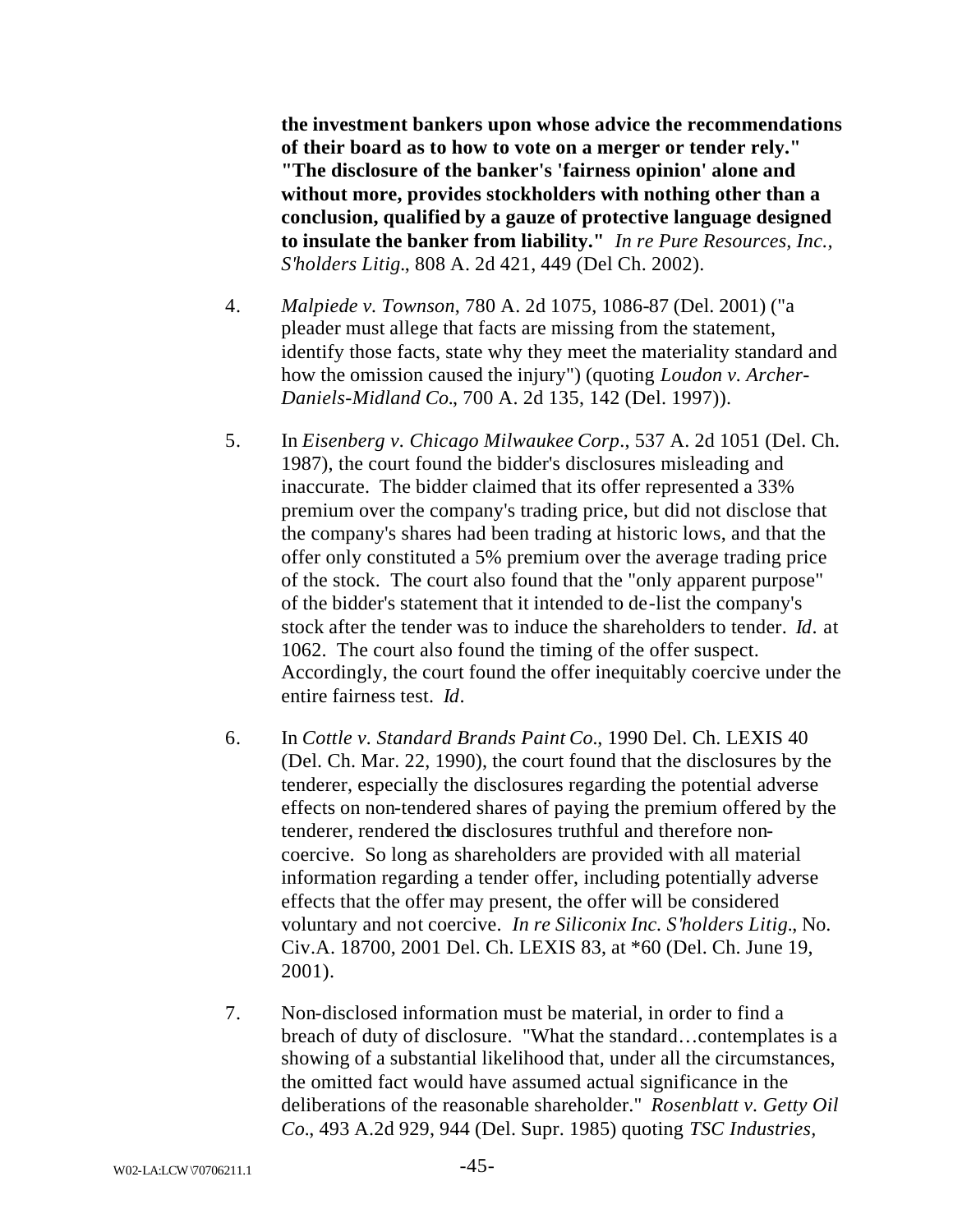*Inc. v. Northway, Inc.*, 426 U.S. 438, 449 (1976). The test of materiality can be determined at the pleading stage by a court on a motion to dismiss. *In re Lukens Inc. S'holders Litig.*, 757 A.2d 720, 736 (Del. Ch. 1999).

### **XV. Conflicts of Interest**

#### A. **Fees for Services Rendered by Special Committee Members**

- 1. A fee payment to a director "related to his work and tied to overall enhancement in the value of the merger transaction" was "simply not enough to mandate strict scrutiny of the [company's] actions." *State of Wisconsin Inv. Bd. v. Bartlett*, No. Civ.A. 17727, 2000 WL 238026, at \*4 (Del. Ch. 2000).
- 2. Payments to directors for services rendered in connection with a merger alone do not amount to a material interest sufficient to constitute a breach of the duty of loyalty. *Grobow v. Perot,* 539. A. 2d 180, 188 (Del. 1998); *In re E. F. Hutton Banking Practices Litig.*, 634 F. Supp. 265, 271 (S.D.N.Y. 1986); *Moran v. Household Int'l, Inc.*, 490 A. 2d 1059, 1074-75 (Del. Ch. 1985), *aff'd,* 500 A. 2d 1346 (Del. 1985).
- 3. Target director's interest as a managing director of investment banking company hired to prepare fairness opinion was not sufficiently material as a matter of law to implicate his duty of loyalty to the target's shareholders. *Crescent/Mach1 Partners, L.P. v. Turner*, 2000 WL 1481002, at \*11 (Del. Ch. 2000).

### B. **Interested Directors Communicating With the Special Committee**

1. The key is to avoid improper influence, the appearance of improper influence, and evidence for the plaintiffs supporting an inference of improper influence. *Kahn v. Tremont Corp*., 694 A. 2d 422, 426 (Del. 1997) (in concluding that defendants would still bear the burden of proving entire fairness despite the use of a special committee, the court noted that the committee member with the closest ties to the controlling shareholder chose the financial advisors, and the company's general counsel, who was also general counsel for the affiliated company/target, suggested the company's law firm); *Kahn v. Dairy Mart Convenience Stores, Inc.*, 1996 Del. Ch. LEXIS 38, at \*22, n. 6 (Del. Ch. 1996) (not helpful that the committee's investment banker was recommended by the controlling stockholder's counsel).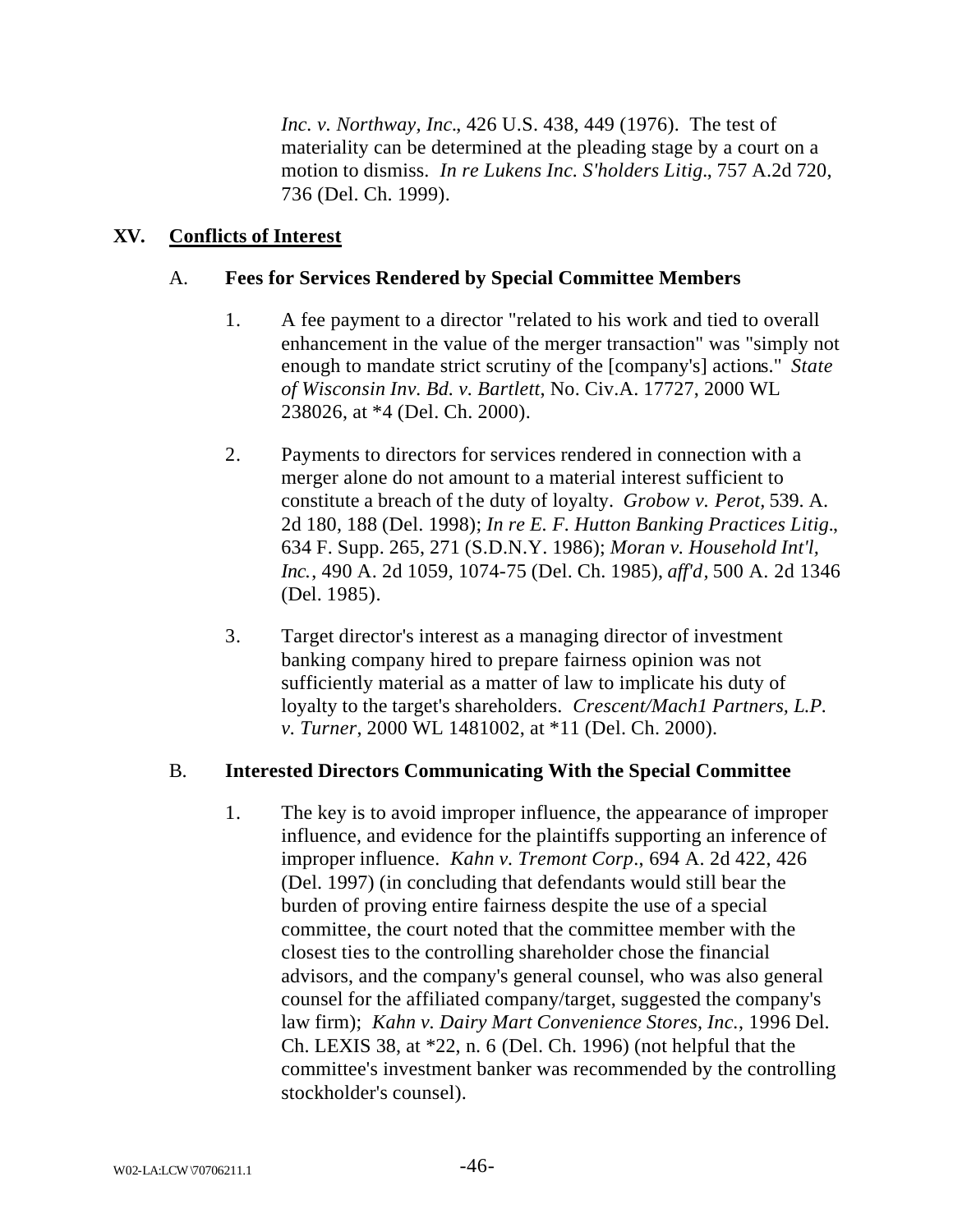# C. **Domination and Control over Special Committee Members**

- 1. In connection with their showing of entire fairness, the defendant directors proved at trial that the board acted in good faith, and was not "dominated or manipulated by a person with a material conflicting interest or otherwise lacked independence." *Cinerama, Inc. v. Technicolor, Inc.*, 663 A. 2d 1156, 1176-7 (Del. 1995), *reh'g denied* (Aug. 16, 1995).
- 2. Plaintiff must plead facts to demonstrate that the directors are "beholden to the [controlling person] or so under their influence that their discretion would be sterilized." *Rales v. Blasband*, 634 A. 2d 927, 936 (Del. 1993).
- 3. A long standing relationship between the CEO/Chairman and a director does not demonstrate control. *Crescent/Mach 1 Partners v. Turner*, 2000 WL 1481002, at \*30 (Del. Ch. Sept. 29, 2000); *California Pub. Employees' Retirement Sys. v. Coulter*, 2002 Del. Ch. LEXIS 144, at \*29 (Del. Ch. Dec. 18, 2002) (relationships and approval of transaction are insufficient to show domination and control).
- 4. *In re Grace Energy Corp. S'holders Litig.*, No. Civ.A. 12464, 1992 WL 145001, \*4 (Del. Ch. Jun. 26, 1992) ("conclusory allegations of such personal affinity alone are not sufficient to establish director interest. Actual financial interest must be shown.")

# **XVI. Independent Counsel and Financial Advisors**

A. **Independent Legal and Financial Advice has been Recognized as Central to a Special Committee's Independence**. William T. Allen, *Independent Directors in MBO Transactions: Are They Fact Or Fancy?*, 45 Bus. Law 2055, 2061-62 (1990). *Polk v. Good*, 507 A. 2d 531, 537 (Del. 1986) (by relying on an investment banker, the directors fulfilled their duty of good faith and reasonable investigation); *Citron v. E.I. duPont de Nemours & Co.*, 584 A. 2d 490, 512 (Del. Ch. 1990) (same).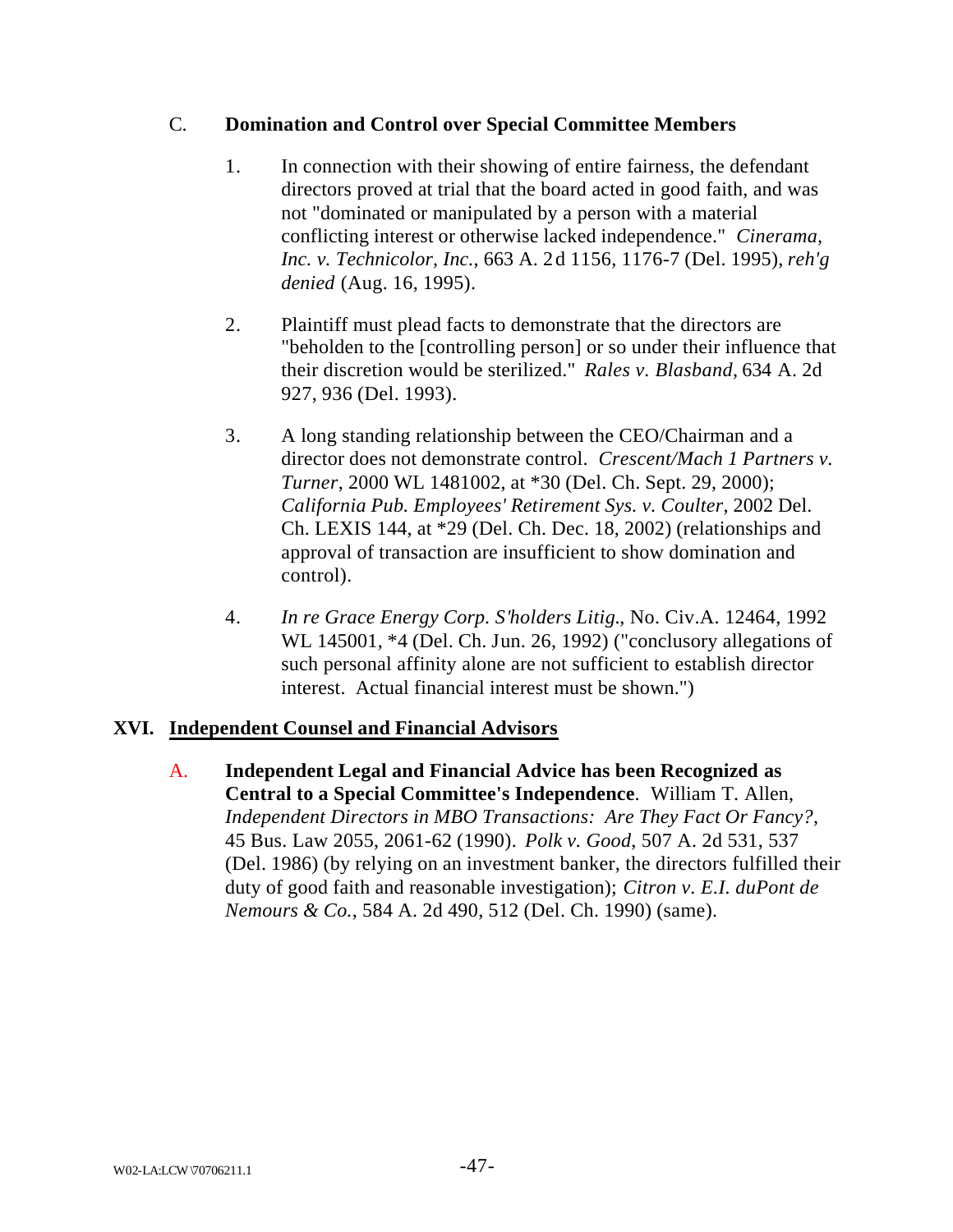B. **All Advisors Should Know This Case –** *Van Gorkom*. The ruling in *Smith v. Van Gorkom*, 488 A. 2d 858, 876-78 (Del. 1875) made it clear that, as a general proposition, the retention of an independent third-party advisor would help the directors satisfy the "informed" requirement of the duty of care. Daniel R. Fischel, The Business Judgment Rule and the Trans Union Case, 40 Bus. Law. 1437, 1453 (19185) (**the "outside consultants are the biggest winners after [***Van Gorkom***]. The decision requires their participation as a type of insurance no matter how worthless their opinion is or how much it will cost.")**

# C. **Reliance on Independent Advisors Can Preserve Business Judgment Rule Review**.

- 1. "The board's reliance upon an investment banker (whose independence and qualifications are not challenged in the complaint) is another factor weighing against the plaintiffs' ability to state an actionable claim that the defendant directors breached their fiduciary duties by failing to secure the highest value reasonably attainable." *McMillan v. Intercargo Corp.*, 768 A. 2d 492, 505, n. 55 (Del. Ch. 2000) (citations omitted).
- 2. The directors "also relied upon reports by Goldman Sachs and by Debevoise & Plimpton. Indeed, as set forth below in my opinion they relied upon the advice of their special counsel and that reliance is itself a relevant factor in assessing overall fairness." "[T]he Technicolor board's reliance upon experienced counsel evidenced good faith and the overall fairness of the process." *Cinerama, Inc. v. Technicolor, Inc.*, 663 A. 2d 1134, 1141-42 (Del. 1994) *aff'd* 663 A. 2d 1156 (Del. 1995) *reh'g denied* (Aug. 16, 1995).
- 3. In finding that the target board had satisfied its *Revlon* duties, the Chancery Court considered the fact that the board (no special committee was created because the transaction was an arm's length transaction and none of the board members of the target were conflicted) had engaged CSFB for advice designed to maximize shareholder value, including the exploration of alternative transactions. *In re MONY Group Inc. Shareholders Litig*., 2004 WL 303894, at \*6 (Del. Ch. Feb. 18, 2004).
- 4. Directors are "fully protected in relying in good faith upon . . . [any person] as to matters the [director] reasonably believes are within such other person's professional or expert competence and who has been selected with reasonable care by or on behalf of the corporation" Del. Gen. Corp. L. § 141(e).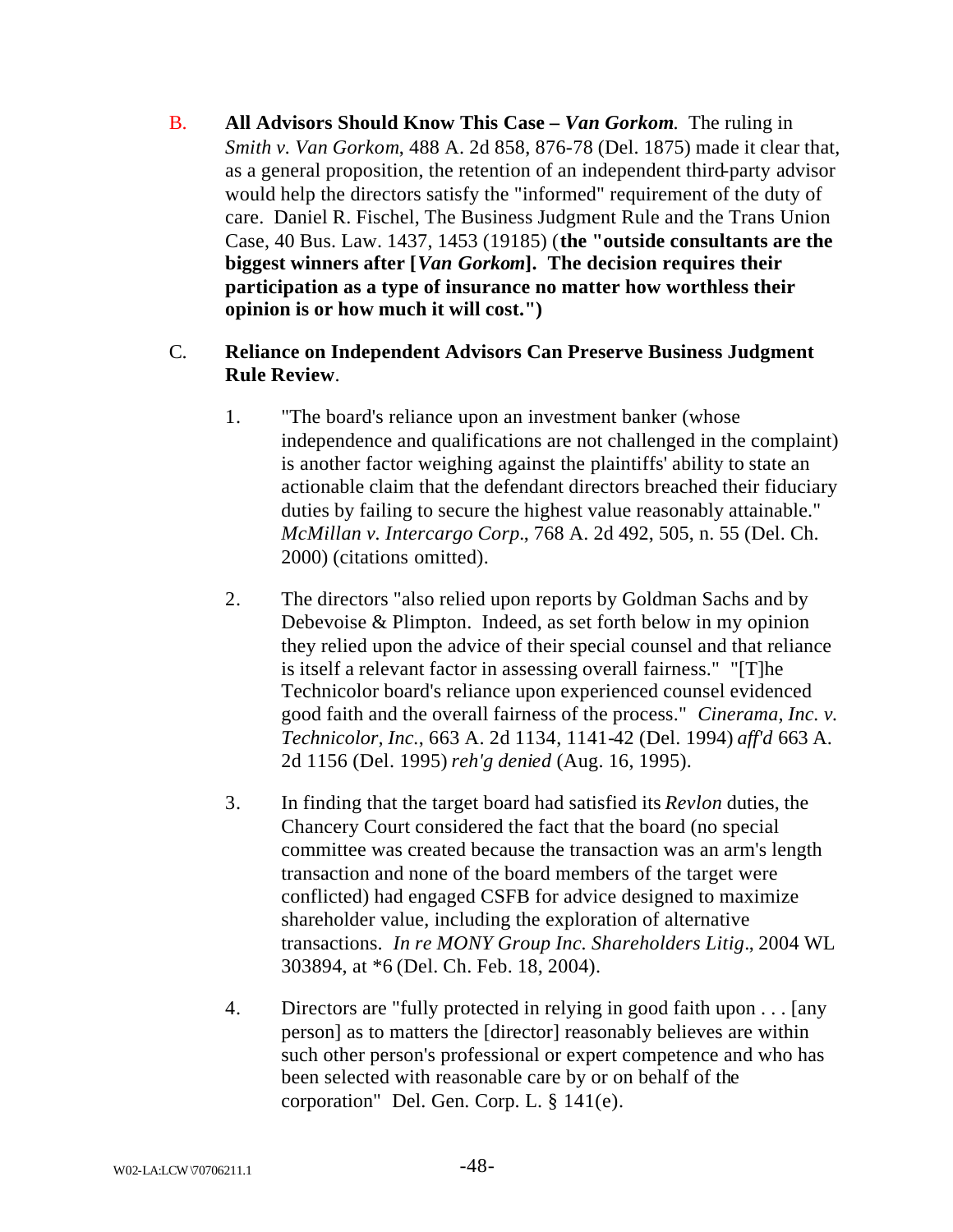5. *F.D.I.C. v. Castetter*, 184 F. 3d 1040, 1046 (9th Cir. 1999) (California's business judgment rule cannot be rebutted when directors reasonably relied upon information obtained from outside advisors).

# D. **Director Duties When Relying on Independent Experts**

- 1. "When directors rely on fairness opinions, they should have the following duties: (1) to select the investment banker with care; (2) to disclose accurate information to the investment banker; (3) to determine whether the investment banker followed accepted valuation procedures; and (4) to examine the investment banker's conclusions." Robert J. Giuffra, Jr., 96 Yale L. J. 119, 132 (1986).
- 2. **Director Decisions Still Must be Informed, and Directors Must Consider all Relevant Information, Ask Questions, and be Proactive.** "In fact, the because the procurement of a fairness" opinion helps to preclude liability, board passivity may even be encouraged in the management-captured entity. If there is no punishment for passivity, those structural factors promoting board passivity will continue to dominate the directors' decision making process." Charles M. Elson, *The Duty of Care, Compensation, and Stock Ownership*, 63 U. Cin. L. Rev. 649, 685.

# E. **Fairness Opinions**

- 1. "Fairness opinions have become so much a part of the routine of public company acquisitions that today the absence of such an opinion . . . would probably raise eyebrows . . . . An investment banker's opinion on financial fairness may be influential with a court which reviews the fairness of the acquisition [and] . . . a fairness opinion may protect the acquired company's directors against a lawsuit charging that they failed to exercise reasonable business judgment when they approved the acquisition." Charles M. Elson, *Fairness Opinions: Are They Fair or Should We Care?*, 53 Ohio St. L. J. 951, 957, n. 11 (1992) (quoting Leonard Chazen, *Fairness from a Financial Point of View in Acquisitions of Public Companies: Is "Third-Party Sale Value" the Appropriate Standard?*, 36 Bus. Law. 1439, 1442 (1981)).
- 2. In finding that the target board had satisfied its *Revlon* duties, the Chancery Court considered the fact that the board had engaged CSFB and had obtained a fairness opinion from CSFB. *In re MONY Group Inc. S'holders Litig*., 2004 WL 303894, at \*6 (Del. Ch. Feb. 18, 2004).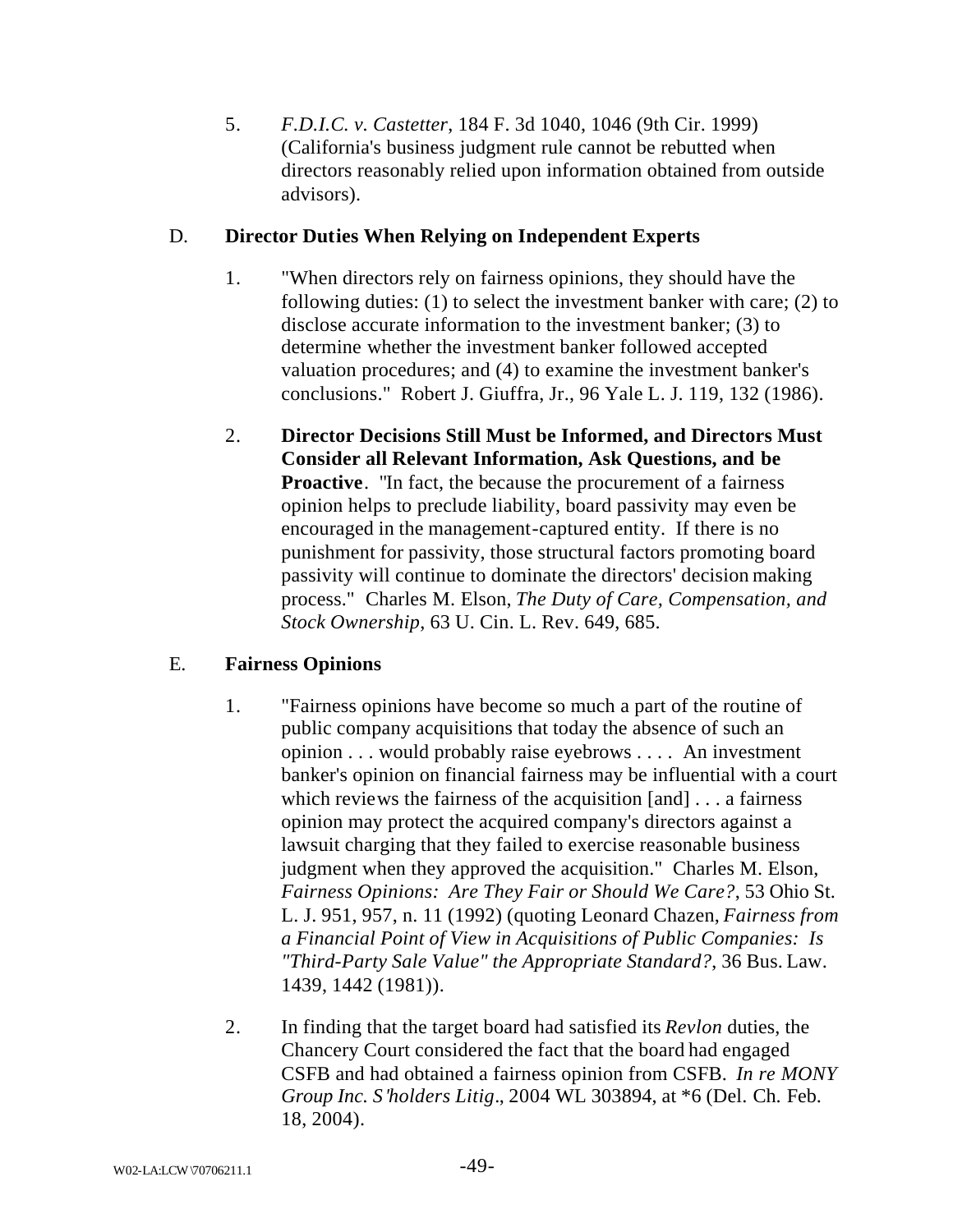### F. **Disclosure Issues**

- 1. "In my view, . . . stockholders are entitled to a fair summary of the substantive work performed by the investment bankers upon whose advice the recommendations of their board as to how to vote on a merger or tender rely." "The disclosure of the banker's "fairness opinion" alone and without more, provides stockholders with nothing other than a conclusion, qualified by a gauze of protective language designed to insulate the banker from liability." *In re Pure Resources, Inc., S'holders Litig.*, 808 A. 2d 421, 449 (Del Ch. 2002). This is especially true where the Special Committee of the target recommended against the tender, but did nothing else to stop it. *Id.* at 450.
- 2. "Hiding behind" the attorney-client privilege when the Special Committee members are sued. *In re Pure Resources, Inc., S'holders Litig.*, 808 A. 2d 421, 431, n.8 (Del. Ch. 2002) ("in general it seems unwise for a special committee to hide behind the privilege, except when the disclosure of attorney-client discussions would reveal litigation-specific advice or compromise the special committee's bargaining power.")
- 3. Under Delaware law, disclosure of the underlying analysis supporting a fairness opinion "[is] not ordinarily required." *Matador Capital Management Corp.* 729 A. 2d 280 (Del. Ch. 1988). *But see In re Pure Resources, Inc., S'holders Litig.*, 808 A. 2d 421, 449 (Del Ch. 2002) ("In my view, . . . stockholders are entitled to a fair summary of the substantive work performed by the investment bankers upon whose advice the recommendations of their board as to how to vote on a merger or tender rely." "The disclosure of the banker's 'fairness opinion' alone and without more, provides stockholders with nothing other than a conclusion, qualified by a gauze of protective language designed to insulate the banker from liability.**")**
- 4. In *In Re JCC Holding Co., Inc. S'holders Litig.*, Consol C.A. No. 19796, Strine V.C. (Del. Ch. Sept. 25, 2003), the Court found that the allegations in the complaint failed to state a disclosure claim under Delaware law. Specifically, the plaintiffs alleged that the JCC board of directors failed to make adequate disclosures in the proxy statement disseminated in connection with the merger because: (1) the JCC board did not require its financial advisor, Houlihan Lokey Howard & Zukin ("Houlihan"), or JCC's management to perform certain valuation analyses and disclose the results of those analyses; and (2) the JCC board disclosed certain valuation analyses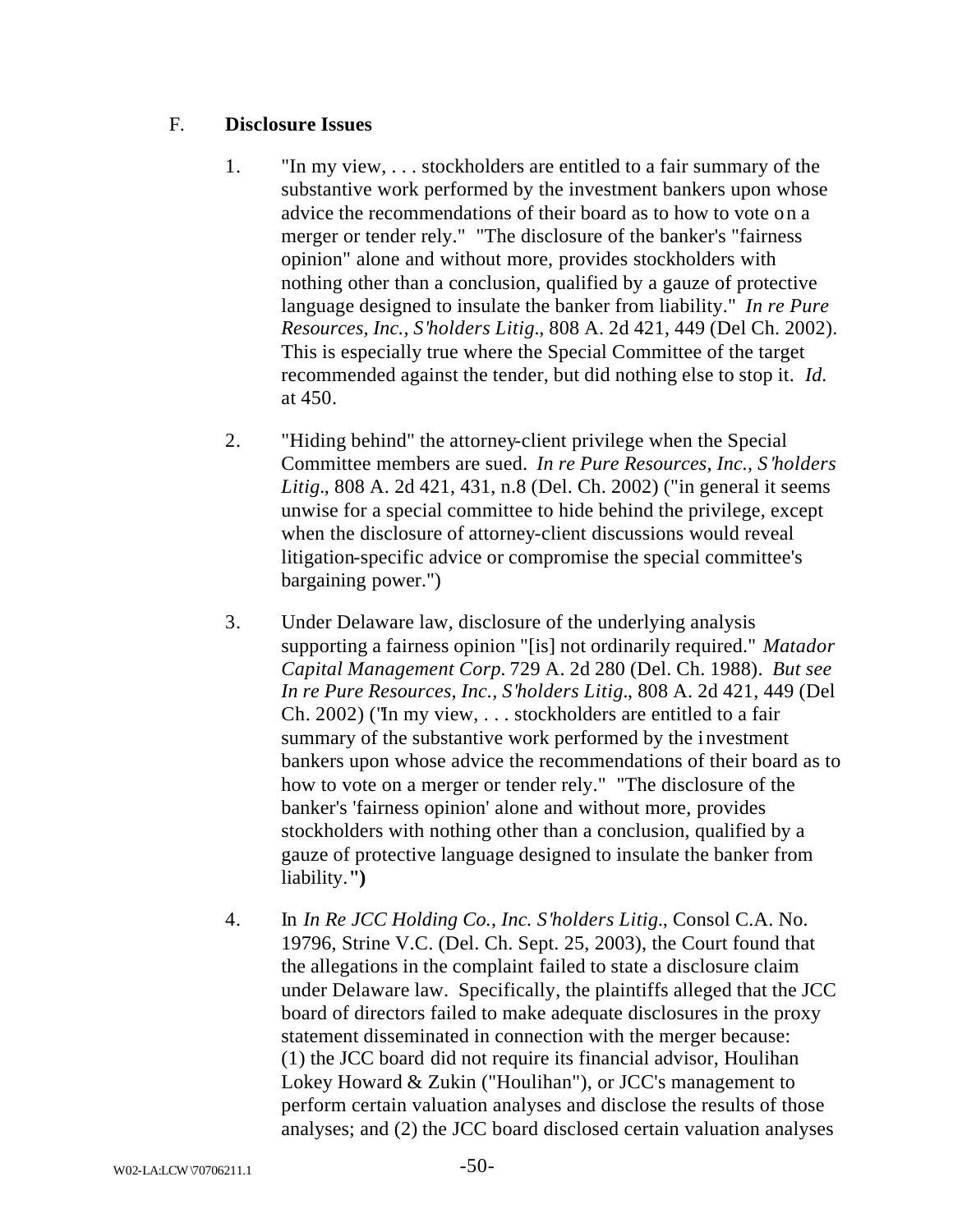that the plaintiffs alleged were incorrectly performed by Houlihan. The Court rejected plaintiffs' claims arising from the alleged wrong of failing to requisition and disclose the valuation analyses at issue. Specifically, the Court noted that the proxy statement disclosed that the analyses were not performed because JCC did not have reliable information from which Houlihan could perform them. Accordingly, the Court held that under well-established precedent, the Court would not compel pure speculation nor would it require a board of directors to disclose information that simply does not exist. The Court similarly rejected the plaintiffs' disclosure claims based on the alleged wrong of disclosing valuation analyses that allegedly were incorrectly performed. Specifically, the Court found that, even if the plaintiffs were correct that Houlihan failed to perform certain valuation analyses correctly, Houlihan's error in subjective judgment on how to perform the analyses failed to state a disclosure claim under Delaware law since the proxy statement disclosed why Houlihan chose the methodology it used.

- 5. **SEC Disclosure Requirements**. The Securities and Exchange Commission requires companies to disclose relatively detailed information relating to fairness opinions or valuation analyses they receive in connection with certain transactions for which shareholder approval is required, including mergers, consolidations and "going private" transactions. *See e.g.* Schedule 14A, Item 14; Schedule 13e-3, Item 9.
- 6. **Avoid Partial or Misleading Disclosures**. "[D]irectors must . . . avoid misleading partial disclosures. Once directors undertake a partial disclosure they assume an 'obligation to provide the stockholders with an accurate, full, and fair characterization of those historic events.'... This partial disclosure rule 'is implicated only where the omission of a related fact renders the partially disclosed information materially misleading." *Goodwin v. Live Entertainment*, 1999 Del. Ch. LEXIS 5 (Del. Ch. 1999) at (ruling that failure to disclose certain facts, valuations and methods of valuation in proxy statement was not materially misleading and within board's reasonable judgment, and that in fact, inclusion of certain information may have confusing or misleading.)
- 7. **Update Disclosures, if necessary**. In *In re: Trump Hotels S'holder Derivative Litig.*, 2000 U.S. Dist. Lexis 13550 (S.D.N.Y. 2000), the Court ruled that plaintiffs stated a valid claim because the board of directors disclosed a fairness opinion for a transaction in a proxy statement, when the analysis for this opinion relied upon the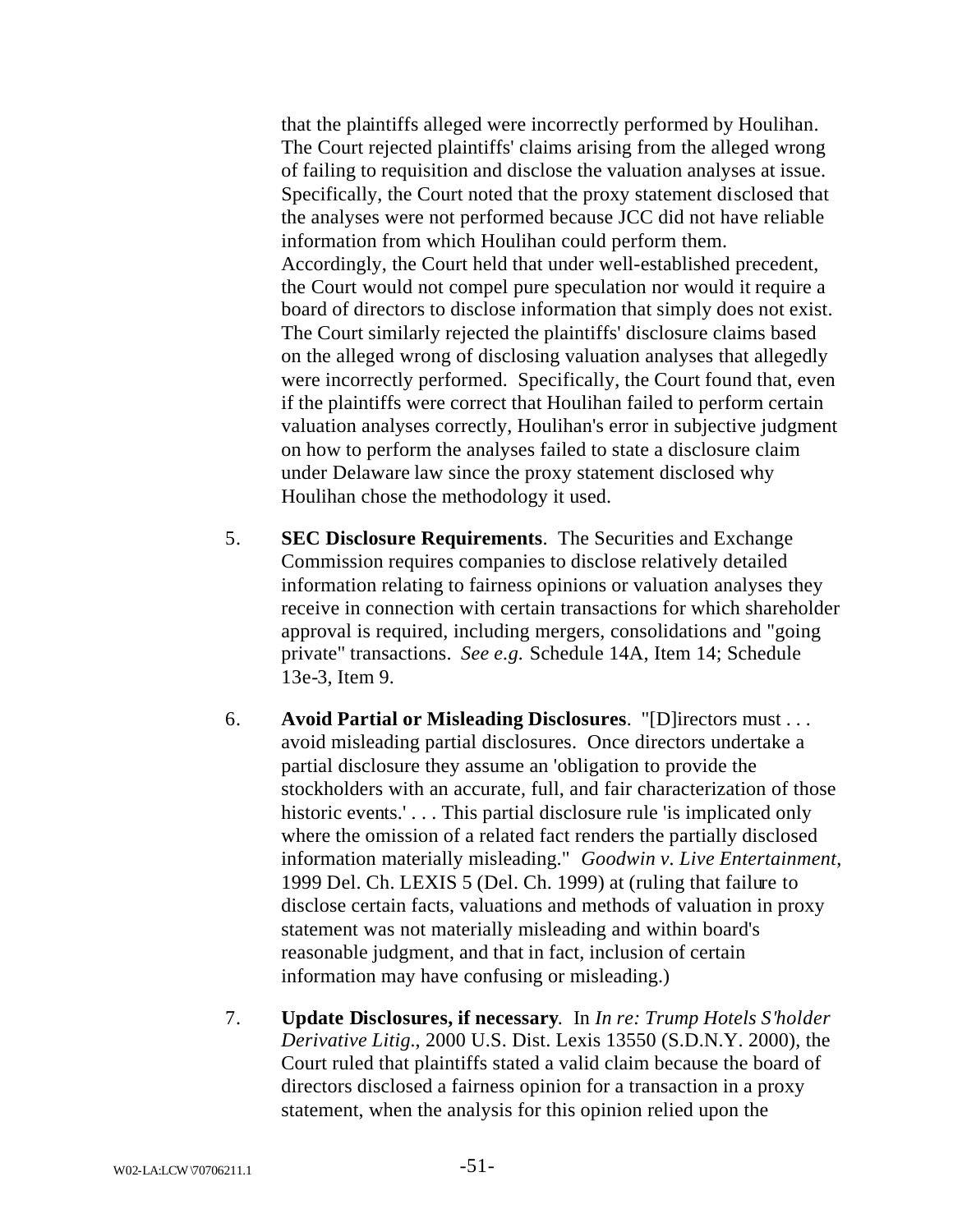completion of certain events that board of directors knew or should have known would not take place at the time of disclosure.

- 8. In *Emerald Partners v. Berlin, et. al.*, 2003 Del. Ch. LEXIS 42, at \*65 (Del Ch. 2003), the court held that, "[r]egardless of whether or not the decision [not to update the fairness opinion] turned out to be correct or wise, the court is satisfied, both from the documentary evidence and from the demeanor of the defendant directors during their trial testimony, that the board's decision was made on a rational basis, was the result of a rational process, and was made in good faith and independently of [the conflicted director]."
- 9. In granting the motion to enjoin the merger, the Chancery Court found a breach of the duty of disclosure. The target board had temporarily suspended merger negotiations while it reduced the amount of money that would be owed under change in control agreements with senior management. By industry standards, the amounts that would be owed were still high. The target's disclosures discussed the steps taken to reduce the change in control payments, but did not provide industry comparisons, which would have shown the lower amounts were still relatively high. The court found this information material, and required under a partial disclosure theory. *In re MONY Group Inc. S'holders Litig*., 2004 WL 303894, at \*9-10, 14 (Del. Ch. Feb. 18, 2004).

# G. **Independence of the Investment Advisor**

- 1. "Broadly speaking, judicial inquiry has focused on whether the investment bank was sufficiently independent or was dominated by management or a controlling shareholder; whether the investment bank's methodology was objectively unreasonable; and whether adequate disclosure of the investment bank's analysis and conclusion was made either to the directors or shareholders." Dennis J. Block and Jonathan M. Hoff, *Reliance on Fairness Opinions*, New York Law Journal, June 16, 1994, pg. 5.
- 2. "[C]ourts have discounted the reliability of a valuation analysis or fairness opinion rendered by an investment bank where management of a controlling shareholder is interested in the outcome of the transaction, such as a management buy-out or parent-subsidiary merger, and where the interested party is shown to dominate and unduly influence the investment bank." Dennis J. Block and Jonathan M. Hoff, *Reliance on Fairness Opinions*, New York Law Journal, June 16, 1994, pg. 5.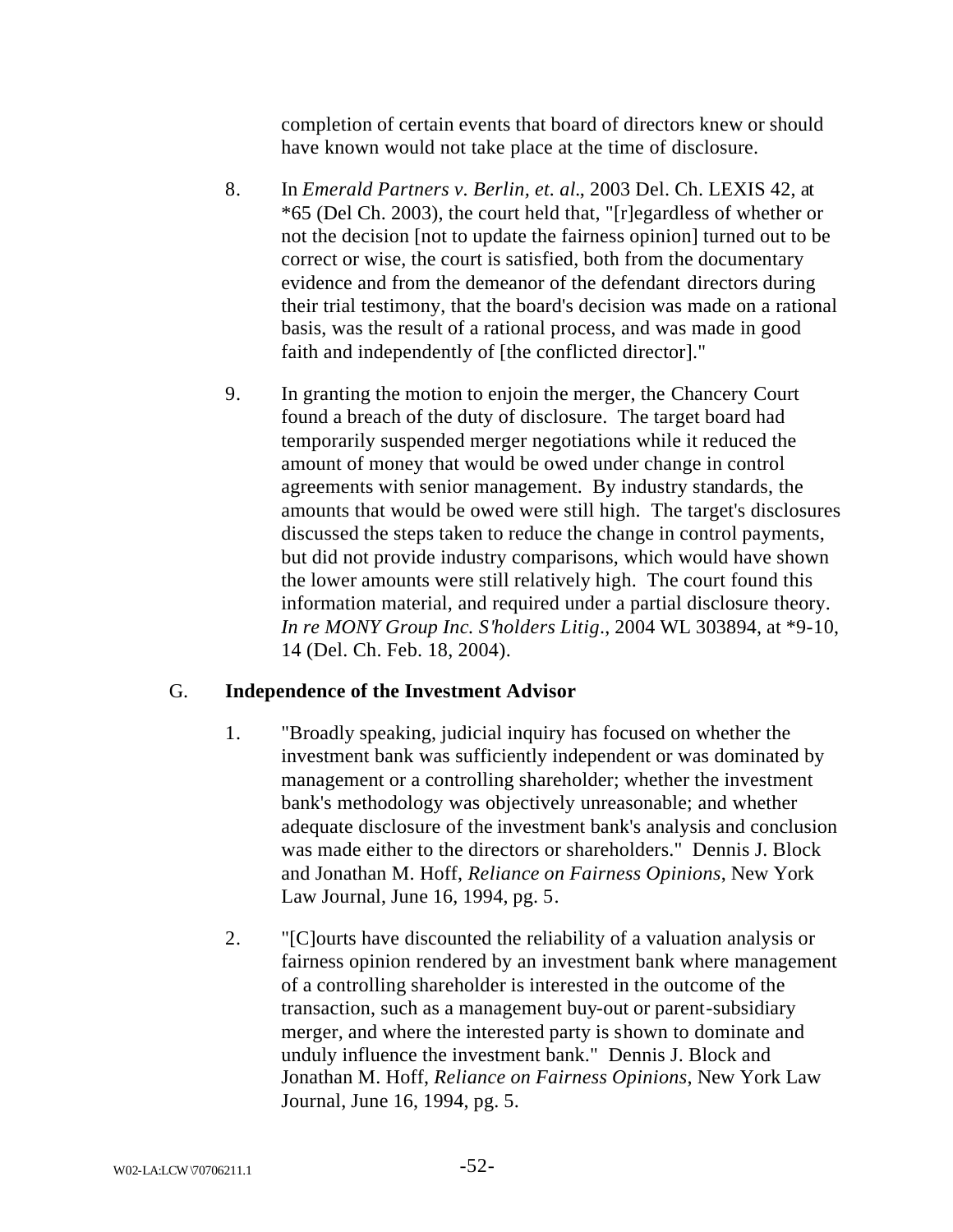- 3. In *In re Tri-Star Pictures Inc., Litig.*, 634 A. 2d 319 (De. 1993), the Delaware Supreme Court held that the minority shareholders stated a valid claim against a significant shareholder, and could prevail if they could prove that this significant shareholder had so dominated and controlled the transaction as to become a fiduciary. **This finding was based, in part, on the Court's finding that "inextricable ties" existed between the significant shareholder and the investment bank which rendered a fairness opinion to the minority shareholders**. In this transaction, the investment bank (i) provided extensive investment banking services to the significant shareholder, (ii) the bank's CEO was a member of the board of directors of the significant shareholder, and (iii) the bank's CEO was scheduled to sit on the board of directors of the corporation resulting from the transaction.
- 4. "The directors' decision-making process may become tainted if something about the advisor's past relationship with the corporation gives rise to a disabling conflict that prevents him from representing the directors. A director's independence typically will not be tainted, however, merely because the corporation has a past relationship with the advisor. Dennis J. Block and Jonathan M. Hoff, *Outside Advisors, Director Disinterestedness*, New York Law Journal, October 19, 1995, pg. 5.
- 5. In *Mills Acquisition Co. v. MacMillan*, 559 A. 2d 1261 (De. 1988), the Delaware Supreme Court questioned the fairness analysis of an investment bank in a proposed management buy-out where the bank had worked with management for over 500 hours on the transaction before it was appointed as financial advisor to the special committee of the board of directors; was selected as the financial advisor to the special committee by interested members of management; and acceded to the primacy of management's financial advisor in conducting a subsequent auction of the company.
- 6. "Boards relying on an investment bank's analysis are well advised to make every effort to ensure the independence of their financial advisors, particularly where management is interested in the outcome of the transaction." Dennis J. Block and Jonathan M. Hoff, *Reliance on Fairness Opinions*, New York Law Journal, June 16, 1994, pg. 5.
- 7. "If . . . a bank writing a fairness opinion is not involved with other aspects of the transaction, such a bank will not be influenced by the possibility that a particular fairness opinion might create more work. Furthermore, hiring an 'outside' bank will reduce the psychological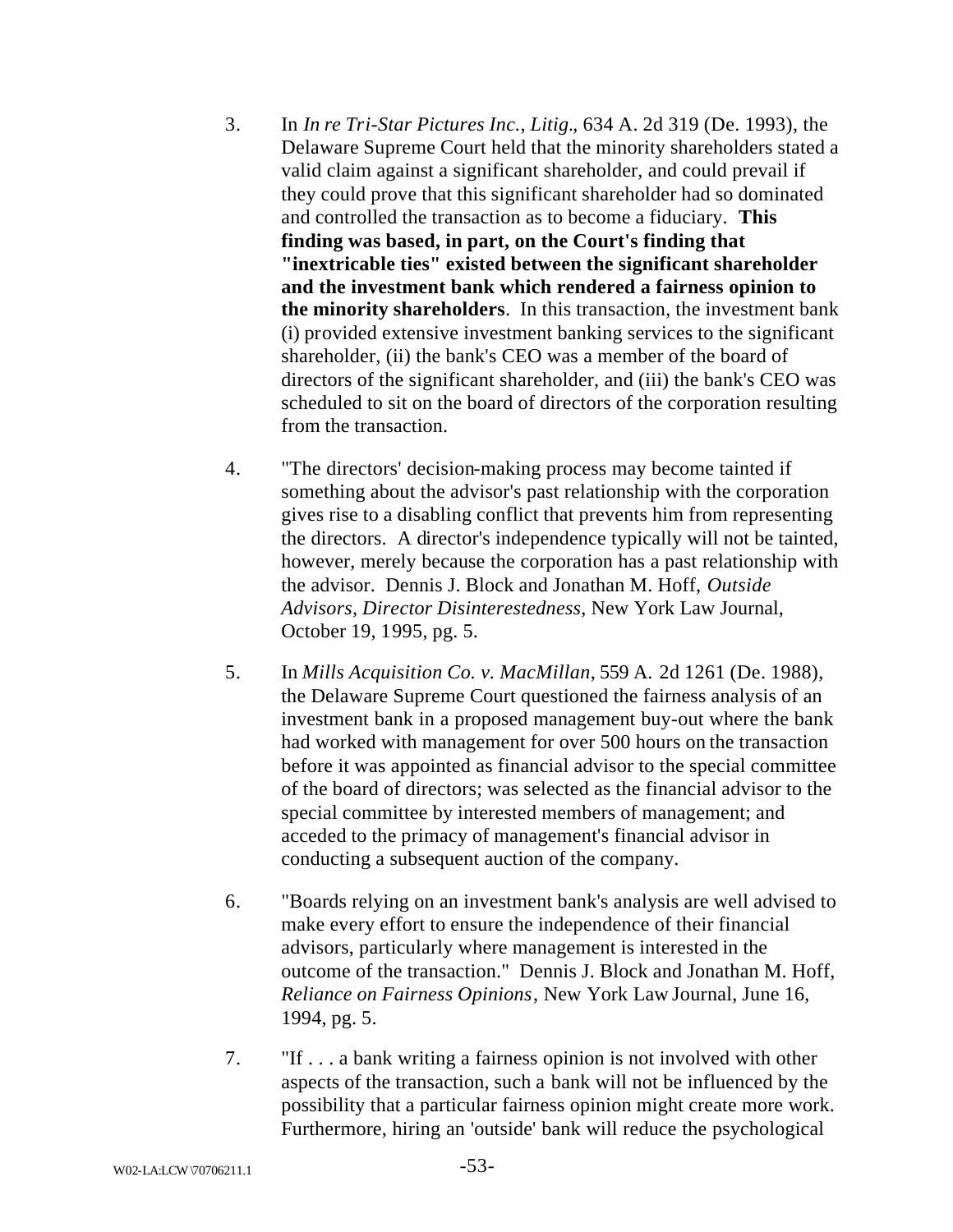and social factors that tend to create pro-management fairness opinions. A second investment bank will be at a distance from the transaction and thus more likely to write a more neutral opinion." Lucian Arye Bebchuk and Marcle Kahan, *Fairness Opinions: How Fair Are They And What Can Be Done About It?*, 1989 Duke L. J. 27 at 50.

### H. **The Investment Advisor's Methods and Processes of Valuation**.

- 1. "[C]ourts have not permitted directors to claim reliance on a fairness opinion to obtain the protection of the business judgment rule . . . where a court finds an investment bank's valuation analysis or fairness opinion to have been unreliable." Dennis J. Block and Jonathan M. Hoff, Reliance on Fairness Opinions, New York Law Journal, June 16, 1994 pg. 5.
- 2. "[Because] of the varying methods of valuation considered acceptable by the financial community, an evaluator of valuation is given a wide range of latitude in establishing the value of a particular enterprise. Given this fact . . . the 'partisan' pressures placed on a bank asked to evaluate the 'fairness' of a transaction are such that truly objective and independent valuation advice is, as a practical matter, difficult to achieve. Charles M. Elson, *Fairness Opinions: Are They Fair or Should We Care?*, 53 Ohio St. L. J. 951, 970 (1992).
- 3. **Ensure sufficient time to prepare a thorough analysis**: "[S]everal courts have indicated that a board cannot reasonably rely on a hastily prepared or incomplete fairness analysis." Dennis J. Block and Jonathan M. Hoff, *Reliance on Fairness Opinions*, New York Law Journal, June 16, 1994 at 5, *citing Hanson Trust PLC v. ML SCM Acquisition Inc.,* 781 F. 2d 264, 271 (2nd Cir. 1976); *Weinberger v. UOP Inc.,* 475 A. 2d 701 (De. 1983); *Joseph v. Shell Oil Co.,* 482 A. 2d 335 (De. Ch. 1984).
- 4. **Competing Bids**. "[W]here the investment bank is advising a board as to the relative merits of competing proposals, its advice may be questioned if it fails to present the competing alternatives to the board in an objective manner." Dennis J. Block and Jonathan M. Hoff, *Reliance on Fairness Opinions*, New York Law Journal, June 16, 1994, pg. 5. "It is easy to give fairness opinions when an auction has been conducted, and every potential bidder has had the opportunity to inspect the selling corporation before deciding whether to bid. In a fairness opinion delivered under circumstances in which no auction has been held, as in a take-out merger, the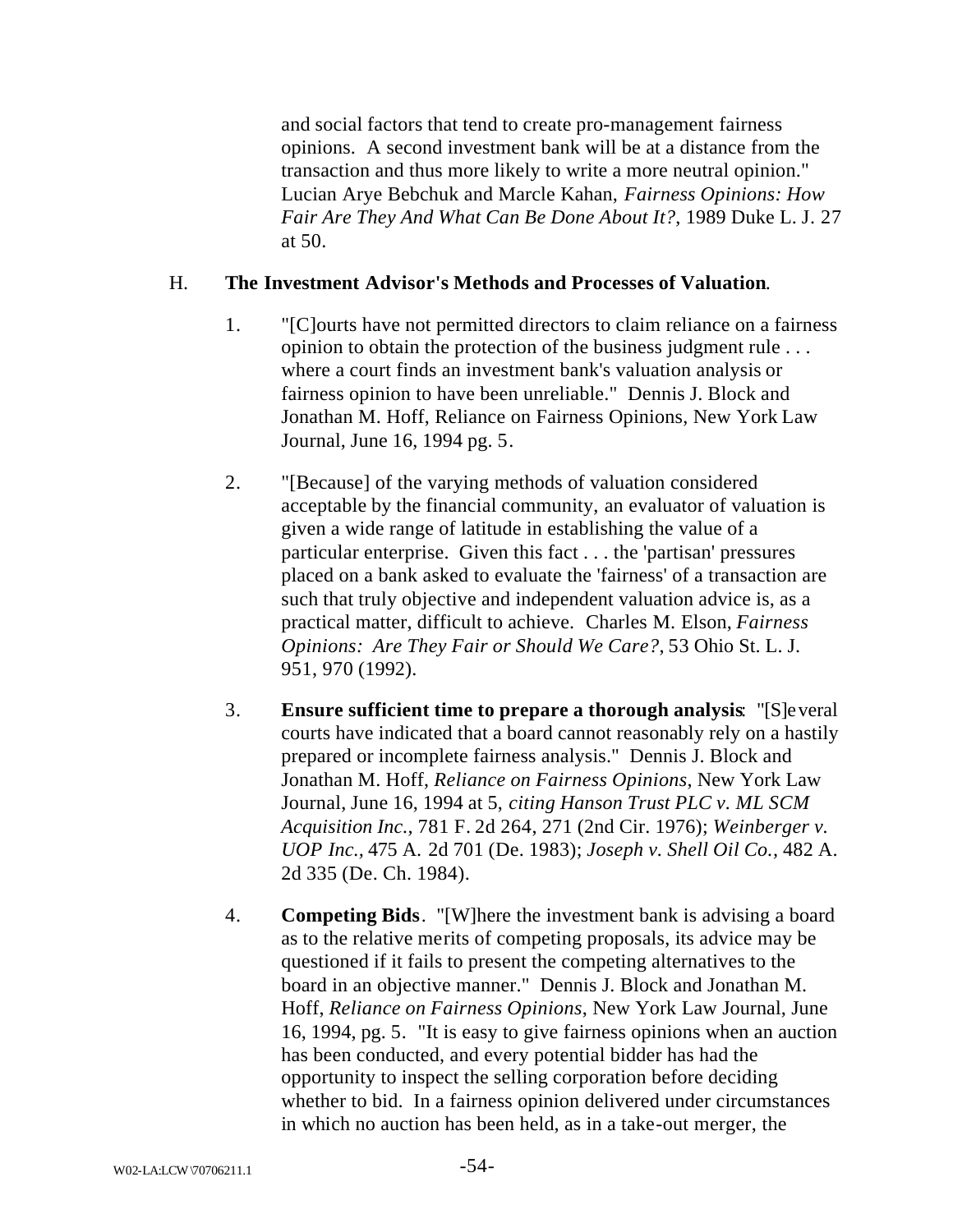investment banker is asked to render an opinion about the probable behavior of many participants in the market without observing them." William J. Carney, *Fairness Opinions: How Fair Are They And Why We Should Do Nothing About It*, 70 Wash U. L. Q. 523, 533.

- 5. **Avoid Any Appearance that the Investment Advisor was "Offered" a Conclusion**. "Considering the vast numbers of combinations possible and the fact that each approach may yield 'different ranges of values' a bank is confronted with the prospect of opining to the fairness of any number of values based on its valuation process. This fact suggests that a bank has the ability to be 'offered' a conclusion as to value by a board seeking a finding of being properly informed, and, by using the right combination of valuation methods, may create a process to justify the preferred conclusion. A number of commentators have criticized this ability, suggesting that is creates a 'fairness for hire.'" Charles M. Elson, *Fairness Opinions: Are They Fair or Should We Care?*, 53 Ohio St. L. J. 951, 964-65 (1992).
- 6. **Analysis should reflect a thorough review of supporting data**. In *Hanson Trust PLC v. ML SCM Acquisition, Inc.*, 781 F. 2d 264 (2d Cir. 1986), the Second Circuit held that the directors breached their duty of care, in part, because the decision to grant a lock-up option was made hastily, and based on the investment banker's conclusory opinion that the option was within a range of fair value, without reviewi ng supporting data or a written opinion from the bankers. Had the directors inquired, they would have learned that the bankers did not investigate a range of fair value.
- 7. **Analysis should present information accurately**. In *QVC Network, Inc. v. Paramount Communications Inc.*, 635 A. 2d 1245 (Del. Ch. 1993), *aff'd*, 537 A. 2d 34 (De. 1994), the Delaware Chancery Court criticized the investment bank's fairness opinion on several grounds, including the apparent manipulation of the information the investment bank presented to the board by presenting competing offers differently. In this case, the merger was preliminarily enjoined, because the board has not satisfied its duty of care in approving the transaction based on informed business judgment, in part because of this information provided by the investment bank.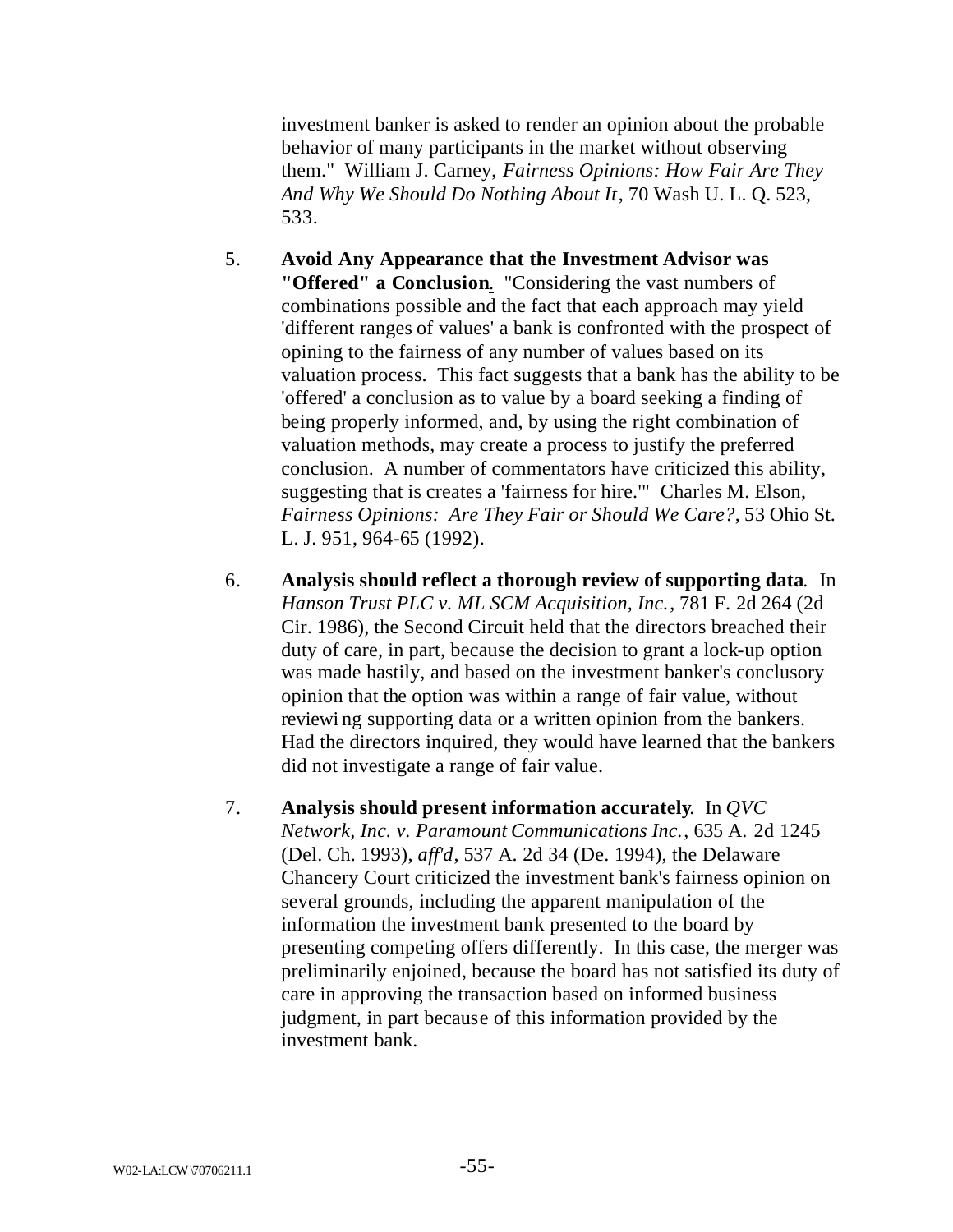### I. **The Investment Advisor's Access to Information**.

- 1. **The Investment Bank should have Full Access to all Relevant Information**. In *Joseph v. Shell Oil Co.,* 482 A. 2d 335 (De. Ch. 1984), the Delaware Chancery Court enjoined a tender offer for all of the outstanding minority shares of Shell Oil by Shell Oil's majority shareholder, based in part on deficiencies in a fairness opinion prepared by Morgan Stanley which was included in the tender offer materials. The Court concluded that the majority shareholder "withheld from Morgan Stanley essential facts necessary for Morgan Stanley to arrive at a fair and accurate opinion as to the value", and "[failed] to make available to the appraiser hired by the offeror the essential information needed by the appraiser if his appraisal was to have any meaning." The court concluded that such conduct was a breach of the majority shareholder's fiduciary duty to the minority shareholders.
- 2. The court in *QVC* also considered the f act that Paramount management placed various limitations on the fairness diligence reviewed by the investment bankers in granting the preliminary injunction.
- 3. "[D]irectors should carefully consider whether the restrictions they impose on the investment banker's conduct of the fairness evaluation (such as no market check) will result in an opinion that does not adequately support the board's analysis . . . or that raises inferences of bias or conflict." Theodore N. Mirvis, *Takeover Law and Practice 2002*, ALI-ABA Course of Study Materials, Ninth Annual Corporate Governance Institute, V. II.

# J. **Consideration of the Fairness Opinion**

- 1. **Plaintiffs will scrutinize the Board's consideration of the fairness opinion**. In *Hanson Trust PLC v. ML SCM Acquisition, Inc.*, 781 F. 2d 264 (2d Cir. 1986), the Second Circuit held that the directors breached their duty of care, in part, because the decision to grant a lock-up option was made hastily, and based on the investment banker's conclusory opinion that this option was within a range of fair value, without reviewing supporting data or a written opinion from the bankers. Had the directors inquired, they would have learned that the bankers did not investigate a range of fair value.
- 2. "The issue of whether a fairness opinion should be 'brought down' from the time of signing a merger agreement to the time of mailing the related proxy statement is a point to be considered by each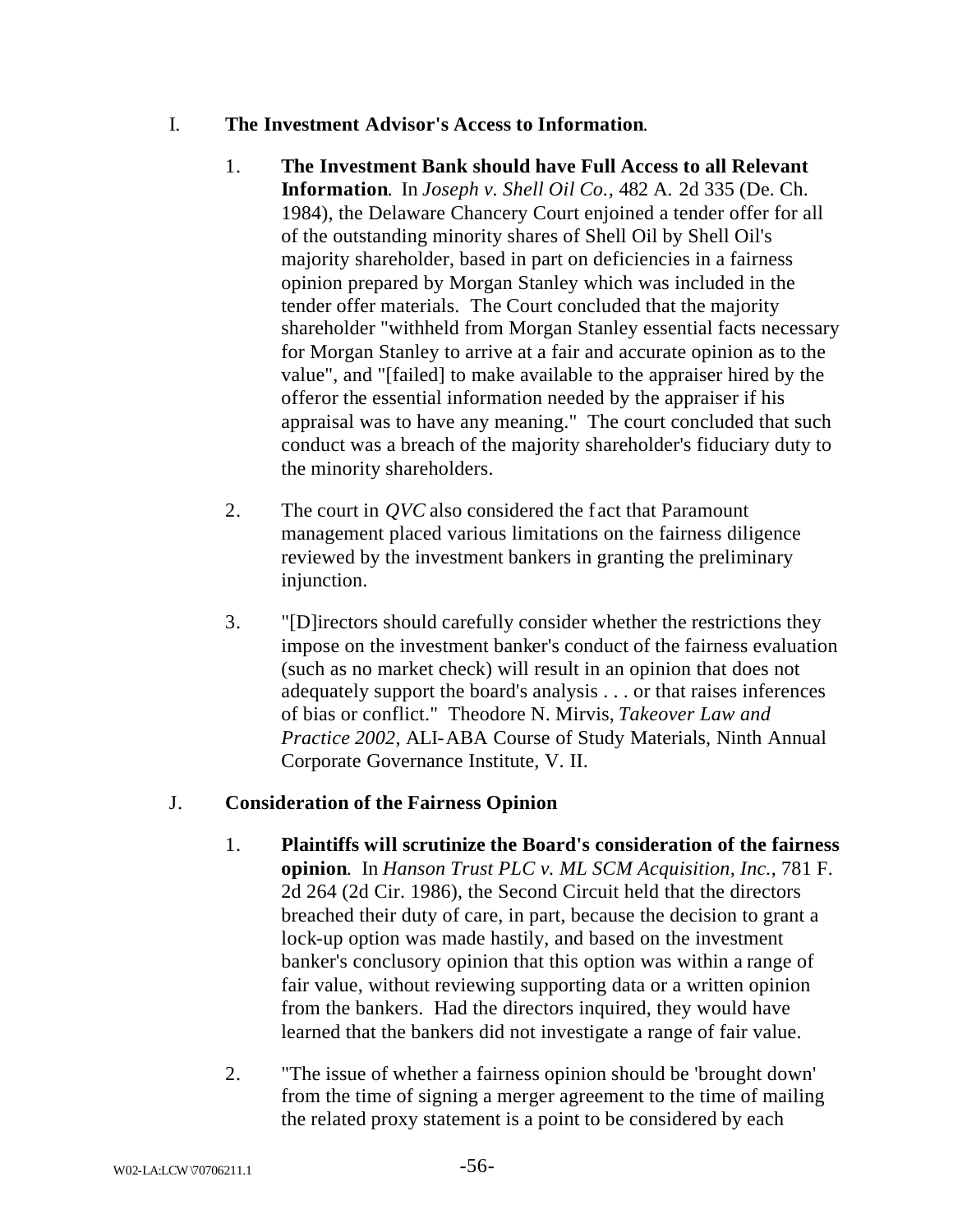party's board." Theodore N. Mirvis, *Takeover Law and Practice 2002*, ALI-ABA Course of Study Materials, Ninth Annual Corporate Governance Institute, V. II.

3. In *Emerald Partners v. Berlin, et. al.*, 2003 Del. Ch. LEXIS 42, at \*65 (Del Ch. 2003), the court held that, "[r]egardless of whether or not the decision [not to update the fairness opinion] turned out to be correct or wise, the court is satisfied, both from the documentary evidence and from the demeanor of the defendant directors during their trial testimony, that the board's decision was made on a rational basis, was the result of a rational process, and was made in good faith and independently of [the conflicted director]."

# K. **Investment Advisor Fees, Flat Fee and Contingent Fee Arrangements**

- 1. Beware of conflicts of interest between the shareholders (the purported beneficiaries of the fairness opinion) and the investment advisors. A contingent fee arrangement could support an inference that the advisor had a strong incentive to find that the transaction was fair.
- 2. "[C]ourts have questioned the reliability of an investment bank's analysis where part of the bank's compensation was linked to a particular result that did not necessarily obtain an increased value for the shareholders." Dennis J. Block and Jonathan M. Hoff, *Reliance on Fairness Opinions*, New York Law Journal, June 16, 1994 at 5, *citing Dynamics corp. of Am. v. CTS Corp.,* 794 F. 2d 250, 257 (7th Cir. 1986).
- 3. In *City Capital Assoc. v. Interco Inc.,* 551 A. 2d 787, 793 (De. Ch. 1988), the Court stated that the investment advisor contingency fee for completion of a management restructuring alternative created a conflict of interest when the same advisor opined to the fairness of a cash tender offer.
- 4. Fee arrangements should be reasonable, and should not be, or appear to be, detrimental to the minority shareholders' interests. The advisors' interests should be aligned with the special's committees' and the minority shareholders' so that they obtain the highest value for the shares. *Golaine v. Edwards*, 1999 Del. Ch. LEXIS 237, at \*30-\*31 (Del. Ch. 1999) (\$20 million fee to investment bankers in \$8 billion merger was not excessive, even though two of KKR's principals were on board of Duracell and negotiated the merger between Duracell and Gillette, and KKR owned 34% of Duracell's stock - complaint lacked allegations that fees tainted the merger's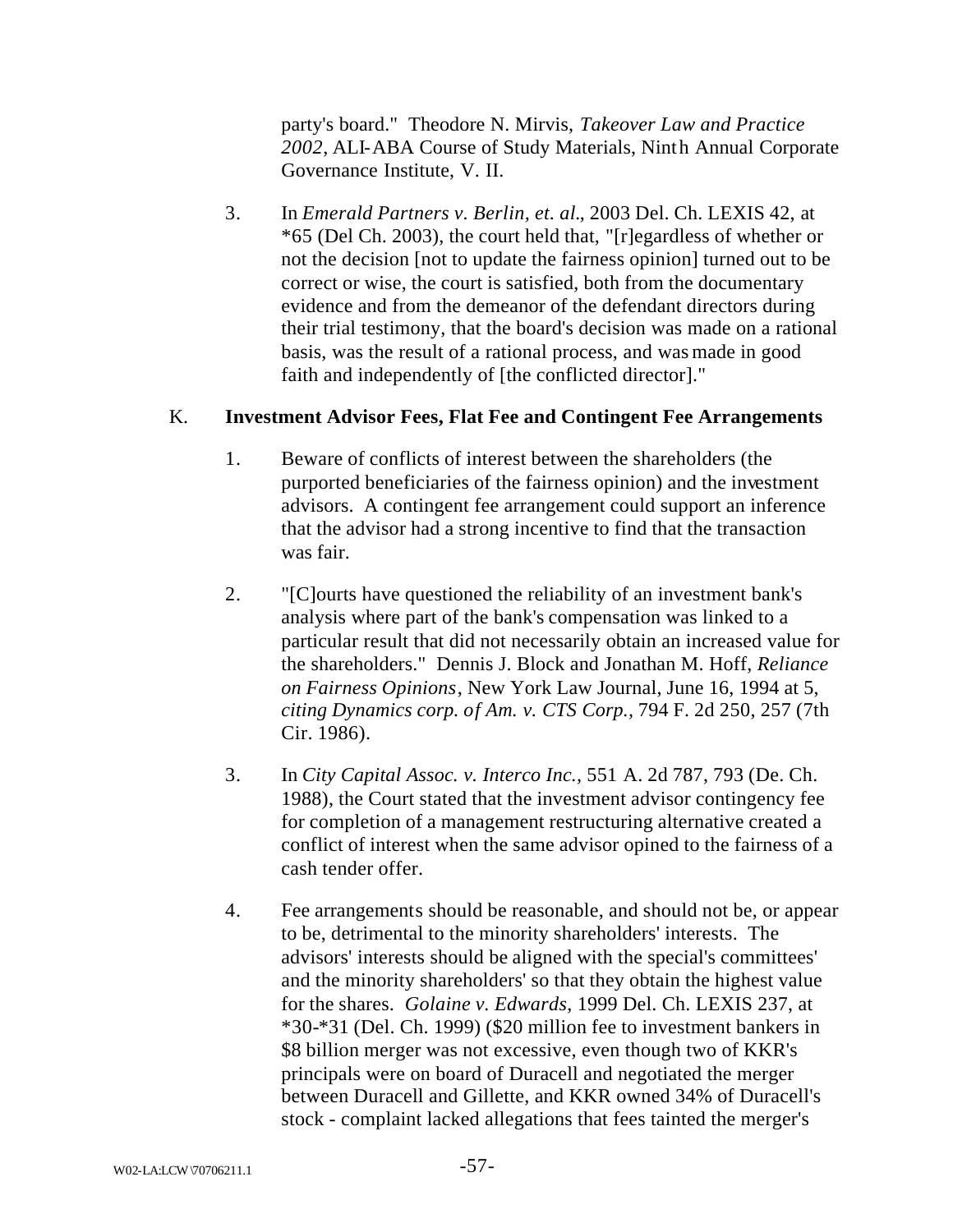final terms in a way that injured Duracell's shareholders); *Smith and Gosselin v. Pritzker*, 1982 Del. Ch. LEXIS 552, at \*11 (Del. Ch. 1982) (fee contingent on Solomon negotiating higher price upheld).

(a) In finding that the target board had satisfied its *Revlon* duties and acted reasonably, the Chancery Court found that the investment advisor's fees were reasonable and incentivized the advisor to obtain the vest available price, because the fee was set at one percent of the transaction value. *In re MONY Group Inc. S'holders Litig*., 2004 WL 303894, at \*6 (Del. Ch. Feb. 18, 2004).

# **XVII. Theories of Investment Advisor Liability**

- A. **Intentional or Negligent Misrepresentation**. *Dowling v. Narragansett Capital Corp.*, 735 F. Supp. 1105 (D.R.I. 1990) (recognizing shareholders' cause of action against investment bank for negligently issued fairness opinion). To be successful, this claim will require a finding of contractual privity between the bank and the shareholders.
- B. **Violation of Federal Securities Laws**. *Herskowitz v. Nutri/Sys., Inc.,* 857 F. 2d 179 (3d. Cir. 1998).
- C. **Aiding and Abetting Directors in their Breach of Fiduciary Duties**. *Anderson v. Boothe*, 103 F.R.D. 430 (D. Minn. 1984).
	- 1. To plead a cause of action for aiding and abetting a breach of duty, the plaintiff must allege facts showing: "(1) the existence of a fiduciary duty; (2) a breach of the fiduciary duty; (3) knowing participation by the non-fiduciary in that breach; and (4) resulting damages." *HMG/Courtland Props., Inc. v. Gray*, 749 A. 2d 94, 120 (Del. Ch. 1999). *Accord Malpiede v. Townson*, 780 A. 2d 1075, 1096 (Del. 2001); *McGowan v. Ferro,* No. Civ.A. 18672-NC, 2002 WL 77712, \*2 (Del. Ch. Jan. 11, 2002); *Jackson Nat'l Life Ins. Co. v. Kennedy*, 741 A. 2d 377, 391-92 (Del. Ch. 1999); *Gilbert v. El Paso Co*., 490 A.2d 1050, 1057 (Del. Ch. 1984), aff'd, 575 A.2d 1131 (Del. Supr. 1990).
	- 2. Knowing participation must be reasonably inferred from the facts alleged. *In re Lukens Inc. S'holders Litig*., 757 A.2d 720, 734-35 (Del. Ch. 1999). "Knowing participation in a board's fiduciary breach requires that the third party act with the knowledge that the conduct advocated or assisted constitutes such a breach. Under this standard, a bidder's attempts to reduce the sale price through arm'slength negotiations cannot give rise to liability for aiding and abetting, whereas a bidder may be liable to the target's stockholders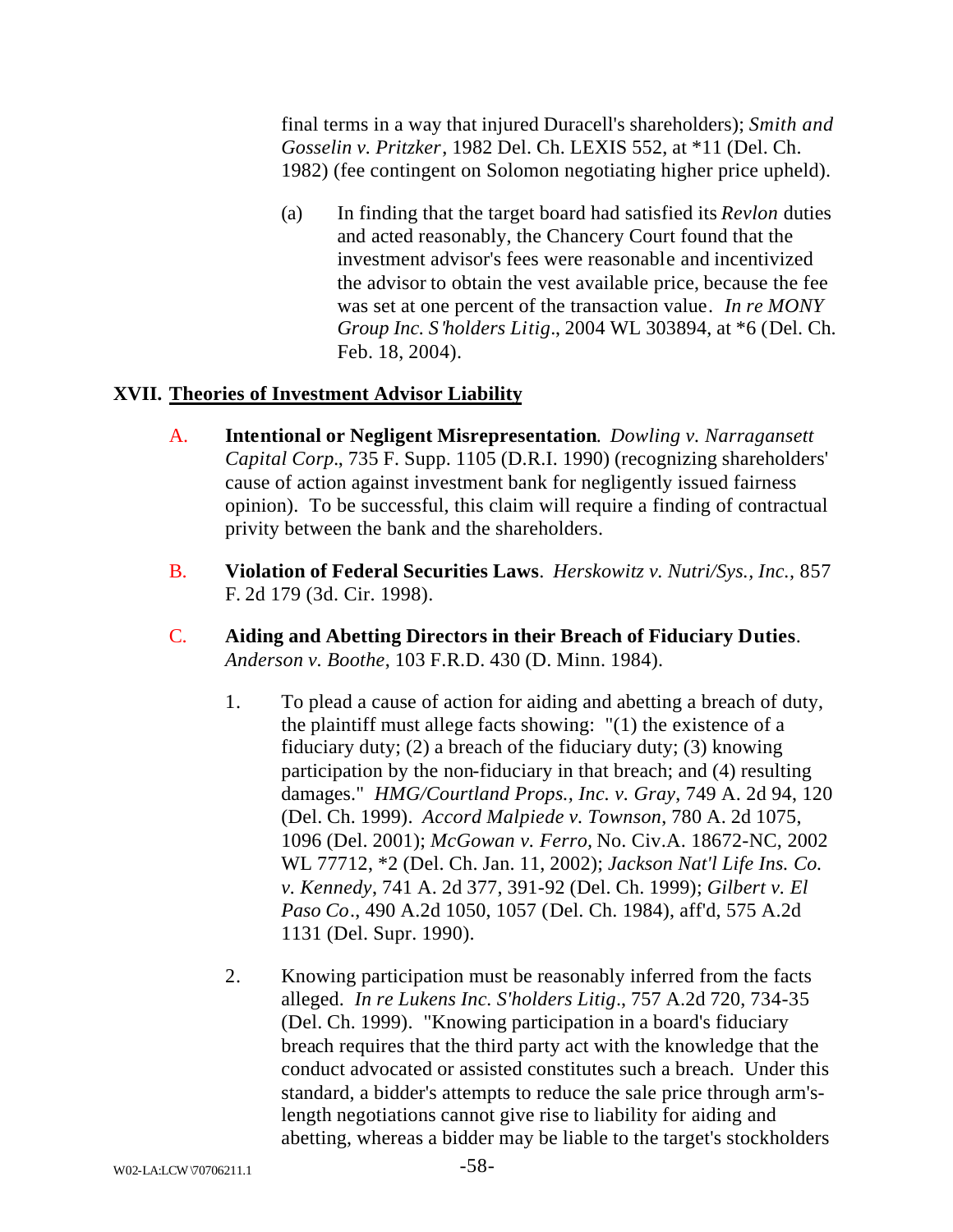if the bidder attempts to create or exploit conflicts of interest in the board. Similarly, a bidder may be liable to a target's stockholders for aiding and abetting a fiduciary breach by the target's board where the bidder and the board conspire in or agree to the fiduciary breach." *Malpiede v. Townson*, 780 A. 2d 1075, 1097-98 (Del. 2001) (footnotes and citations omitted) (dismissal affirmed on appeal).

- 3. Do not revise fairness opinions so that the bid will fall within the range of fairness. *Kahn v. Dairy Mart Convenience Stores, Inc*., No. 12489, 1996 WL 159628, at \*9 (Del. Ch. Mar. 29, 1996). Beware the "quick and cursory" fairness opinion. *Joseph v. Shell Oil Co*., 482 A.2d 35, 344 (Del. Ch. 1984).
- D. **Agency Theories**. *Schneider v. Lazard Freres & Co.*, 552 N.Y.S. 2d 571 (App. Div. 1990) (investment advisors were treated as agents of the special committee, which in turn was an agent of the shareholders, charged with obtaining the highest price for the shareholders. The court rejected the banker's argument that because the fairness opinion was addressed to the special committee, the bank did not owe any duties to the shareholders.)
	- 1. Structure the engagement as an independent contractor.

### E. **Professional Negligence and Breach of Fiduciary Relationship**.

- 1. In Delaware, the courts have declined to find that bankers owe fiduciary duties to minority shareholders. *Weinberger v. UOP, Inc*., 426 A.2d 1333 (Del. Ch. 1981), aff'd, No. 58-1981 (Del. Supr. Feb. 9, 1982), withdrawn, 457 A.2d 701 (Del. Supr. 1983) (en banc); *Lewis v. Leaseway Transportation Corp*., No. 8720, 1990 Del. Ch. LEXIS 69 (Del. Ch. May 16, 1990); *In re Shoe-Town, Inc.*, No. 9483, 1990 Del. Ch. LEXIS 14 (Del. Ch. Feb. 12, 1990); Anderson v. Boothe, 103 F.R.D. 430, 441 (D. Minn. 1984) (applying Delaware law); *Rubin v. Posner*, 701 F.Supp. 1041, 1053 (D. Del. 1988).
- 2. *In re Daisy Sys. Corp.,* 97 F.3d 1171 (9th Cir. 1996) (summary judgment in favor of advisor, and denial of leave to amend to plead breach of fiduciary duty, reversed); *In re County of Orange*, 245 B.R. 138, 148-50 (C.D. Cal. 1997). *See* M. Breen Haire, *The Fiduciary Responsibilities of Investment Bankers in Change-of-Control Transactions: In re Daisy Systems Corp.*, 74 N.Y.U. L. Rev. 277 (1999).
	- (a) **Professional Negligence**. In a series of engagement letters signed by Bear Stearns and the company (which had been forced into bankruptcy after a proposed merger failed), Bear Stearns had agreed to act as the company's "exclusive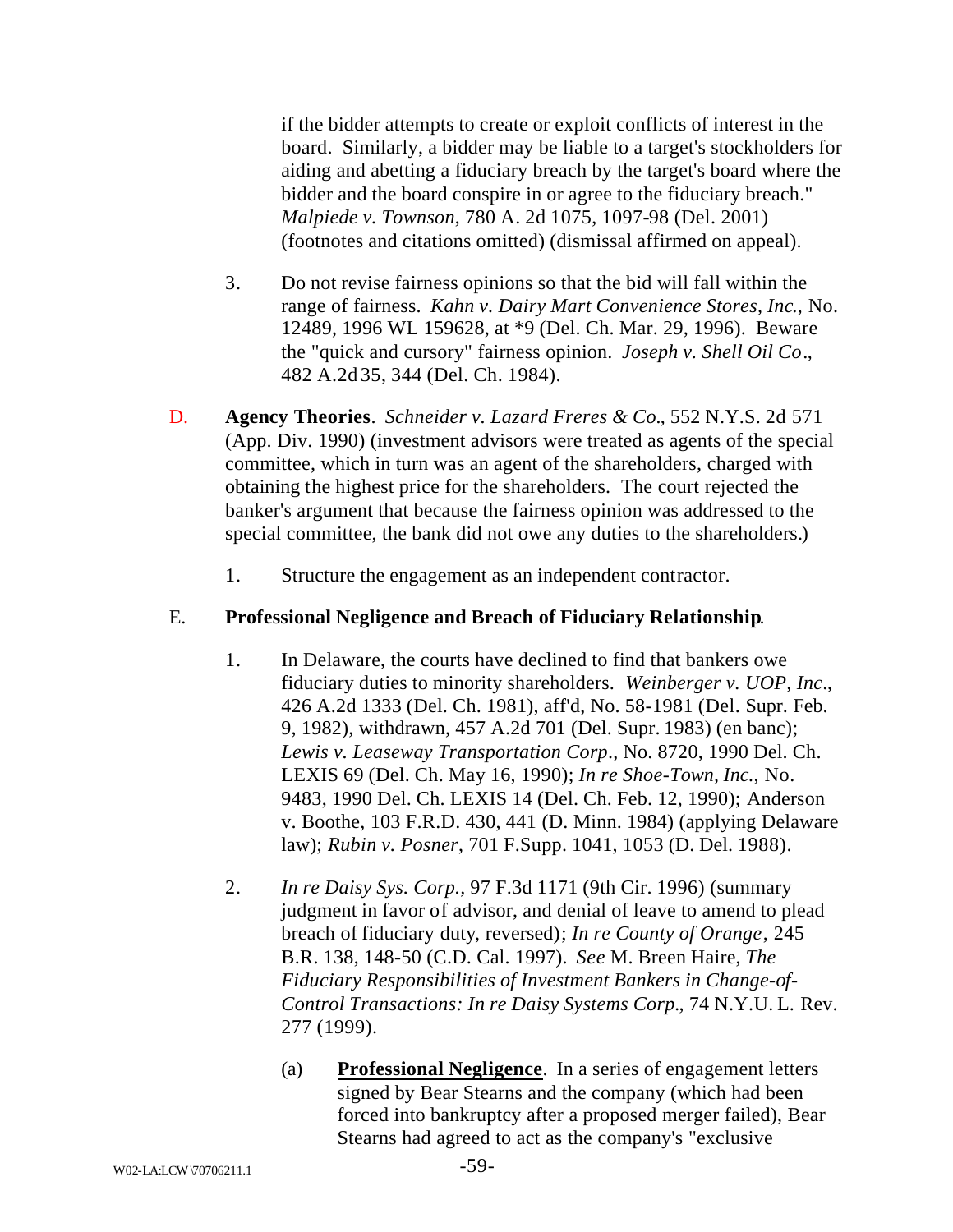financial advisor" in connection with the acquisition. The court did not agree that the engagement letters had limited to scope of Bear Stearns' duties. The court found that Bear Stearns' advice to adopt a hostile takeover strategy, and the company's reliance on that advice, raised a triable issue of fact as to whether the Bear Stearns' advice "put the company in a position in which it was dependent upon financing that was either impossible to obtain or available only on exorbitant terms," which eventually became a "substantial factor" in the company's bankruptcy. 97 F. 3d at 1177.

- (b) **Breach of Fiduciary Duty**. The essence of a fiduciary relationship is that "the parties do not deal on equal terms, because the person in whom trust and confidence is reposed and who accepts that trust and confidence is in a superior position to exert unique influence over the dependent party." *Id*. While the trial court found that both parties were sophisticated business entities, the appellate court found that issues of fact existed as to whether Bear Stearns had superior knowledge "in the niceties of public acquisitions," an area in which Daisy had no experience. The court also rejected Bear Stearns argument that no fiduciary relationship existed as a matter of law, finding that the existence of a fiduciary relationship is normally a question of fact based on the particular facts and circumstances of each case. Whether a fiduciary relationship existed in this case will depend "on whether Daisy reposed confidences in Bear Stearns" an on whether an agency relationship existed (an agent is presumed to have a fiduciary relationship with its principal). Bear Stearns argued that it fulfilled any duties it had because its recommendation to pursue a hostile takeover strategy caused the target to negotiate a friendly merger. In response, the court found that Bear Stearns misunderstood the duty owed, which is "to provide Daisy with reliable information based upon diligent and thorough analysis." *Id*. at 1180. Bears Stearns' alleged breach "resulted in Daisy making stock purchases with the intention of pursuing a transaction which Daisy contends the market would under no circumstances support." *Id*.
- (c) **Negligent Misrepresentation**. The court dismissed this theory, which was based on Bear Stearns' "ill-founded representations to Daisy – via the 'highly confident' letters that the market would support the Daisy/Cadnetix transaction." The letters were only expressions of confidence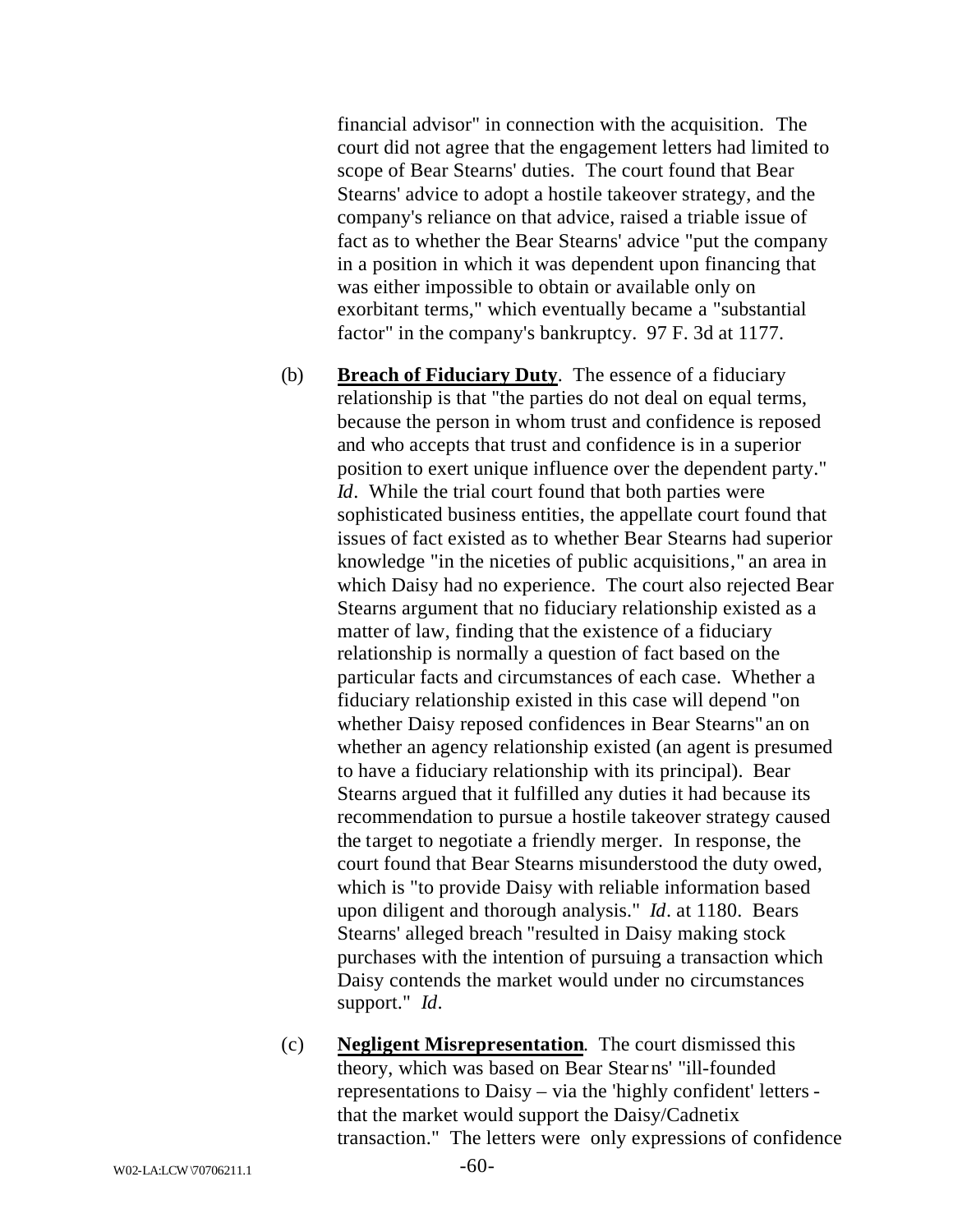that financing could be obtained upon satisfaction of certain express conditions. The court found that any reliance on the letters was unreasonable as a matter of law. The court also found that any reliance on any oral promise to loan money was also unreasonable and unjustified, since Daisy knew that any loan had to be approved by the Bear Stearns Commitment Committee.

(d) *Daisy* forces bankers to demand increased risk premiums in their engagements.

### **XVIII. Cashing out Stock/Options and Accelerated Vesting**

### A. **No Conflicts or Bad Faith if Directors Receive the Same Price for their Stock or Options**.

- 1. Directors who cash out options at the same cash-out price as all other stock and options have interests that are aligned with the minority and do not breach their duty of loyalty. *Cinerama, Inc. v. Technicolor, Inc.*, 663 A. 2d 1134, 1151 (Del. Ch. 1994) *aff'd* 663 A. 2d 1156, 1177 (Del. 1995) *reh'g denied* (Aug. 16, 1995); *In re Western Nat'l Corp. S'holders Litig.,* No. Civ.A. 15927, 2000 WL 710192, at \*12 (Del. Ch. May 22, 2000) (the accelerated vesting of a director's stock options "cannot possibly indicate (i.e., under any interpretation) that [the directors'] personal economic and professional incentives were other than aligned with the public shareholders of [the company].")
- 2. No bad faith because the "defendant directors received the same cash dividend in the same amount per share as all other Rexene stockholders." *In re Rexene Corp. S'holders Litig.*, 1991 Del. Ch. LEXIS 81, \*12 (Del. Ch. 1991).
- 3. *McMillan v. Intercargo Corp.*, 768 A. 2d 492, 504 (Del. Ch. 2000) (complaint dismissed because the "normal presumption is that the owner of a substantial block who decides to sell is interested in obtaining the highest price"); *Parnes v. Bally Entertainment Corp.*, No. Civ.A. 15192, 2001 WL 224774, at \*11-\*12 (Del. Ch. Feb. 23, 2001).
- 4. Director who was to receive a special price for his worthless options was conflicted and interested. *In re Fredericks of Hollywood, Inc.*, No. Civ.A. 15944, 2000 WL 130630 (Del. Ch. 2000) (motion to dismiss granted) *aff'd sub nom*. *Malpiede v. Townson*, 780 A. 2d 1075 (Del. 2001).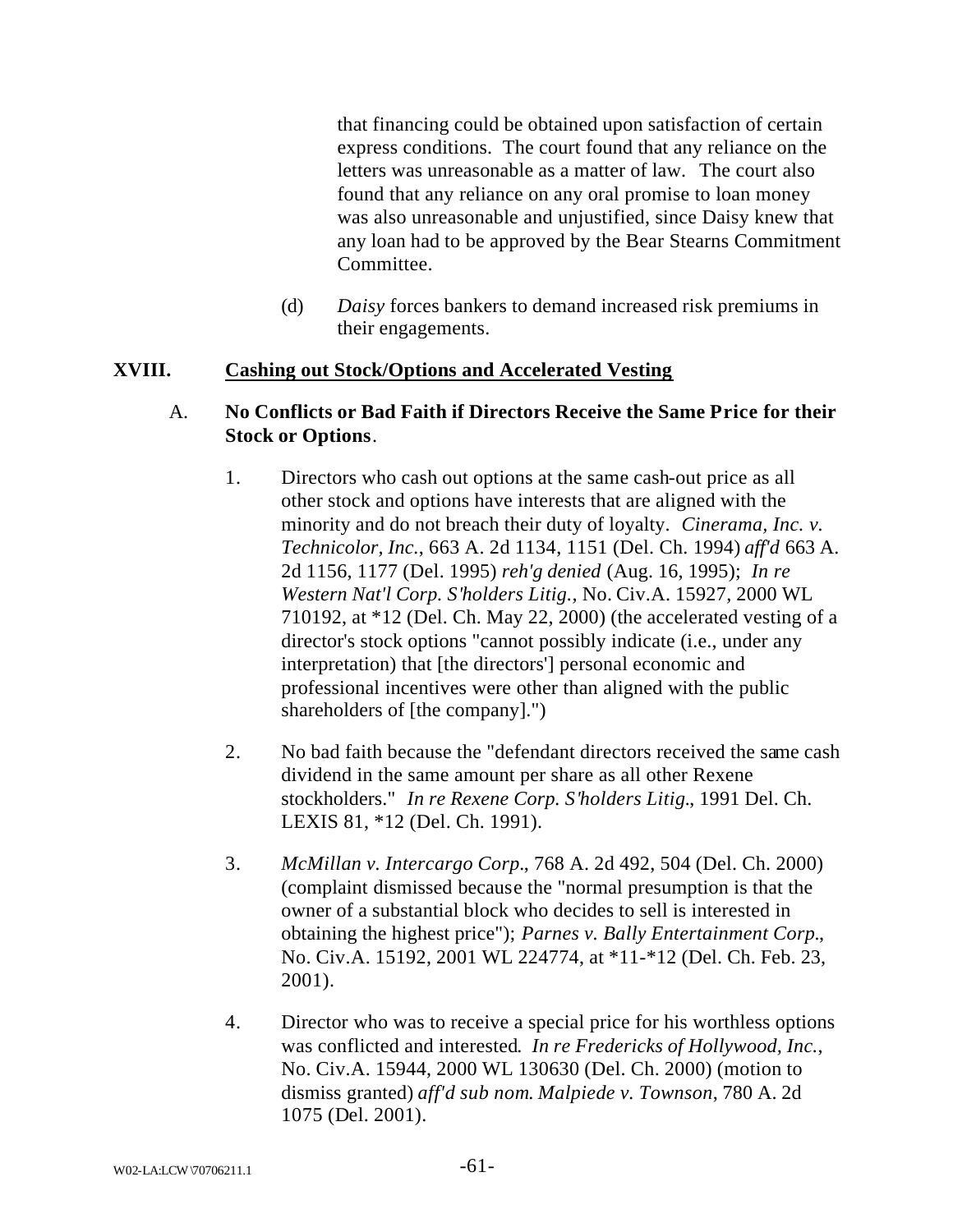### **XIX. Employment Contracts and Severance Payments**

### A. **No Personal Benefit at the Expense of the Shareholders.**

- 1. Employment benefits negotiated in connection with a merger generally do not implicate the duty of loyalty or bad faith because they usually do not result in a personal benefit at the expense of the shareholders. *In re Western Nat'l Corp. S'holders Litig.*, No. Civ.A. 15927, 2000 WL 710192, at \*12 (Del. Ch. May 22, 2000) ("[h]istorically, Delaware courts have been quite reluctant to secondguess compensation decisions made by boards, even though those decisions always can be seen as clubby, or even as blatantly selfinterested."); *In re Lukens Inc. S'holders Litig.*, 757 A. 2d 720, 730 (Del. Ch. 1999); *In re Pennaco Energy, Inc.*, 787 A. 2d 691, 708 (Del. Ch. 2001).
- 2. Employment benefits conferred upon executives in connection with a merger are subject to challenge only where "the merger itself was unfair." *Akins v. Cobb*, No. Civ.A. 18266, 2001 WL 1360038, at \*6 (Del. Ch. Nov. 1, 2001).
- 3. In order to plead self-dealing or lack of independence on the part of a director based on an employment contract, a plaintiff must allege facts showing that the director "expects to receive additional financial benefits . . . for acceding to [the dominating director's] wishes in connection to the Employment Agreement." *In re Walt Disney Co. Derivative Litig.*, 731 A. 2d 342, 358, 360 (Del. Ch. 1998) *rev'd in part on other grounds sub nom. Brehm v. Eisner*, 746 A. 2d 244 (Del. 2000) ("Plaintiffs have not alleged any particularized facts that raise a reasonable doubt that Mitchell voted in favor of the Employment Agreement in order to obtain a specific financial benefit. Without such allegations, Plaintiffs' conclusory assertion that Mitchell was under Eisner's influence or otherwise interested in any aspect of the Employment Agreement is insufficient as a matter of law to raise a reasonable doubt as to Mitchell's independence.")
- 4. Where there is admissible evidence that two directors were bargaining with the acquirer for employment on enhanced terms after the merger, the court held that there was a triable issue whether their "expectations constituted a material interest in the merger not shared by the stockholders." *Goodwin v. Live Entertainment, Inc.*, No. Civ.A. 15765, 1999 Del. Ch. LEXIS 5, \*79-\*80 (Del. Ch. Jan. 22, 1999) *aff'd* 741 A. 2d 16 (Del. 1999).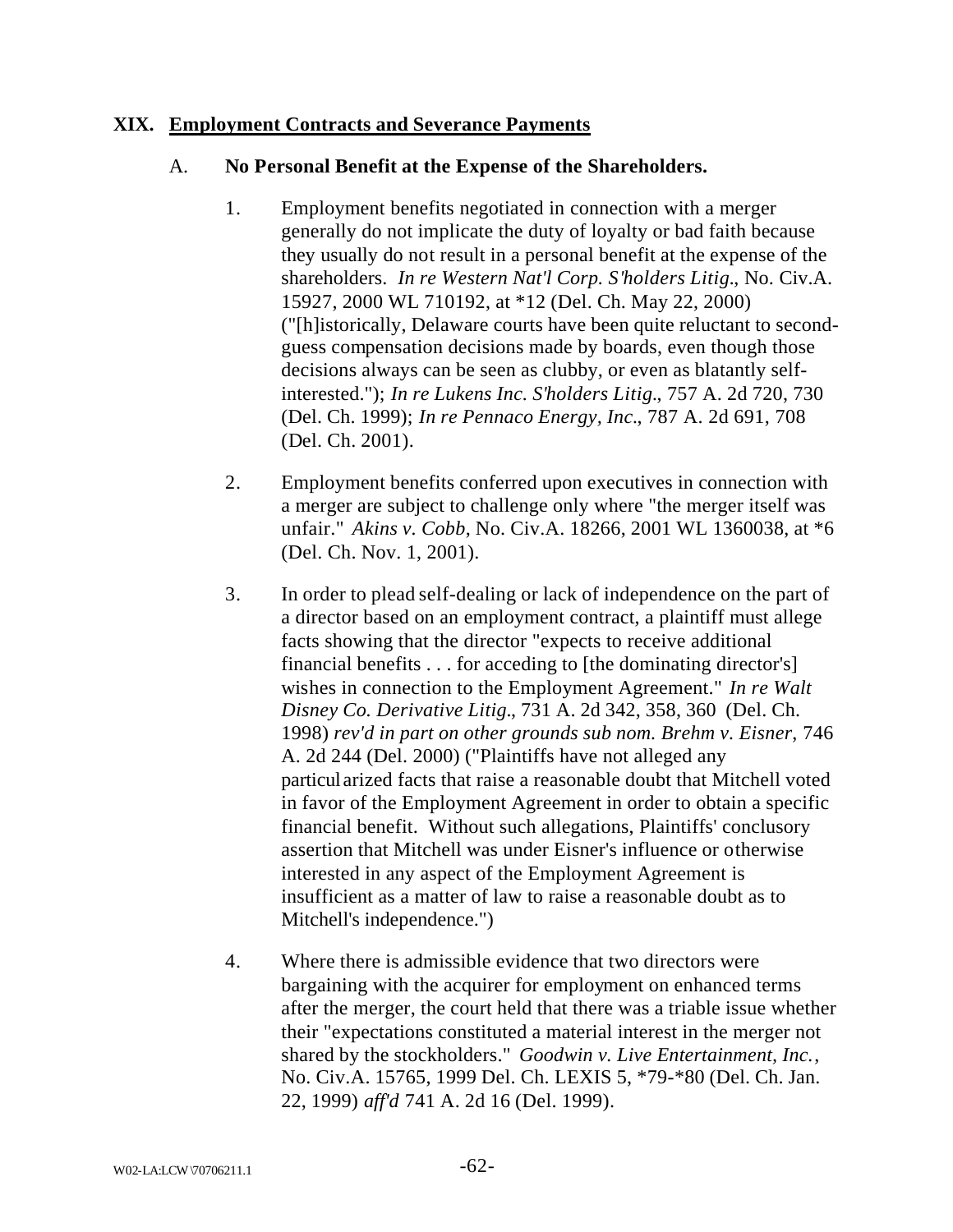# B. **Offers of Future Positions.**

- 1. Self interest does not exist where directors are offered future positions with the surviving entity. *See Citron v. Fairchild Camera & Instrument Corp.*, 569 A. 2d 53, 65 (Del. 1989); *In re Western Nat'l Corp. S'holders Litig.,* No. Civ.A. 15927, 2000 WL 710192, at \*15 (Del. Ch. May 22, 2000).
- 2. A director who was a partner of a law firm that represented the target was not conflicted. If, as plaintiffs allege, the target had a long term business plan that would make the target more valuable, why would the lawyer support the change of control transaction at a less than optimum price? "Would not this tend to be self-destructive in that it would subject Rudnick & Wolfe to the substantial risk of losing a client? Frankly, I don't get it, especially because the plaintiffs do not allege that Rudnick & Wolfe was promised a continued role as counsel for XL...." *McMillan v. Intercargo Corp.*, 768 A. 2d 492, 503 (Del. Ch. 2000).
- 3. "[Plaintiffs] ask me to infer that Galanski [a target director promised future employment with XL after the merger] was motivated not by a desire to get the highest value but to secure a buyer who would keep him on board.... If Galanski was motivated by entrenchment purposes, why did he apparently support Intercargo's voluntary, uncoerced search for a buyer?... In this case, plaintiffs attack the motivation of a CEO who worked with his board to retain an investment bank to look for buyers. The stole basis for this attack is that the CEO was asked by the ultimate buyer to stay on. The plaintiffs do not even allege that the CEO was hired by XL on terms materially more favorable than his (apparently non-threatened) employment with Intercargo." *McMillan v. Intercargo Corp.*, 768 A. 2d 492, 503 (Del. Ch. 2000).

# C. **Golden Parachutes.**

1. Where CEO was to receive a \$20 million golden parachute as a result of a sales transaction, but there was no allegation that he dominated or controlled the board, there was "no basis to say that the board as a whole lacked independence." Accordingly, the payment of the golden parachute did not implicate any director's duty of loyalty or good faith (exceptions to the exculpatory provision). *In re Lukens Inc. S'holders Litig.*, 757 A. 2d 720, 730 (Del. Ch. 1999).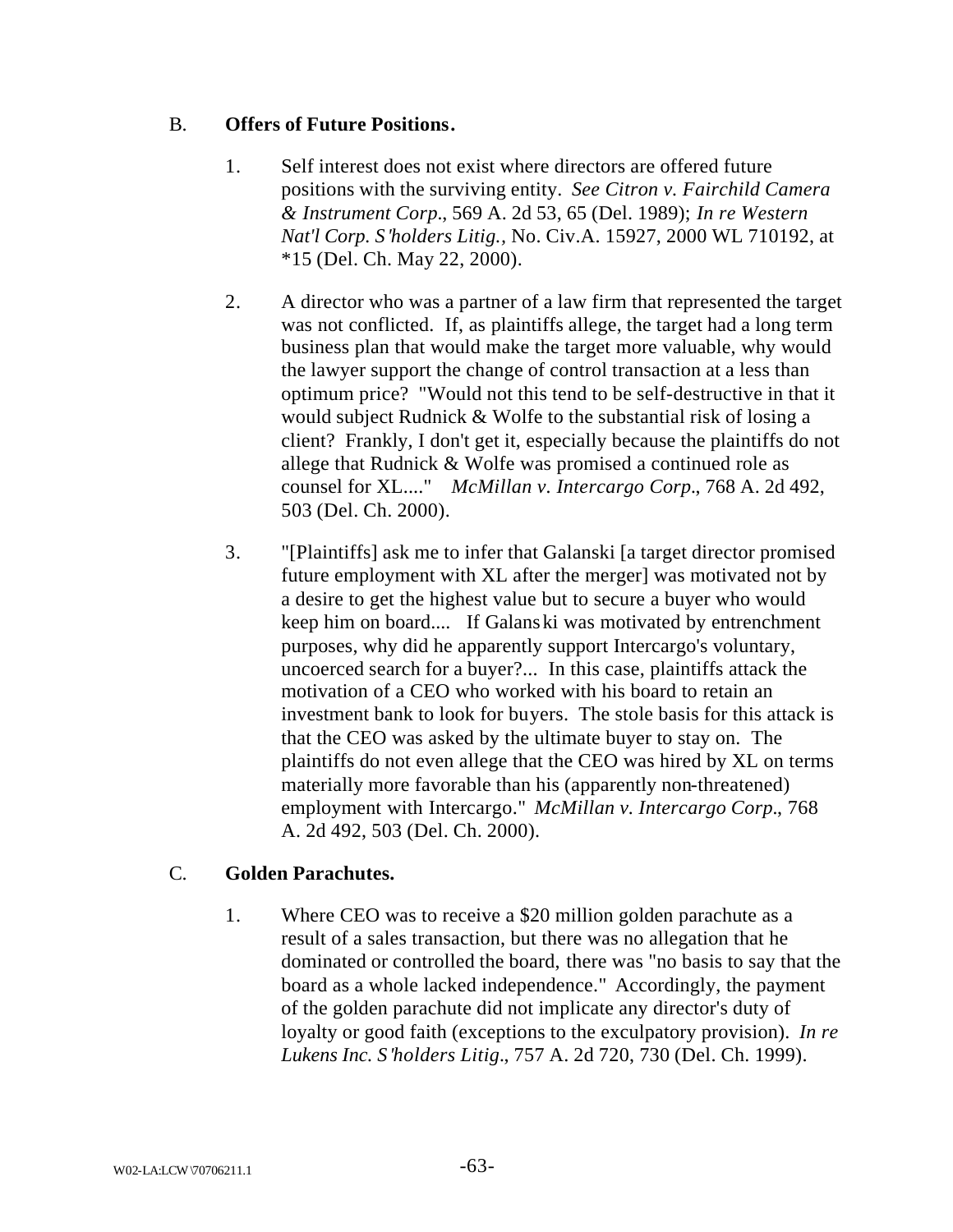# **TABLE OF CONTENTS**

| I.   |                 |                                                                   |
|------|-----------------|-------------------------------------------------------------------|
|      | A.              |                                                                   |
|      | <b>B.</b>       |                                                                   |
|      | C.              |                                                                   |
|      | D.              |                                                                   |
| П.   |                 |                                                                   |
|      | A.              | <b>Negotiated Long Form Mergers under Del. Gen. Corp. Law</b>     |
|      | <b>B.</b>       |                                                                   |
|      | $\mathcal{C}$ . |                                                                   |
| III. |                 |                                                                   |
|      | A.              | Duties of Care, Loyalty, Good Faith, and Candor/Disclosure3       |
|      | <b>B.</b>       |                                                                   |
|      | C.              |                                                                   |
|      | D.              | <b>Fiduciary Duties of Target Directors in Long Form Mergers-</b> |
|      | E.              | <b>Fiduciary Duties of Target Directors Facing Tender Offers7</b> |
|      | F.              | <b>Fiduciary Duties of Target Fiduciaries Who Make Tender</b>     |
|      | G.              |                                                                   |
| IV.  |                 |                                                                   |
|      | A.              |                                                                   |
|      | <b>B.</b>       | An Evidentiary Presumption and a Substantive Rule of Law  10      |
|      | C.              |                                                                   |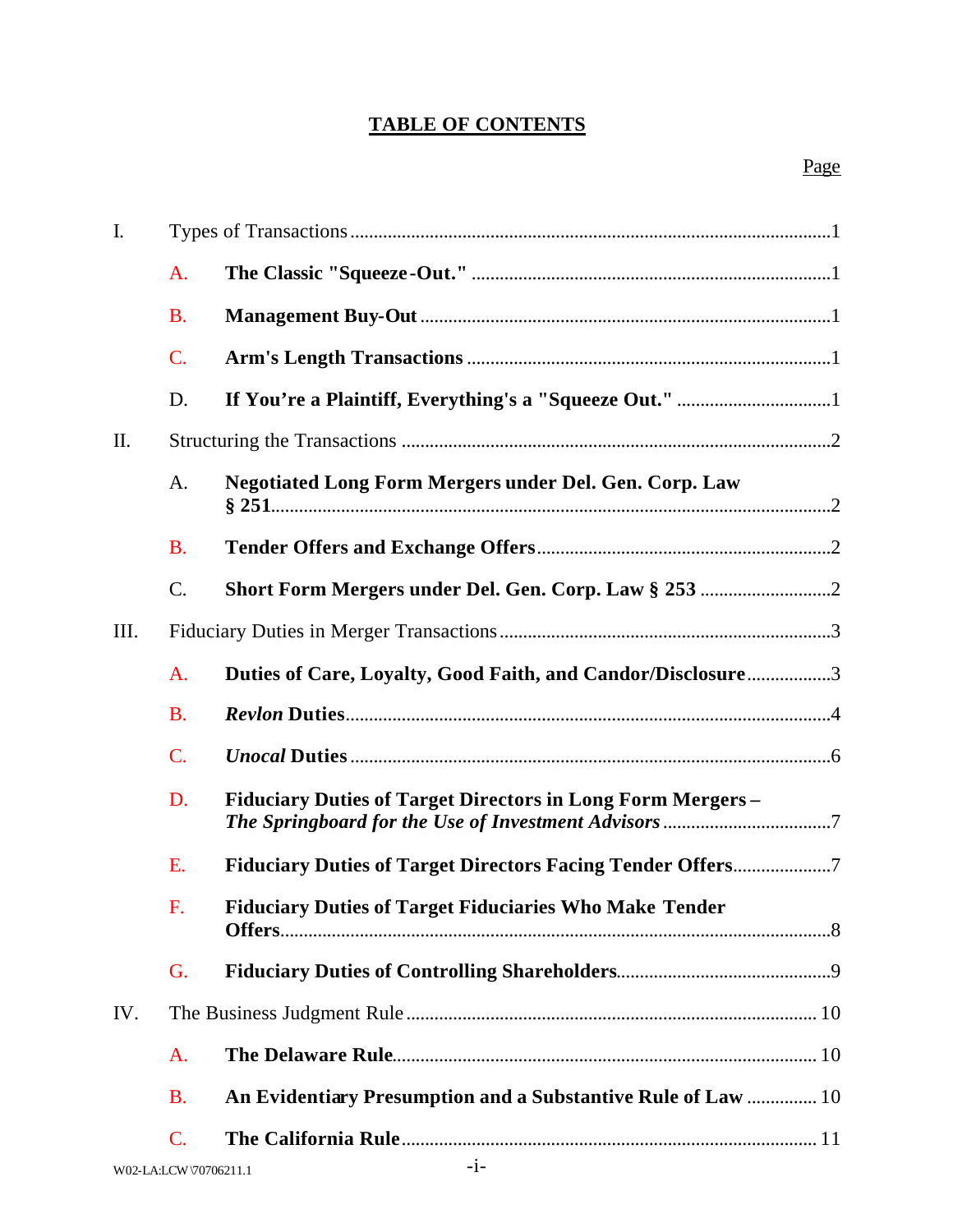| V.    |                 |                                                                                                                                    |  |
|-------|-----------------|------------------------------------------------------------------------------------------------------------------------------------|--|
|       | A.              |                                                                                                                                    |  |
|       | <b>B.</b>       |                                                                                                                                    |  |
|       | $\mathcal{C}$ . | <b>Entire Fairness Review and Interested Party Transactions 12</b>                                                                 |  |
|       | D.              | The Burden of Pleading or Proving Entire Fairness 12                                                                               |  |
|       | E.              | Two Elements of Entire Fairness Review: Fair Dealing and Fair                                                                      |  |
|       | F.              |                                                                                                                                    |  |
|       | G.              | Entire Fairness and Tender Offers or Exchange Offers 17                                                                            |  |
|       | H.              |                                                                                                                                    |  |
| VI.   |                 |                                                                                                                                    |  |
|       | A.              | A Tender Offer Followed by a Short Form Merger Can Preserve<br><b>Business Judgment Review and Avoid Entire Fairness Review 17</b> |  |
|       | <b>B.</b>       | <b>Avoiding Entire Fairness Review in a Two Step Merger Under</b>                                                                  |  |
|       | $\mathcal{C}$ . | <b>Avoiding Entire Fairness Review in a Two Step Merger under</b>                                                                  |  |
| VII.  |                 |                                                                                                                                    |  |
|       | A.              |                                                                                                                                    |  |
|       | <b>B.</b>       | Delaware Courts Have Encouraged the Use of Special<br><b>Committees of Independent Directors to Avoid the Abuses</b>               |  |
|       | C.              | California Law is Limited on the Use of Special Committees 22                                                                      |  |
| VIII. |                 |                                                                                                                                    |  |
|       | A.              |                                                                                                                                    |  |
|       | <b>B.</b>       | <b>Can Protect Directors Against Duty of Care and Disclosure</b>                                                                   |  |
|       | C.              |                                                                                                                                    |  |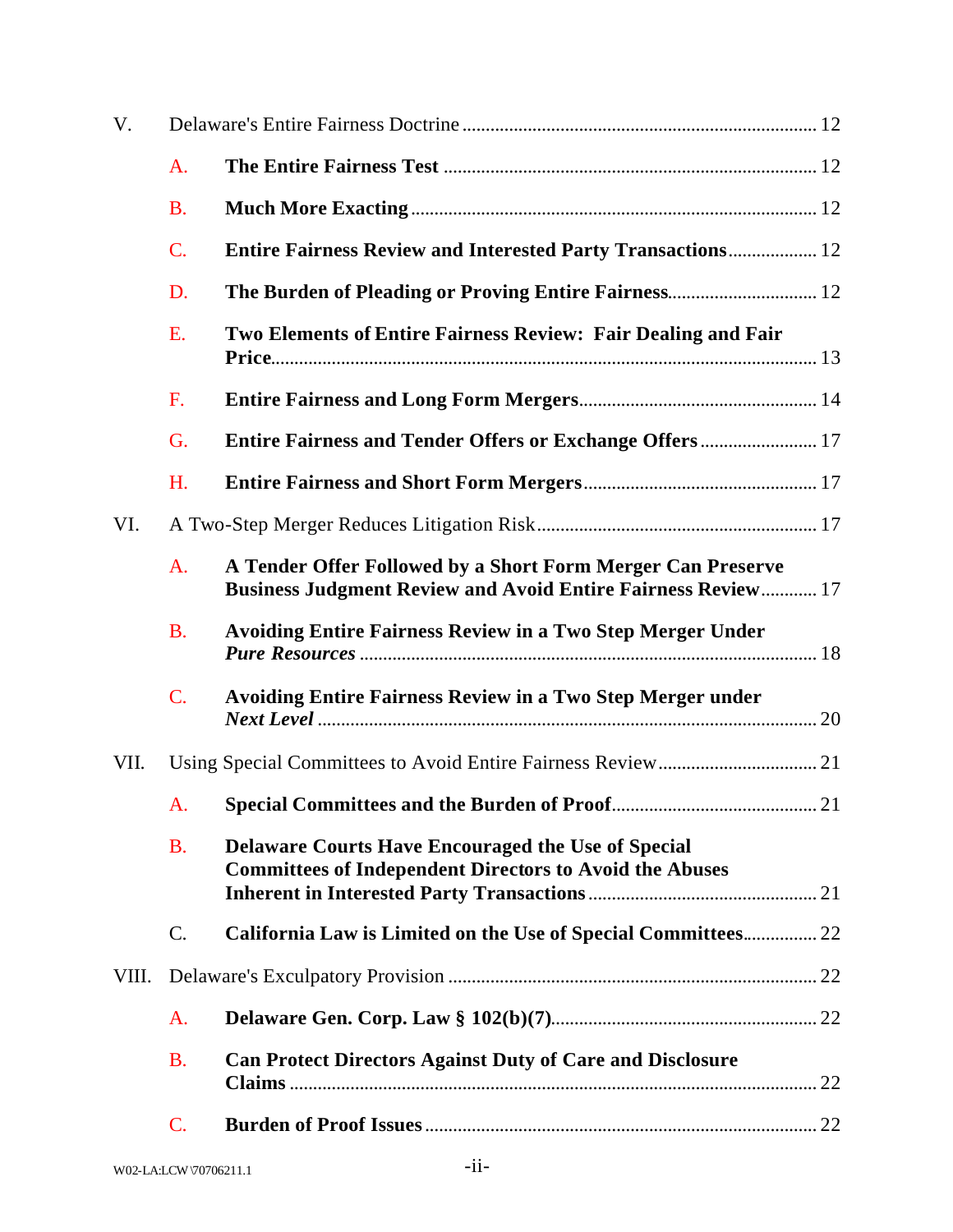|      | D.              |                                                                                                                                   |  |
|------|-----------------|-----------------------------------------------------------------------------------------------------------------------------------|--|
|      | E.              | <b>California's Exculpatory Provision is Limited to Derivative</b>                                                                |  |
| IX.  |                 | The Business Judgment Rule, Entire Fairness, Exculpatory Provisions, and                                                          |  |
|      | A.              | Years of Litigation Might Have Been Avoided Through the Use                                                                       |  |
|      | <b>B.</b>       | If the Complaint Only Alleges A Breach of the Duty of Care, the<br><b>Exculpatory Provision Can Protect the Defendants at the</b> |  |
|      | C.              | To Satisfy the Pleading Burden in the Face of an Exculpatory                                                                      |  |
| X.   |                 |                                                                                                                                   |  |
|      | A.              |                                                                                                                                   |  |
|      | <b>B.</b>       | <b>Conducting an Auction Process to Maximize Shareholder Value31</b>                                                              |  |
|      | C.              |                                                                                                                                   |  |
|      | D.              |                                                                                                                                   |  |
| XI.  |                 |                                                                                                                                   |  |
|      | A.              |                                                                                                                                   |  |
|      | <b>B.</b>       |                                                                                                                                   |  |
|      | C.              |                                                                                                                                   |  |
| XII. |                 |                                                                                                                                   |  |
|      | A.              |                                                                                                                                   |  |
|      | <b>B.</b>       |                                                                                                                                   |  |
|      | $\mathcal{C}$ . |                                                                                                                                   |  |
|      | D.              | The Special Committee Must Be Fully Informed and Must                                                                             |  |
|      | Ε.              | <b>Shopping the Deal - Market Checks - Negotiating a Higher Price</b> 38                                                          |  |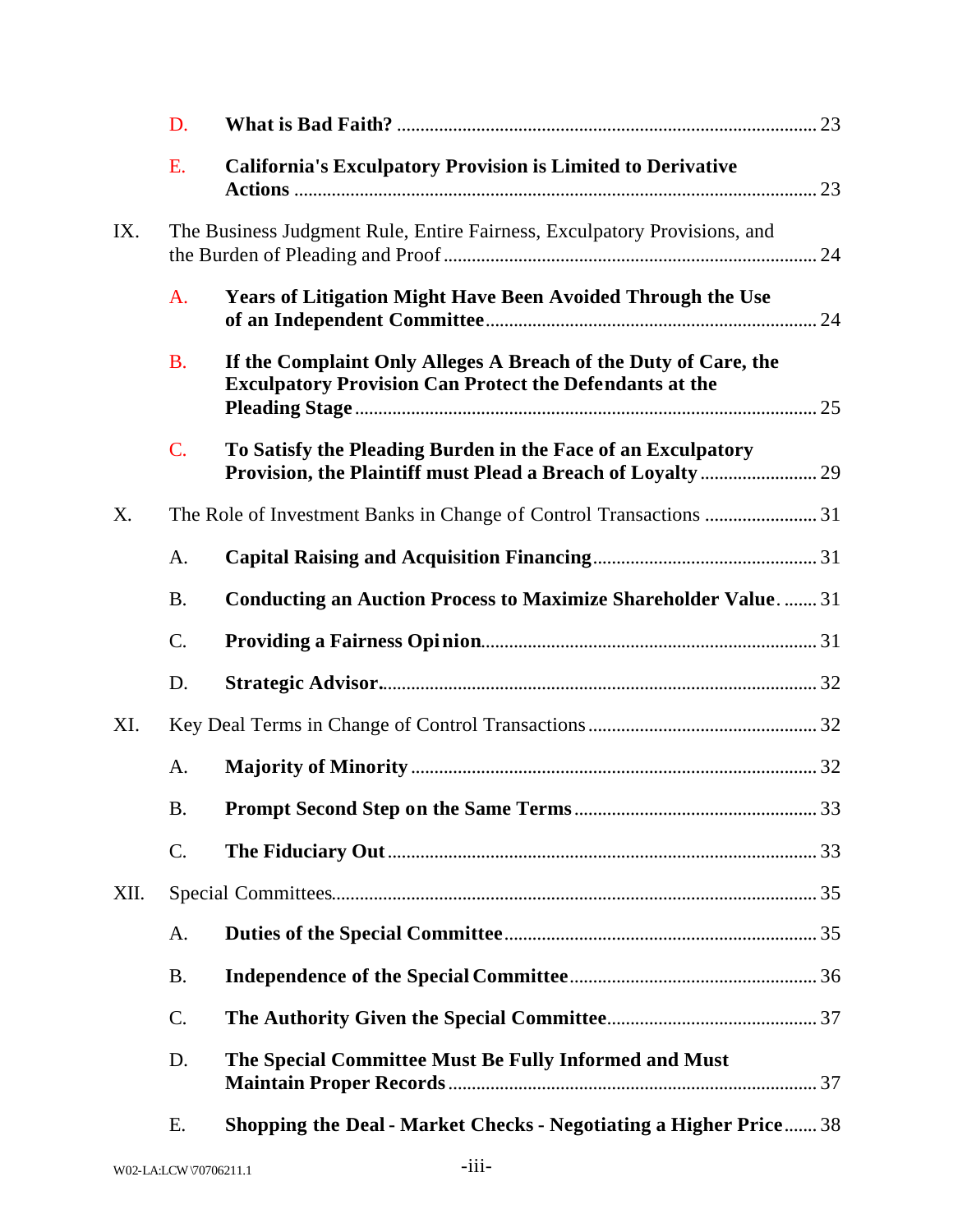|      | A.              |                                                                      |    |
|------|-----------------|----------------------------------------------------------------------|----|
|      | <b>B.</b>       |                                                                      |    |
|      | $C$ .           | <b>Breakup Fees, Termination Fees, Liquidated Damages</b>            |    |
|      |                 |                                                                      |    |
|      | A.              |                                                                      |    |
|      | <b>B.</b>       |                                                                      |    |
| XV.  |                 |                                                                      |    |
|      | A.              | Fees for Services Rendered by Special Committee Members 46           |    |
|      | <b>B.</b>       | <b>Interested Directors Communicating With the Special</b>           |    |
|      | $\mathcal{C}$ . | Domination and Control over Special Committee Members 47             |    |
| XVI. |                 |                                                                      |    |
|      | A.              | <b>Independent Legal and Financial Advice has been Recognized as</b> |    |
|      | <b>B.</b>       | All Advisors Should Know This Case - Van Gorkom  48                  |    |
|      | C.              | <b>Reliance on Independent Advisors Can Preserve Business</b>        | 48 |
|      | D.              |                                                                      |    |
|      | Ε.              |                                                                      |    |
|      | F.              |                                                                      |    |
|      | G.              |                                                                      |    |
|      | H.              | The Investment Advisor's Methods and Processes of Valuation 54       |    |
|      | I.              |                                                                      |    |
|      | J.              |                                                                      |    |